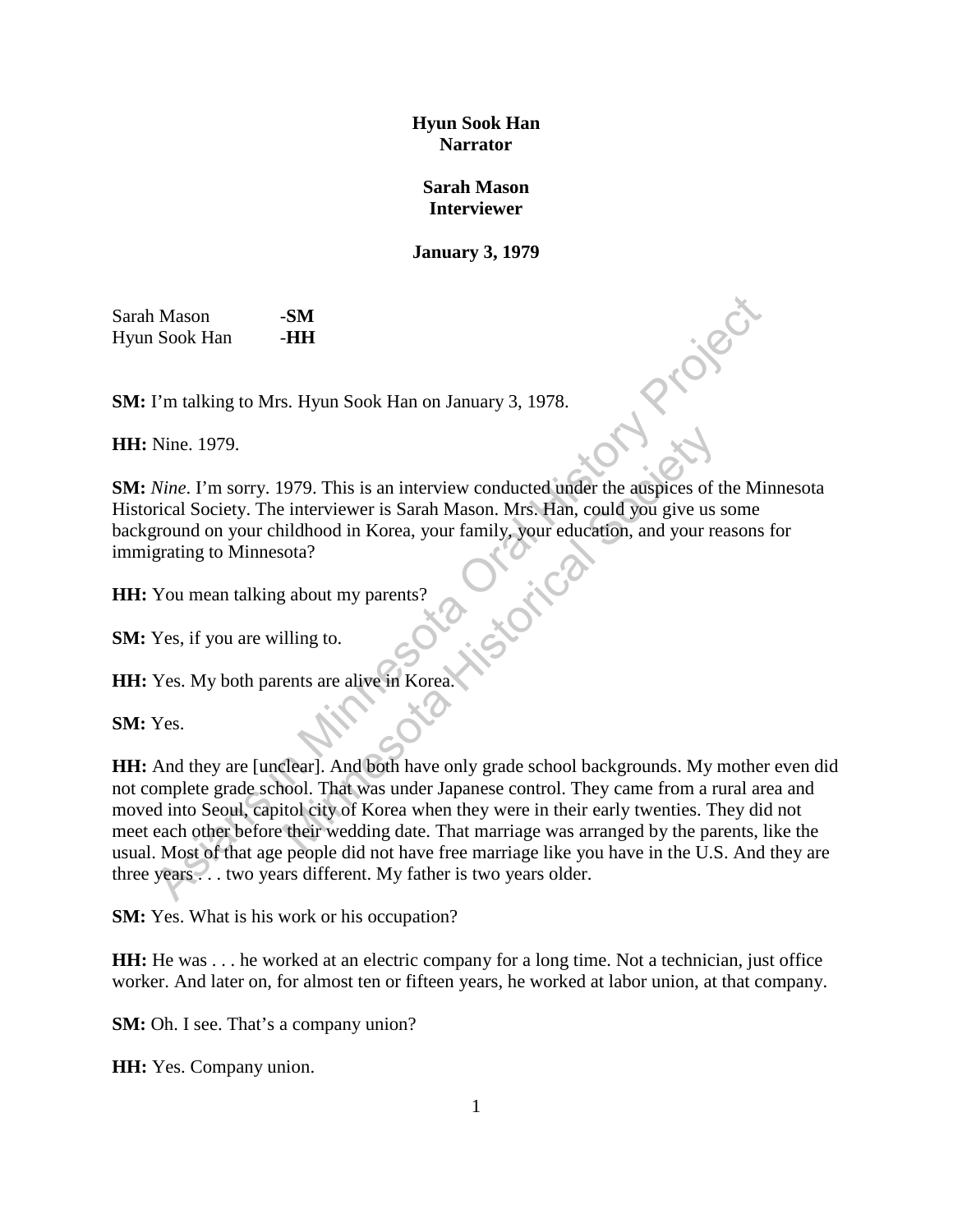**SM:** I see.

**HH:** Union office.

**SM:** And did your mother work, too?

**HH:** No, she never worked. [Chuckles] There she was the mother of seven children.

**SM:** Oh. She did work. [Chuckles]

**HH:** She worked, yes, very hard. And then she gave birth for . . . ten children

**SM:** Oh.

**HH:** And during the Korean War, the newborn baby died because of starvation.

**SM:** Oh.

**HH:** She was only one week old when Korean War was broken. Was broke

**SM:** One year?

**HH:** No, one week old.

**SM:** Oh, I see.

**HH:** And there was no milk available at that time and we had to evacuate and my mother did not have any breast milk because of all those crises. Oh. She did work. [Chuckles]<br>
She worked, yes, very hard. And then she gave birth for . . . ten children (Oh.<br>
And during the Korean War, the newborn baby died because of starvation,<br>
Oh.<br>
She was only one week old when K

**SM:** Yes.

**HH:** And so there was no food for the baby that young.

**SM:** That was the last child born or . . .?

**HH:** No. And then also during war, she was pregnant again, and gave birth for twin boys, eight and a half months premature, and died after three hours of birth because there was no facilities that time.

**SM:** Oh, yes. This was in Seoul?

**HH:** [Unclear] hospital to save their life.

**SM:** Oh.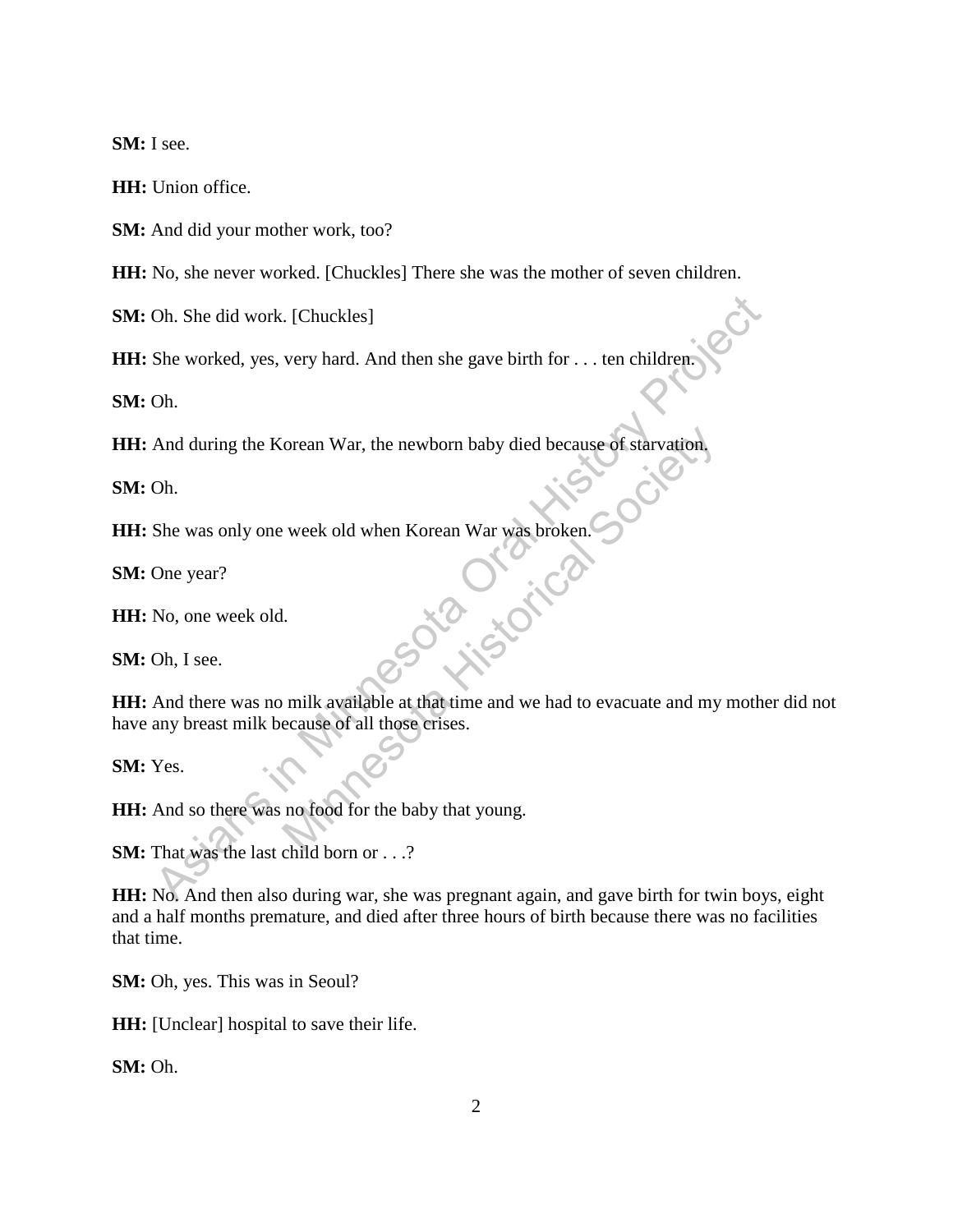**HH:** So we even do not remember those babies. I just . . .

**SM:** Yes.

**HH:** I think among my siblings I'm the oldest one.

**SM:** Oh.

**HH:** I'm the only person who can remember even those things.

**SM:** Oh, yes. Yes. You were the oldest one in this family then.

**HH:** Yes.

**SM:** I see. And so you grew up in Seoul then, is that right?

**HH:** Yes, I grew up in Seoul and I was seven when we became independent, when Korea was independent. I'm the only person who can remember even those things.<br>
Oh, yes. Yes. You were the oldest one in this family then.<br>
Yes.<br>
I see. And so you grew up in Seoul then, is that right?<br>
Yes, I grew up in Seoul and I was seven wh grew up in Seoul then, is that right?<br>
Seoul and I was seven when we became independent, where<br>
there we suffered from shortages of food during the Second<br>
d to have a ticket to buy, for the food and shoes and clothin<br>
sil

**SM:** Oh.

**HH:** And I still remember we suffered from shortages of food during the Second World War.

**SM:** Yes.

**HH:** Everything we had to have a ticket to buy, for the food and shoes and clothing and . . . and all the brass items and silver, gold, were collected by Japanese.

**SM:** Oh.

**HH:** We couldn't keep even

**SM:** They confiscated i

**HH:** Yes, our dishes and all kinds of kitchen items, including our tongs and chopsticks were all brasses.

**SM:** Oh.

**HH:** And they collected *all* those for use in the war. From every ...

**SM:** I see, from every family then?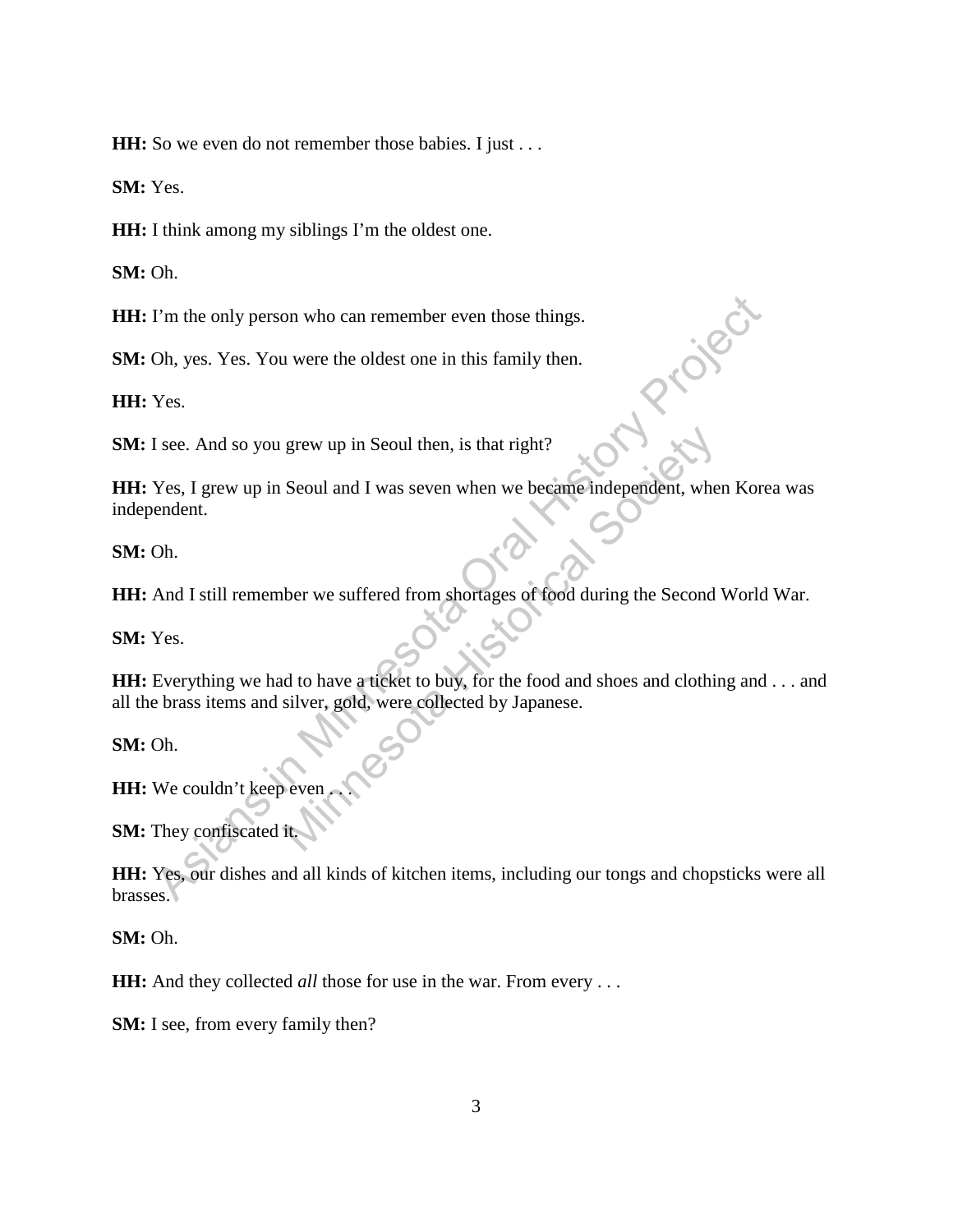**HH:** And from every single family, I still remember. We had to replace with some . . . At that time we didn't have many plastics. Before and during the Second World War.

**SM:** No, that's too early. Yes.

**HH:** So what did we replace . . .? Hmmm . . . wood.

**SM:** Wood, for chopsticks.

**HH:** Yes. Yes.

**SM:** Hmmm, then it would be hard to have cooked [unclear].

**HH:** The worst thing, my grandmother was very furious with this brass collection because all of the candlesticks for the ancestors worship. The worst thing, my grandmother was very furious with this brass collection because<br>the worst thing, my grandmother was very furious with this brass collection because<br>indlesticks for the ancestors worship.<br>Oh. Oh, yes.<br>Sh

**SM:** Oh. Oh, yes.

**HH:** She refused to give up those things and she buried some of them. [Chuckles]

**SM:** Did she?

**HH:** [Unclear] under the earth. So she saved some, but not much.

**SM:** Ah ha. Oh.

**HH:** For spoons for us or bowls for us was not important, but for ancestors worship. We up those things and she buried some of them. [Chuckles]<br>the earth. So she saved some, but not much.<br>or bowls for us was not important, but for ancestors worsh<br>erry important for her.

**SM:** Oh, yes.

**HH:** [Unclear], were very important for her.

**SM:** I see. Yes.

**HH:** So she saved those.

**SM:** What was her religion?

**HH:** Mainstream of religion in Korea is Confucianism.

**SM:** Confucianism.

**HH:** Yes, no matter we are Catholic or Protestant or Buddhist, we still are Confucianists.

**SM:** I see.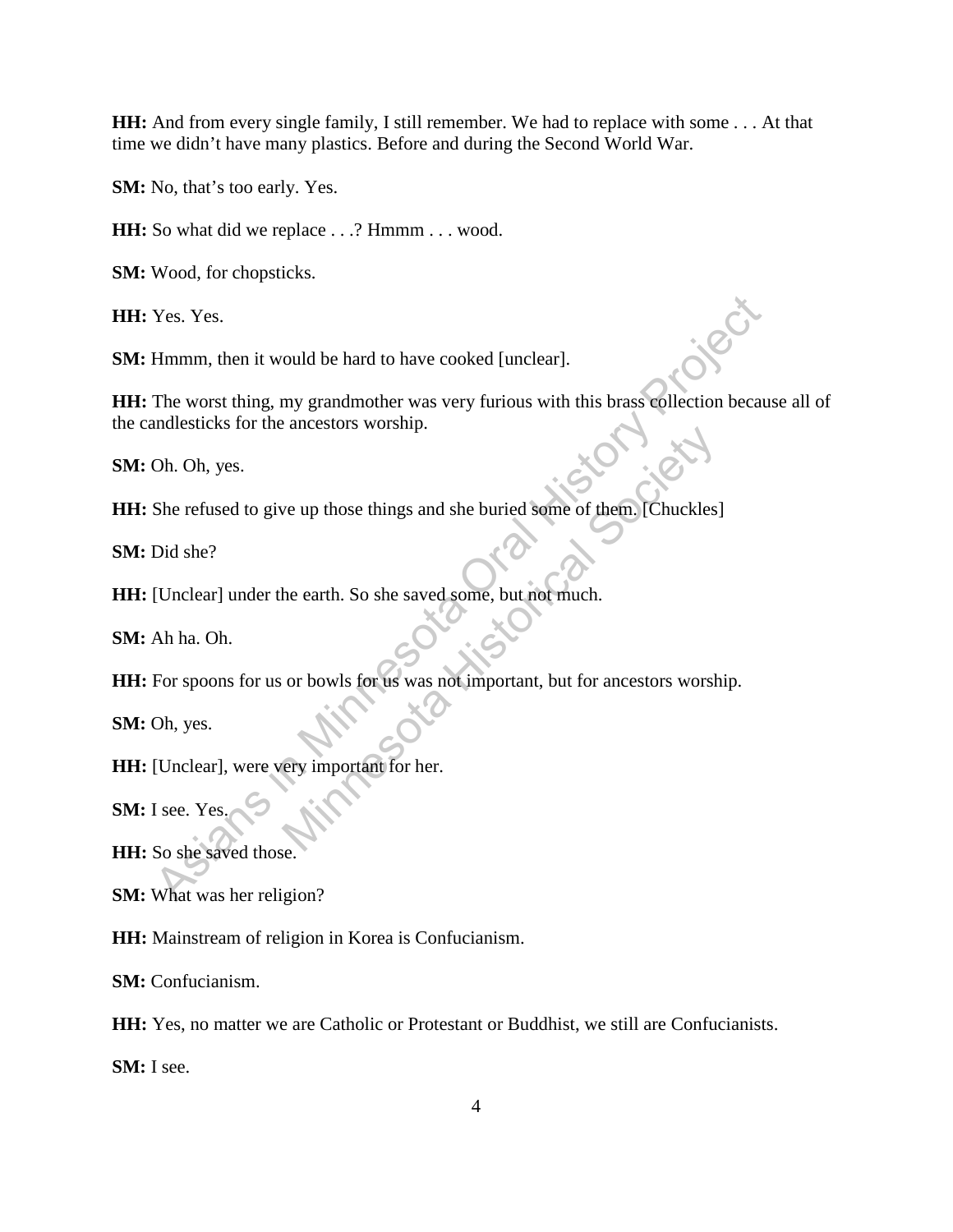**HH:** Yes. We still believe those.

**SM:** So was your family Buddhist, too? Or just Confucian?

**HH:** No, just Confucian.

**SM:** Yes.

**HH:** So which means there was no religion. But strong believer . . .

**SM:** Rituals and so on.

**HH:** Yes. Yes.

**SM:** Yes.

**HH:** Yes. Yes.<br> **HH:** And my father was the oldest son of the family, so he had to take over all those ancestors worship until the fifth ancestor's generation, I mean fifth up from. So which means there was no religion. But strong believer . . .<br>
Nes. Yes.<br>
And my father was the oldest son of the family, so he had to take over all those and<br>
the minimum different was the oldest son of the family, so h as the oldest son of the family, so he had to take over all the<br>ancestor's generation, I mean fifth up from.<br>ing back in years.<br>ars, yes.<br>generation.<br>ars, yes.<br>generation.<br>ars, yes.<br>generation.<br>argents of your childhood th

**SM:** Yes. Oh. Fifth going back in years.

**HH:** Going back in years, yes.

**SM:** Yes. To the fifth generation.

**HH:** Yes.

**SM:** So that was a strong part of your childhood then, the Confucian.

**HH:** Yes. And for my parents' generation he has to keep his mother, grandmother, parents and younger brother at home, same home. So I was, too.

**SM:** Oh, I see.

**HH:** I was raised under great-grandmother, grandparents, an uncle, in the same family home, small home.

**SM:** Oh. Great-grandmother, your parents . . .

**HH:** And grandparents.

**SM:** And grandparents and your uncle.

**HH:** Uncle. Because my father had only one younger brother.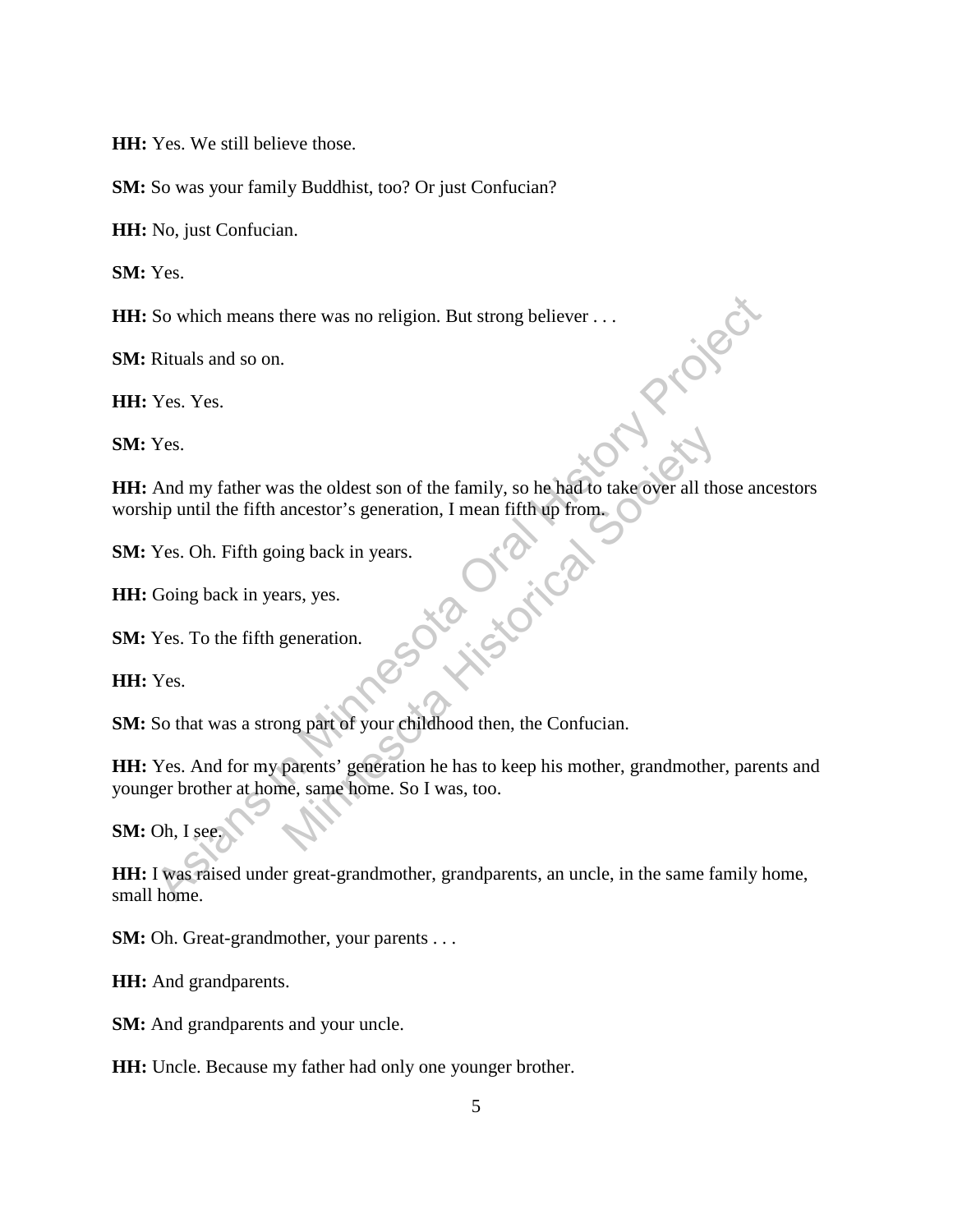**SM:** I see.

**HH:** And he separated after he married.

**SM:** I see.

**HH:** That is a very traditional family type life.

**SM:** Yes. So that would be characteristic then.

**HH:** Yes. Yes.

**SM:** Yes. Is that still characteristic?

**HH:** In rural areas quite.

**SM:** In rural areas.

**HH:** But more and more, the grandparents and or just the son and family. Nes. So that would be characteristic then.<br>
Nes. Yes.<br>
In rural areas quite.<br>
In rural areas quite.<br>
In rural areas quite.<br>
In rural areas.<br>
But more and more, the grandparents and or just the son and family.<br>
Nes.<br>
Or nuc Examples and or just the son and family.<br>
The set of a strain of the society of the society.<br>
The society of the society of the society of the society of the society of the society<br>
The society of the society of the societ

**SM:** Yes.

**HH:** Or nuclear family like in the U.S.

**SM:** Oh. But that would be true mainly in the cities, would it?

**HH:** Yes.

**SM:** Yes. So there were four generations in your household.

**HH:** Yes.

**SM:** But now it's more often three.

**HH:** Yes. Two.

**SM:** Or two.

**HH:** Yes, or two.

**SM:** I see.

**HH:** But even they are, in two generation family homes, their way of thinking it is still for, and three generations, the way of thinking is still the same way.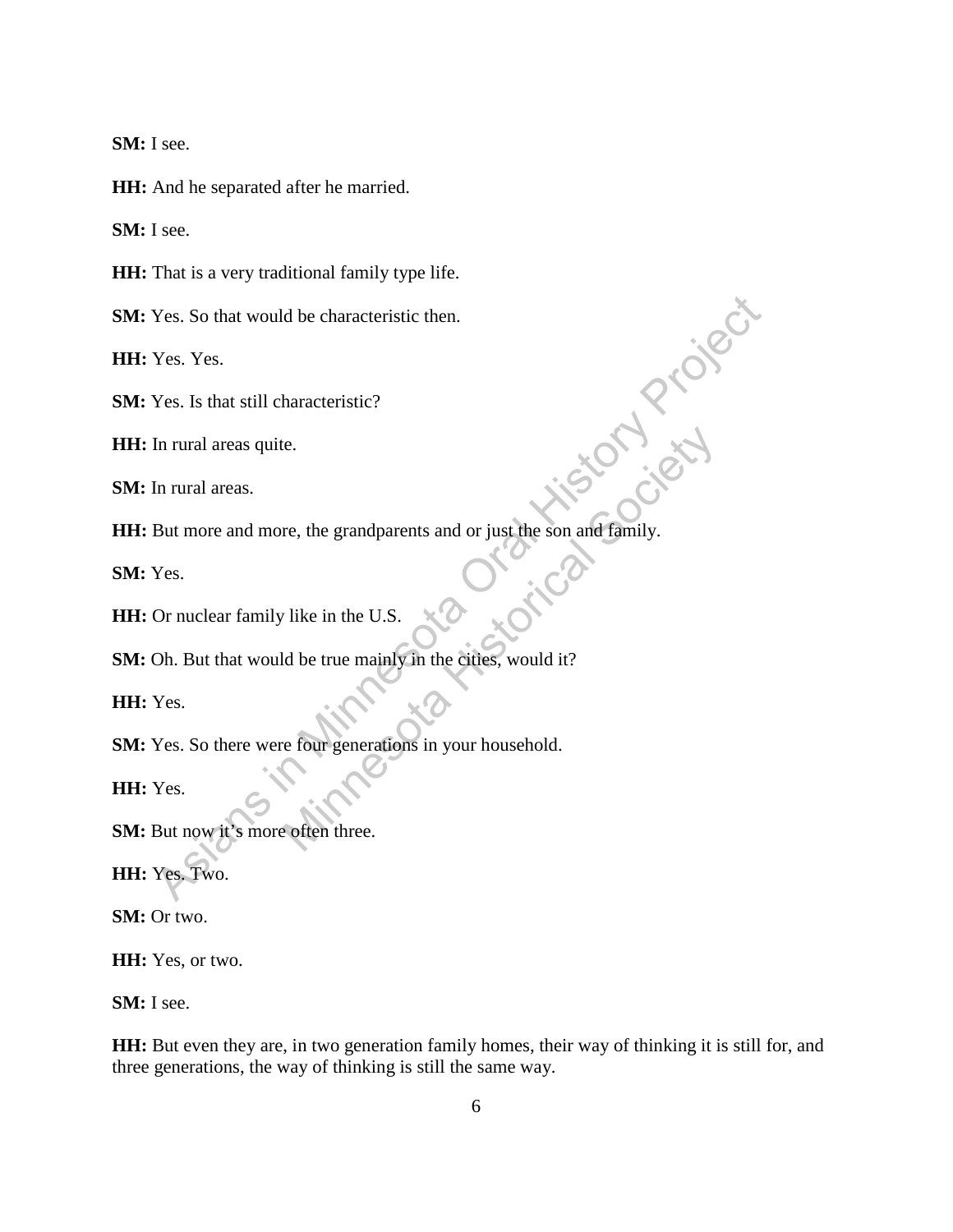**SM:** Oh, yes. Sure. Yes. Well, as a child did you have any contact with the United States or . . .?

**HH:** No, we never knew about another world or another looking people.

**SM:** Oh.

**HH:** Until the Korean War.

**SM:** I see. You never thought about people of other countries.

**HH:** No. Look different. No never. [Unclear]

**SM:** You never saw Westerners?

**HH:** No . . . oh, yes. One single person from Russia. [Chuckles]

**SM:** [Laughter]

**HH:** After Russian Revolution.

**SM:** Really.

**HH:** What I heard when I was in grade school, he was very small, white man has long . . .<br> **SM:** Beard.<br> **SM:** Hmmm I see. You never thought about people of other countries.<br>
No. Look different. No never. [Unclear]<br>
You never saw Westerners?<br>
No. . . . oh, yes. One single person from Russia. [Chuckles]<br>
[Laughter]<br>
After Russian Revolut me single person from Russia. [Chuckles]<br>
volution.<br>
In I was in grade school, he was very small, white man has<br>
so the way with small, white man has<br>
g a hand and face cream. He made it at home.

**SM:** Beard?

**HH:** Beard.

**SM:** Hmmm.

**HH:** And he was selling a hand and face cream. He made it at home.

**SM:** [Chuckles]

**HH:** At that time, my mother never had any cream.

**SM:** Oh.

**HH:** So it was quite fascinating. And he had a little cart, and he had to put all those out . . . all those things on the cart and he sold those creams to the neighbors. So if he shows up in the neighborhood, then all the neighborhood children go outside to look at him because of his white long beard.

**SM:** [Chuckles] Oh, that's interesting.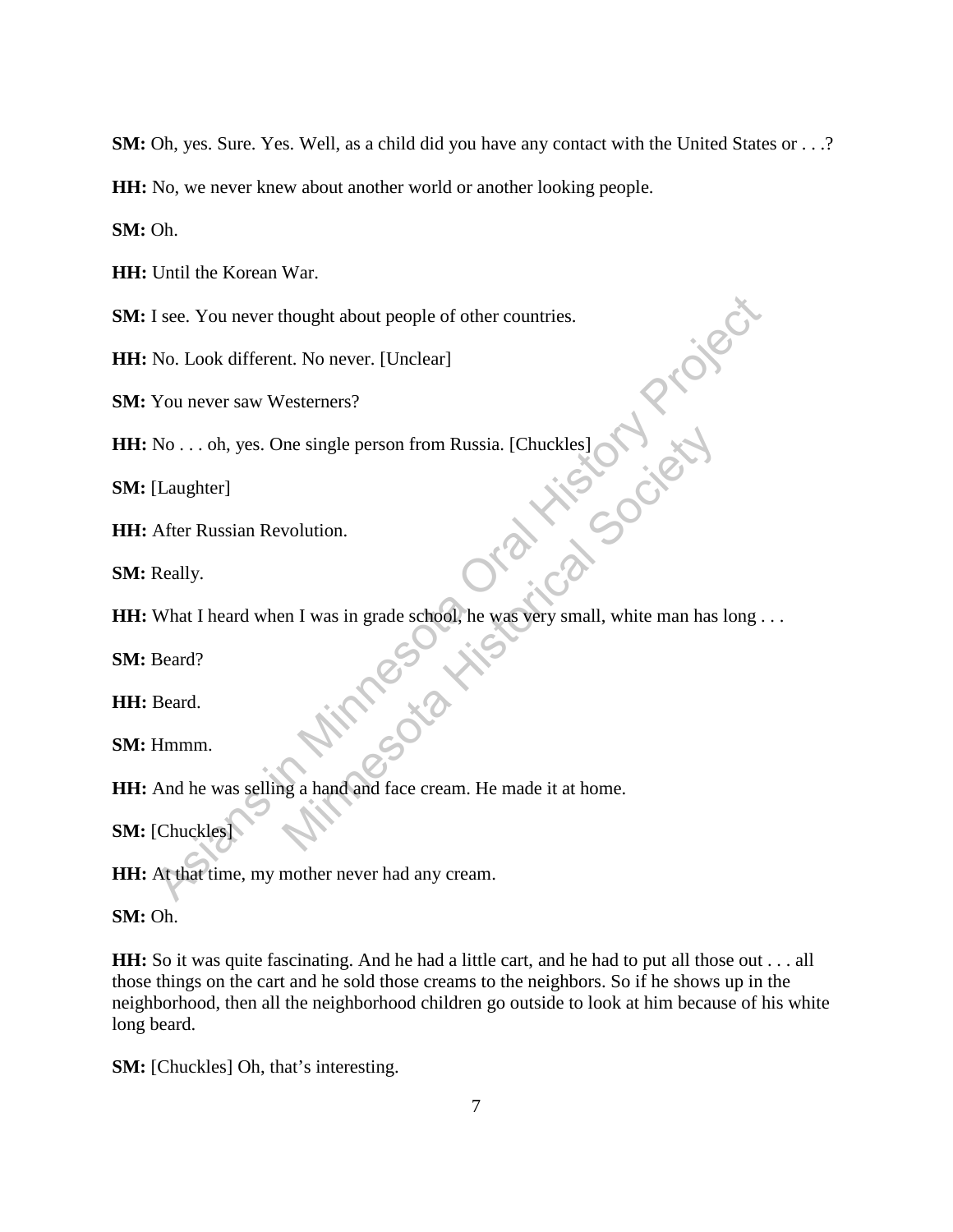**HH:** And I think different looking eye colors. That's why we were so fascinated.

**SM:** Oh, I see.

**HH:** But we never thought he was the same human being.

**SM:** [Chuckles] he was from another planet.

**HH:** Because he was a funny, funny grandpa. [Chuckles]

**SM:** [Laughing] Funny grandpa.

**HH:** Yes.

**SM:** Was he a so-called White Russian in that he was against the Revolution and a refugee? Minnesota Society

**HH:** Yes. Yes. We called him White Russian.

**SM:** Yes. Yes, those were the ...

**HH:** I don't know. It . . . does it make sense?

**SM:** Yes. Those were the ones against the Red group now.

**HH:** Oh. Yes. That's right. Yes. White Russian.

**SM:** Yes.

**HH:** But he was a very short man

**SM:** I see.

**HH:** And then after independence, which was like I was in second grade, in grade school. **SM:** Yes. Because he was a funny, funny grandpa. [Chuckles]<br>
[Laughing] Funny grandpa.<br>
Yes.<br>
Yes. Yes. We called him White Russian.<br>
Yes. Yes. We called him White Russian.<br>
Yes. Yes. those were the ...<br>
I don't know. It ... does it

**HH:** I saw a couple of very tall, big beards . . . and [unclear] Western ladies on the street.

**SM:** [Chuckles] Western ladies with beards?

**HH:** No, no, no. No beard. But . . .

**SM:** Oh. Yes, very tall.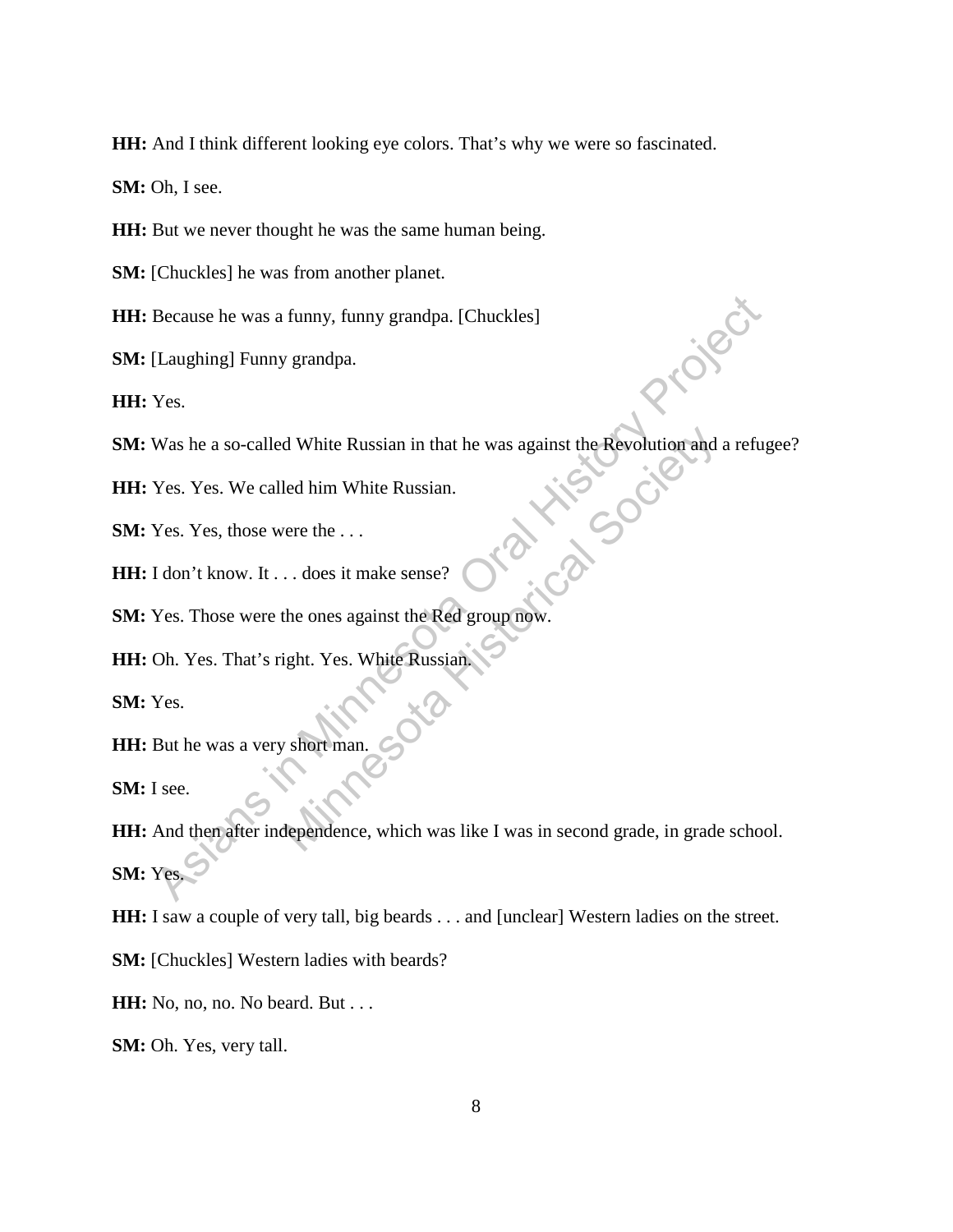**HH:** But they call . . . they are missionaries.

**SM:** I see. Yes. And that was the first time you saw any?

**HH:** Yes.

**SM:** So they really must not have . . .

**HH:** But very briefly, so I never even had an understanding about different looking people until the Korean War.

**SM:** Until the Korean War.

**HH:** Yes, that was . . . at that time I was in fifth grade.

**SM:** I see.

**HH:** Grade school. And I was like . . . twelve or thirteen.

**SM:** Yes. And then you saw American soldiers.

**HH:** At that time I saw . . . oh! I didn't know if they were American or not because thirteen countries sent their people.

**SM:** Right. Right.

**HH:** And it was quite a shock. There were all different sizes, short, tall, fat, big, and small, and all different skin colors. And the first impression was . . . it was a very hot day. It was September. But very one were even mad an understanding about directmin looking peop<br>orean War.<br>The Korean War.<br>The Korean War.<br>The Korean War.<br>The Korean War.<br>The Sce.<br>Grade school. And I was like ... twelve or thirteen.<br>Nes.<br>At that d I was like ... twelve or thirteen.<br>
u saw American soldiers.<br>
....oh! I didn't know if they were American or not because<br>
ple.<br>
a shock. There were all different sizes, short, tall, fat, big, a<br>
s. And the first impressi

**SM:** Yes.

**HH:** 1950. U.N. troops came to Korea to help our recovering land. And they were on the hills and we had to [unclear] from one side of the city to another side of the city.

**SM:** Yes.

**HH:** And they . . . they were washing in the field here without [unclear].

**SM:** Oh.

**HH:** And so [unclear] and it was so strange, they have all those hairs on body.

**SM:** [Chuckles]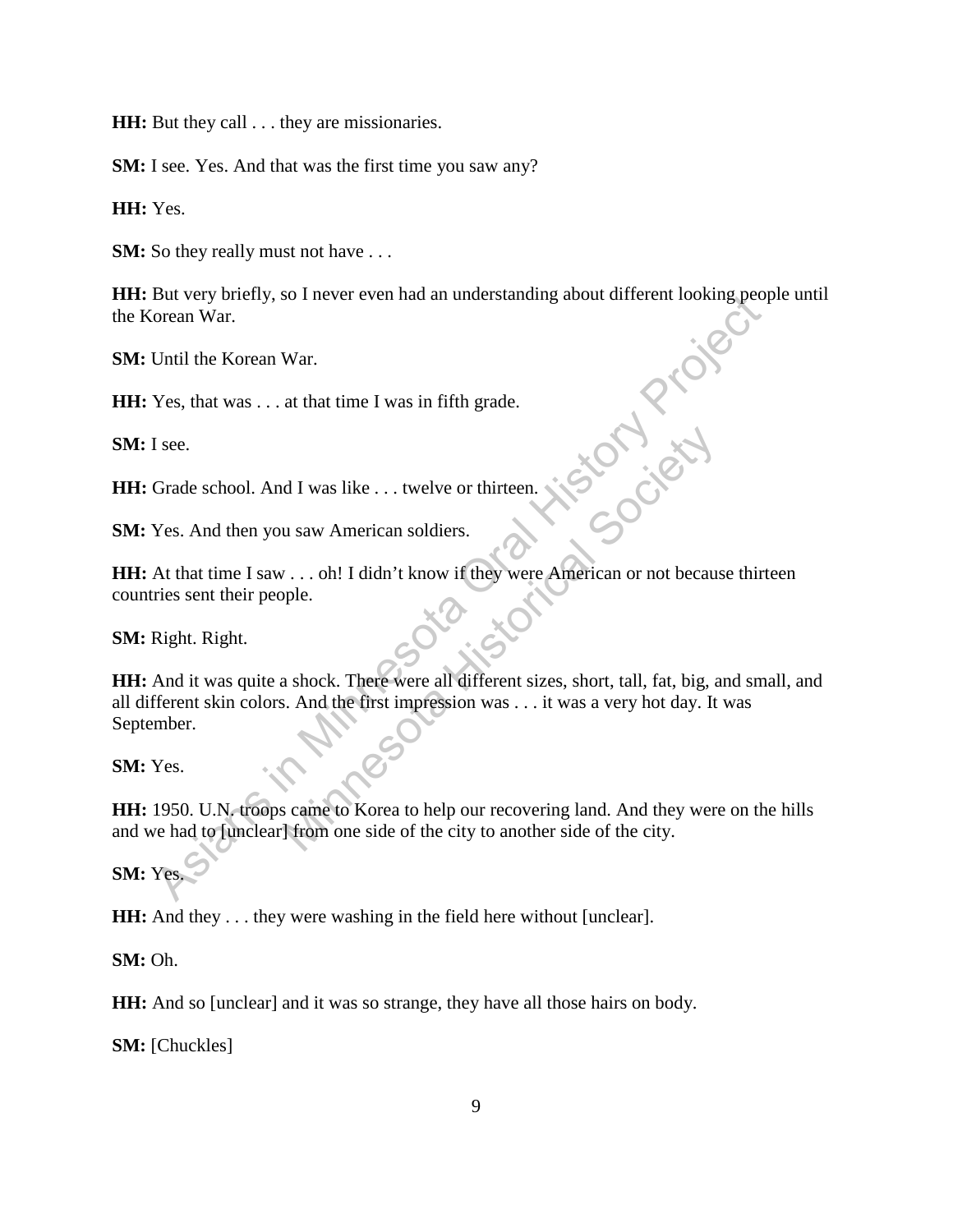**HH:** Asians do not have much hairs on the body like chest and arms.

**SM:** Yes.

**HH:** It was *really* shocking to see the men.

**SM:** So the chest hair was really quite a shock. [Chuckles]

**HH:** Yes. Yes. And just they looked like all different kinds of . . . monkeys. [Chuckles]

**SM:** [Chuckles] Well, that . . . that must have been quite an experience for a young child.

**HH:** Yes. Yes.

**SM:** I see. So the people thought they looked like monkeys, I suppose, because of the hair.

**HH:** Yes, hair, and then different skin colors.

**SM:** Oh, yes. Well, that's really interesting.

**HH:** And then another thing was in 1951, January, we had to give up our city.

**SM:** Oh, yes.

**HH:** And have to evacuate down to the South.

**SM:** Yes.

**HH:** And because my mother just gave birth to the younger ones, who died during the occasion, we couldn't evacuate fast like other people. So we were the last ones, one of the last ones. And we had to evacuate with U.N. troops together. So it was quite [unclear]. Tes. Tes. And just they looked nke an amerent kinds of ... monkeys. [Chuckles]<br>
(Chuckles] Well, that ... that must have been quite an experience for a young child<br>
Yes. Yes.<br>
I see. So the people thought they looked like In different skin colors.<br>
It's really interesting.<br>
thing was in 1951, January, we had to give up our city.<br>
uate down to the South.<br>
we had to give up our city.<br>
we had to give up our city.<br>
we had to give up our city.<br>

## **SM:** Oh, yes.

**HH:** And at that time, many, many babies were abandoned on the street. And not abandoned by the parents, I think their parents were killed by the attack of the airplanes.

**SM:** Oh.

**HH:** And those people, or those U.N. troops never smiled. Yes, who can smile under the war.

**SM:** Yes.

**HH:** We were all so serious and just . . . we were too pressured, too much pressure. But they helped us to find out the way to evacuate.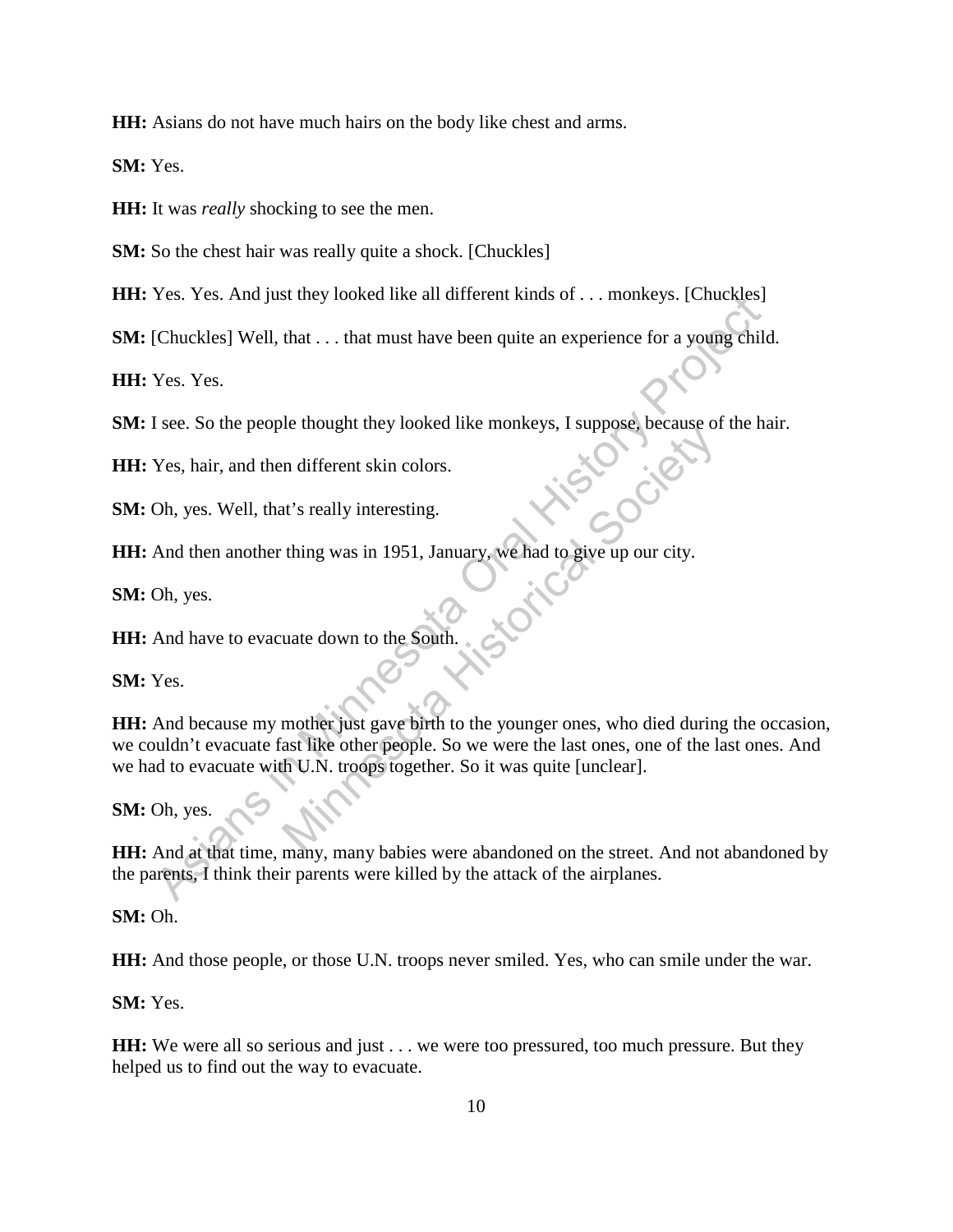**SM:** Oh. Yes.

**HH:** So . . .

**SM:** So they helped the civilians.

**HH:** To evacuate. We had . . .

**SM:** Yes. Was that all by walking mainly?

**HH:** Yes, *all* walking. No cars. No trains. All walking.

**SM:** Right.

**HH:** Just a lot of people on this . . .

**SM:** Yes.

**HH:** Moving, just moving and moving. We couldn't sleep and we couldn't eat, we just moved and moved. Ves. Was that all by walking mainly?<br>
Yes, *all* walking. No cars. No trains. All walking.<br>
Right.<br>
Just a lot of people on this ...<br>
Yes.<br>
Moving, just moving and moving. We couldn't sleep and we couldn't eat, we just no<br> The contrast we couldn't sleep and we couldn't eat, we couldn't sleep and we couldn't eat, we do South.<br>
We couldn't sleep and we couldn't eat, we do South.<br>
Up their for refugee camps for six months.<br>
So in the huge camps

**SM:** So you just walked South.

**HH:** Walked South.

**SM:** Was anything set up their for refugee camps or anything?

**HH:** No, no. Yes, I was in the huge camps for six months.

**SM:** Yes.

**HH:** And many people, many children died during those camping life.

**SM:** Oh.

**HH:** Like one baby has bad diarrhea and many babies have and they all died.

**SM:** Oh, yes.

**HH:** We were lucky, because none of my sisters and brothers died during those [unclear].

**SM:** Yes. Well, see, who was bombing at that point? The Americans?

**HH:** Americans.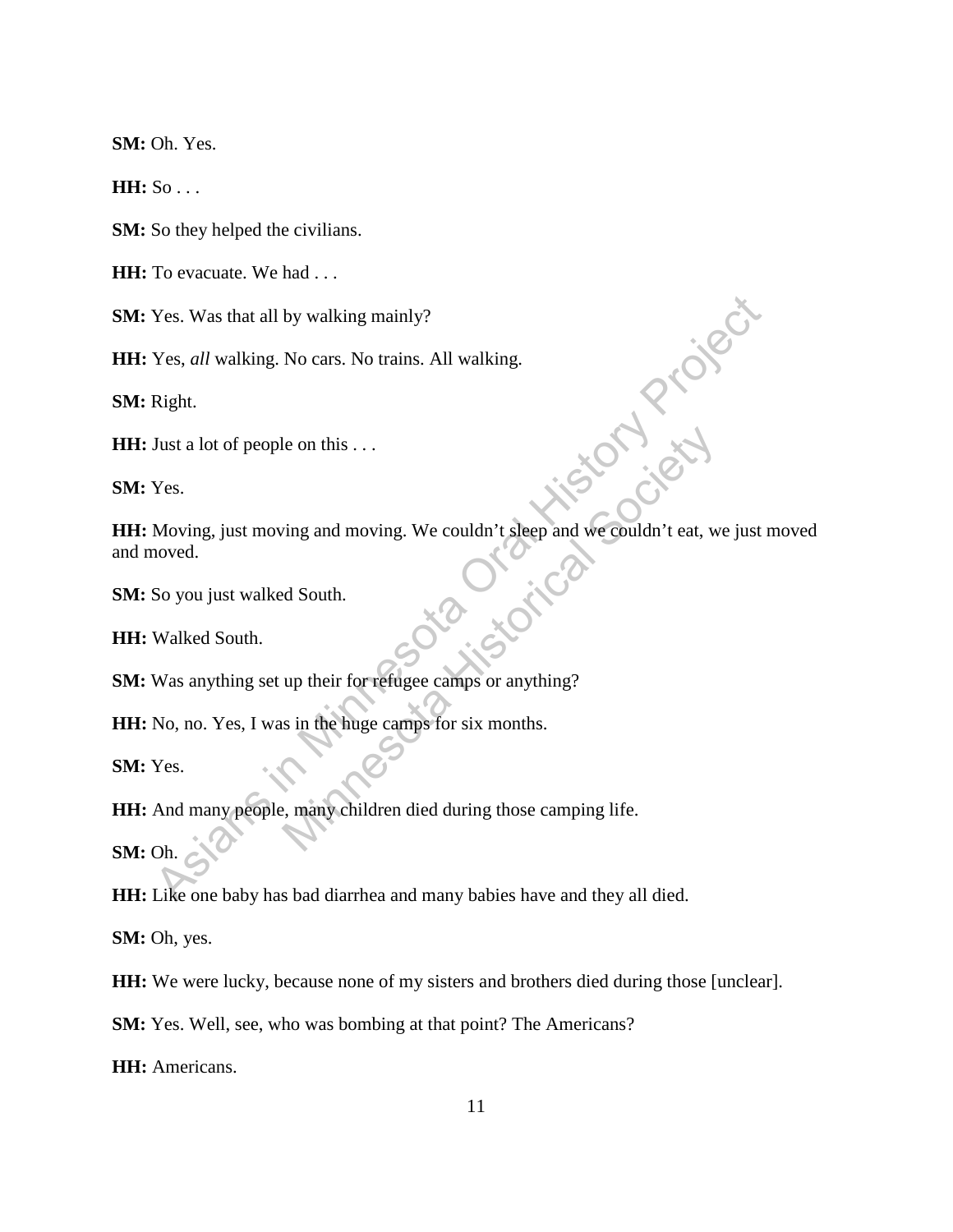**SM:** Yes.

**HH:** Yes. But mis-bombed onto us.

**SM:** Yes.

**HH:** Because we were right on by the evacuation troops.

**SM:** Oh, I see.

**HH:** So mis-bombed.

**SM:** Boy, that happens a lot.

**HH:** That time, Communists, they didn't come down.

**SM:** Right. So they were trying to bomb the Communists?

**HH:** Communists. And they bombed down onto us.

**SM:** And they bombed the wrong people. Yes, that's happened a lot.

**HH:** Yes. And the food shortage was really great. And even we had money, we couldn't buy the food. Oh, I see.<br>
So mis-bombed.<br>
Boy, that happens a lot.<br>
That time, Communists, they didn't come down.<br>  $\begin{pmatrix} 0 & 0 \\ 0 & 0 \end{pmatrix}$ <br>
Communists. And they bombed down onto us.<br>
And they bombed the wrong people. Yes, that's happ unists, they didn't come down.<br>
The trying to bomb the Communists?<br>
If they bombed down onto us.<br>
If the wrong people. Yes, that's happened a lot.<br>
If the wrong people. Yes, that's happened a lot.<br>
If shortage was really g

**SM:** Oh.

**HH:** And during the evacuation if we had some materials like Korean dresses or golden rings, and we had to exchange for the food in rural areas.

**SM:** Oh, yes.

**HH:** Because they do not believe . . . they did not believe the money. Even with money they couldn't buy the things.

**SM:** I see. Yes.

**HH:** And all those citizens had money, but we couldn't use the money, for a while.

**SM:** Yes. So you had to barter with the ...

**HH:** It was during the evacuation. But after we came back to Seoul, yes, we needed the money.

**SM:** Oh, yes. How much later was that, that you came down?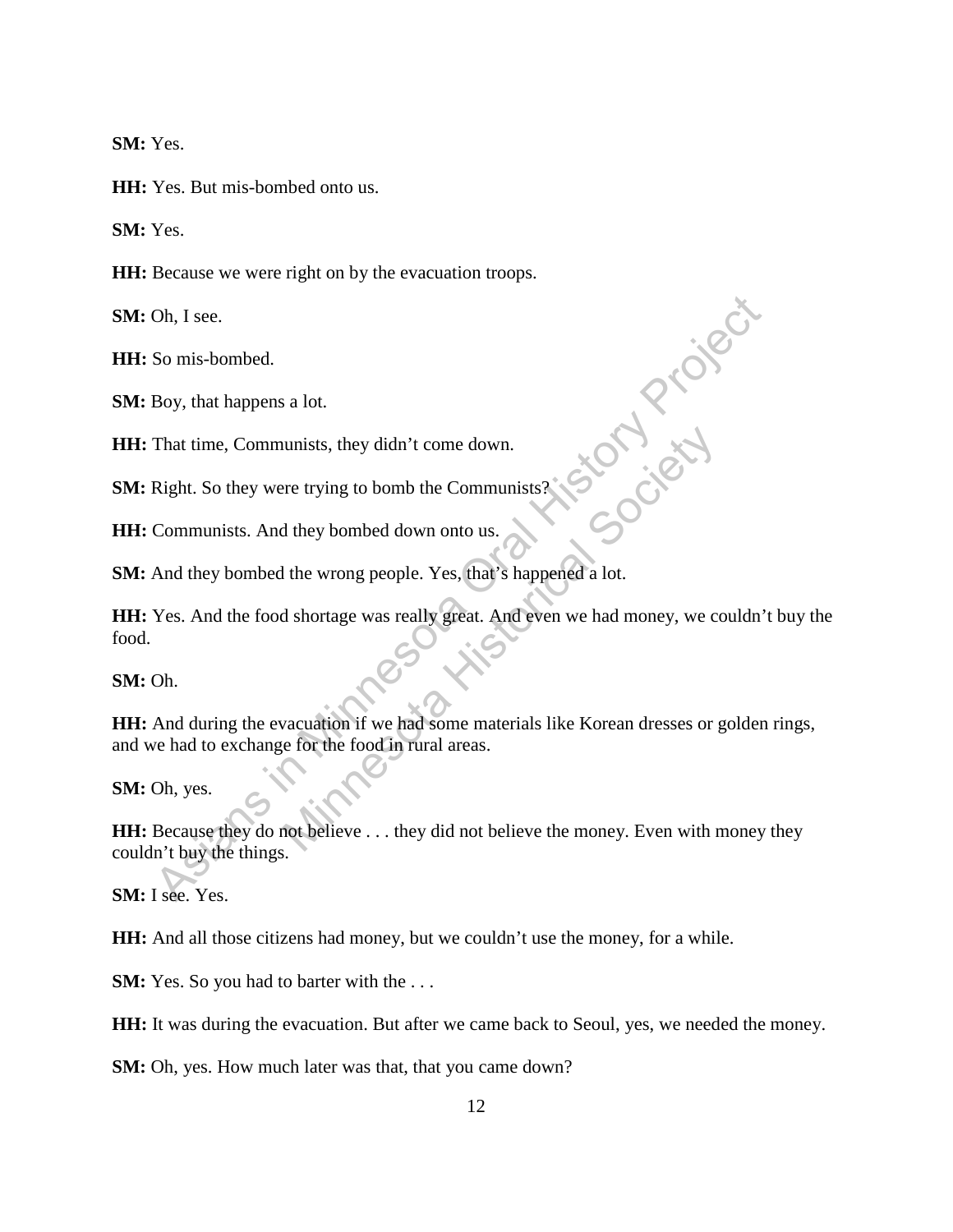**HH:** Ah . . . that was like January we left the home and we came back the next year October.

**SM:** Oh. So it was over a year then.

**HH:** Over a year.

**SM:** A year and a half or almost.

**HH:** Yes, a year and a half. Yes.

**SM:** Yes.

**HH:** During those times I couldn't go to school.

**SM:** Oh.

**HH:** Some refugees sent children to school but my father did not believe he had to send children to school at that time. **Example 18 As a year and a half.** Yes.<br>
Yes.<br>
During those times I couldn't go to school.<br>
Oh.<br>
Some refugees sent children to school but my father did not believe he had to send<br>
nool at that time.<br>
Right. So there was Interdidment to school but my father did not believe he had the as no school for you for about two years or a year and a half and the source make shift schools that people sent them to? Or I mear basis, could they, in the

**SM:** Right. So there was no school for you for about two years or a year and a half?

**HH:** A year and a half.

**SM:** Well, were there some makeshift schools that people sent them to? Or I mean, they couldn't be running on a regular basis, could they, in the [unclear]?

**HH:** Yes. After the war was over, even in the Southern area, many refugees sent their children to a school and even colleges evacuated and they all came to school, so they . . .

**SM:** Yes.

**HH:** Eventually, children went to school. But for those one and a half years was real war.

**SM:** Yes. There's no chance for school.

**HH:** So we never even had considered about schooling.

**SM:** Right.

**HH:** And many people didn't go back to Seoul right after the taking back Seoul from Communists, because they still worried another evacuation.

**SM:** Oh, yes.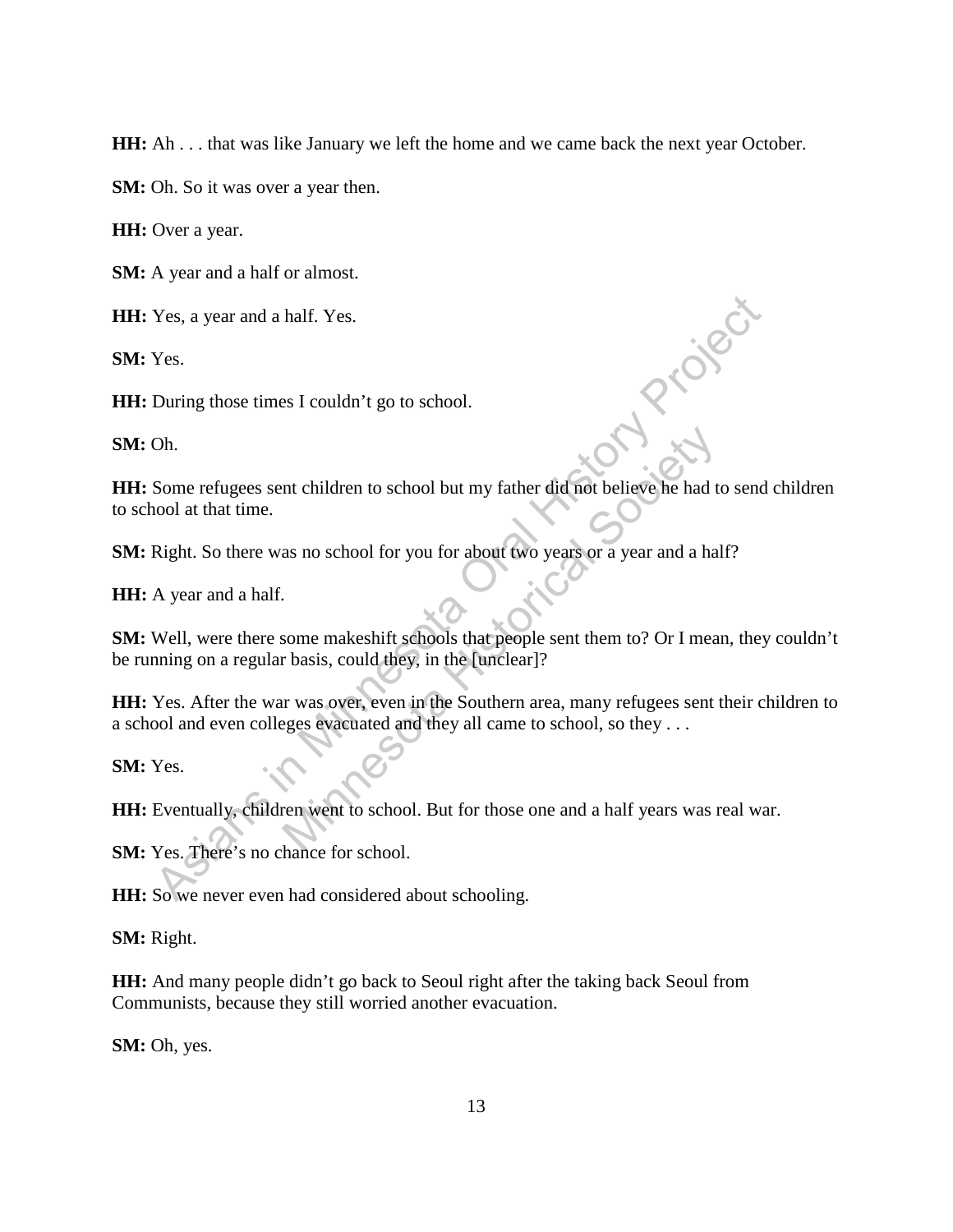**HH:** So many people even bought a house and . . .

**SM:** Oh, they just settled in the South.

**HH:** And lived in the South.

**SM:** Yes.

**HH:** But my family came back right away.

**SM:** Oh. Yes.

**HH:** When I came back to home, all the Korean houses has the big gate, wooden gate.

**SM:** Yes.

**HH:** And those gates were broken, it was open house. And the grass is all over.

**SM:** Oh, yes.

**HH:** Just tall grass, it's like . . . yes, it was emptied. July 1 or 1 or

**SM:** Yes.

**HH:** For a year and a half.

**SM:** I suppose everything was taken.

**HH:** Yes, all the doors were broken inside of the house and somebody had stolen *everything*. We didn't have anything left over. But my laminy came back tright away.<br>
Oh. Yes.<br>
When I came back to home, all the Korean houses has the big gate, wooden gate.<br>
Yes.<br>
And those gates were broken, it was open house. And the grass is all over.<br>
Oh, yes.<br>
Du

**SM:** Yes.

**HH:** And my father had a job but the company couldn't pay, because there was no money.

**SM:** He went back to the same company?

**HH:** Yes.

**SM:** Yes.

**HH:** But there was no money available to pay. And even we . . . and then later on he had the salary, little salary, but still we didn't have enough goods to buy.

**SM:** Oh, yes.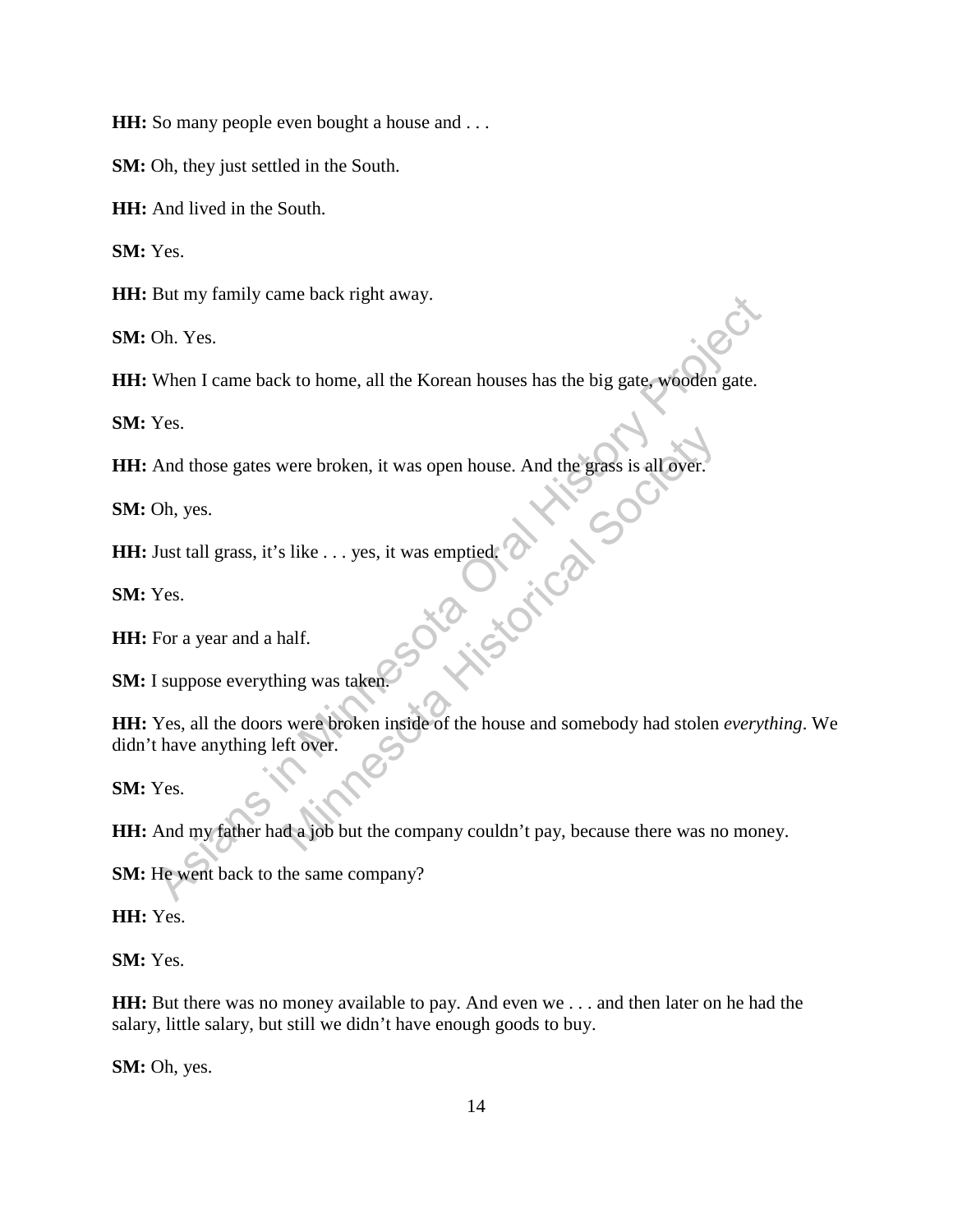**HH:** So starving was just unbelievable.

**SM:** Hmmm.

**HH:** My mother's miscarriage for those twin boys was actually from malnutrition and plus overactivity. Like, we didn't have anything for the fire, warming the house and to boil the food. So she had to go to the mountain and here to find us some wood for the fire.

**SM:** Oh, yes.

**HH:** So the two died. She worked too hard when she was too heavy, so it happened.

**SM:** Oh, that's pretty hard times.

**HH:** But we are still pretty lucky because no one was killed during the war and after the war.

**SM:** Yes.

**HH:** And those newborns or premature babies we never counted. [Chuckles] So, yes, it was ... oh! Many families lost their people, their families from the Communists.

**SM:** Oh, yes.

**HH:** And during the war, all from the bombs.

**SM:** Yes.

**HH:** And school . . . the conditions were the same, so school decided to put us into the right grade. Oh, yes.<br>
So the two died. She worked too hard when she was too heavy, so it happened.<br>
Oh, that's pretty hard times.<br>
But we are still pretty lucky because no one was killed during the war and after the<br>
Yes.<br>
And those n retty lucky because no one was killed during the war and at<br>
rms or premature babies we never counted. [Chuckles] So,<br>
their people, their families from the Communists.<br>
ar, all from the bombs.<br>
e conditions were the same,

**SM:** Oh.

**HH:** So I didn't study for a fourth and fifth grades, but I jumped into sixth grade right away.

**SM:** I see.

**HH:** And that was decided as a whole country, because there was no way . . .

**SM:** Yes, to work it out otherwise.

**HH:** Otherwise I would be too old. Many children would be too old to graduate school.

**SM:** I see.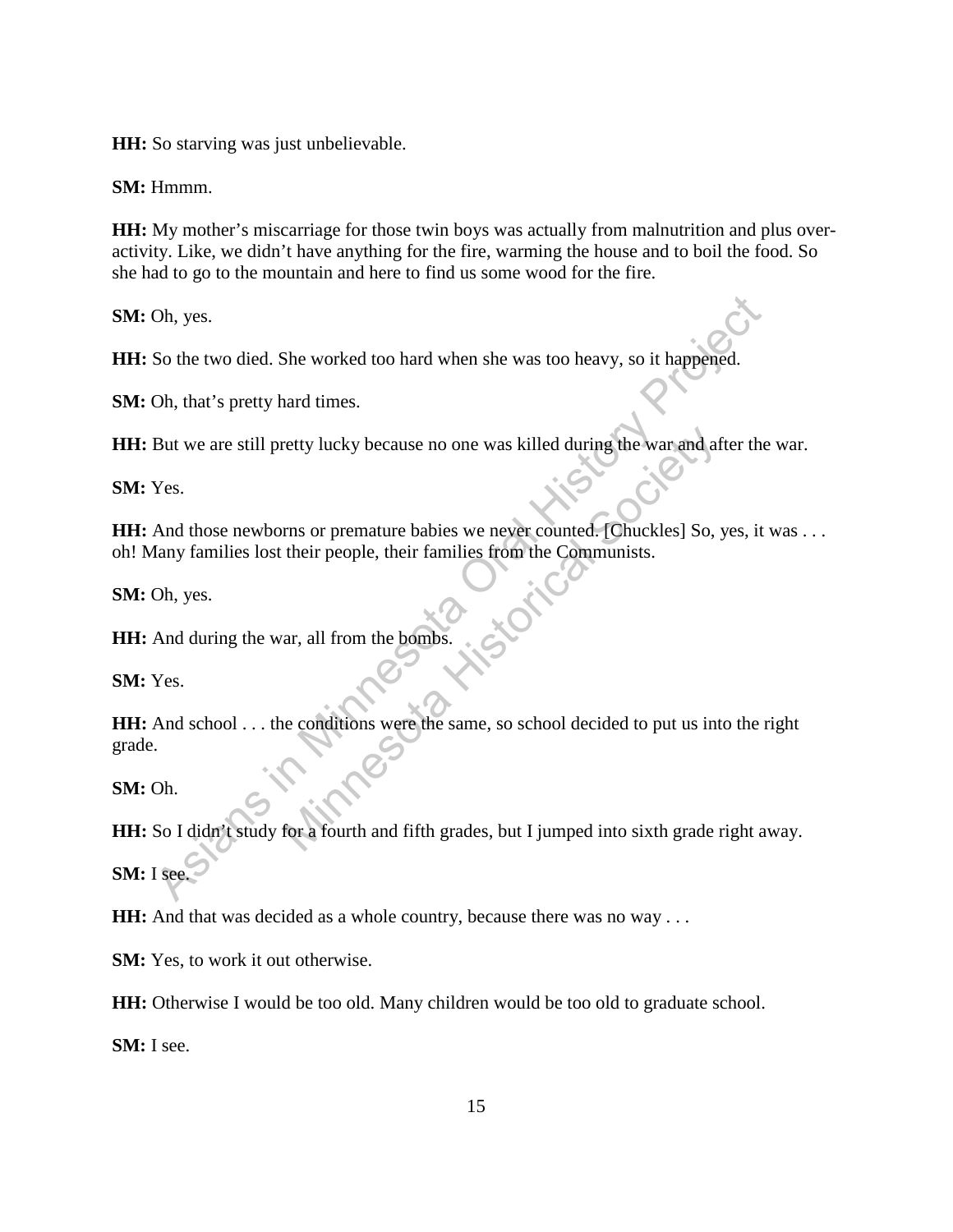**HH:** So it was just the same.

**SM:** Yes. So was there a quicker pace taken or something to catch up?

**HH:** Mmmm, no.

**SM:** Not really.

**HH:** We tried to catch up but it was impossible. So, that way . . .

**SM:** Yes. That was a loss, really.

**HH:** Yes, that was the loss. A big loss.

**SM:** Yes.

**HH:** But still, we were luckier than junior high or [high] school student or college. They really lost. Wes. That was a loss, really.<br>
Yes. That was a loss, really.<br>
Yes. that was the loss. A big loss.<br>
Yes.<br>
But still, we were luckier than junior high or [high] school sudent of college. They<br>
Oh, yes. Yes.<br>
So grade school

**SM:** Oh, yes. Yes.

**HH:** So grade school students were the luckiest people. Mistorical Minnesot

**SM:** Yes.

**HH:** We never suffered because of loss.

**SM:** That's the easiest to adjust.

**HH:** Yes, easiest case, I'm sure.

**SM:** I see.

**HH:** And when I went to junior school, we call it middle school in Korea.

**SM:** Junior middle school?

**HH:** Yes, junior middle school.

**SM:** Yes.

**HH:** Which means the seventh to ninth graders.

**SM:** Yes.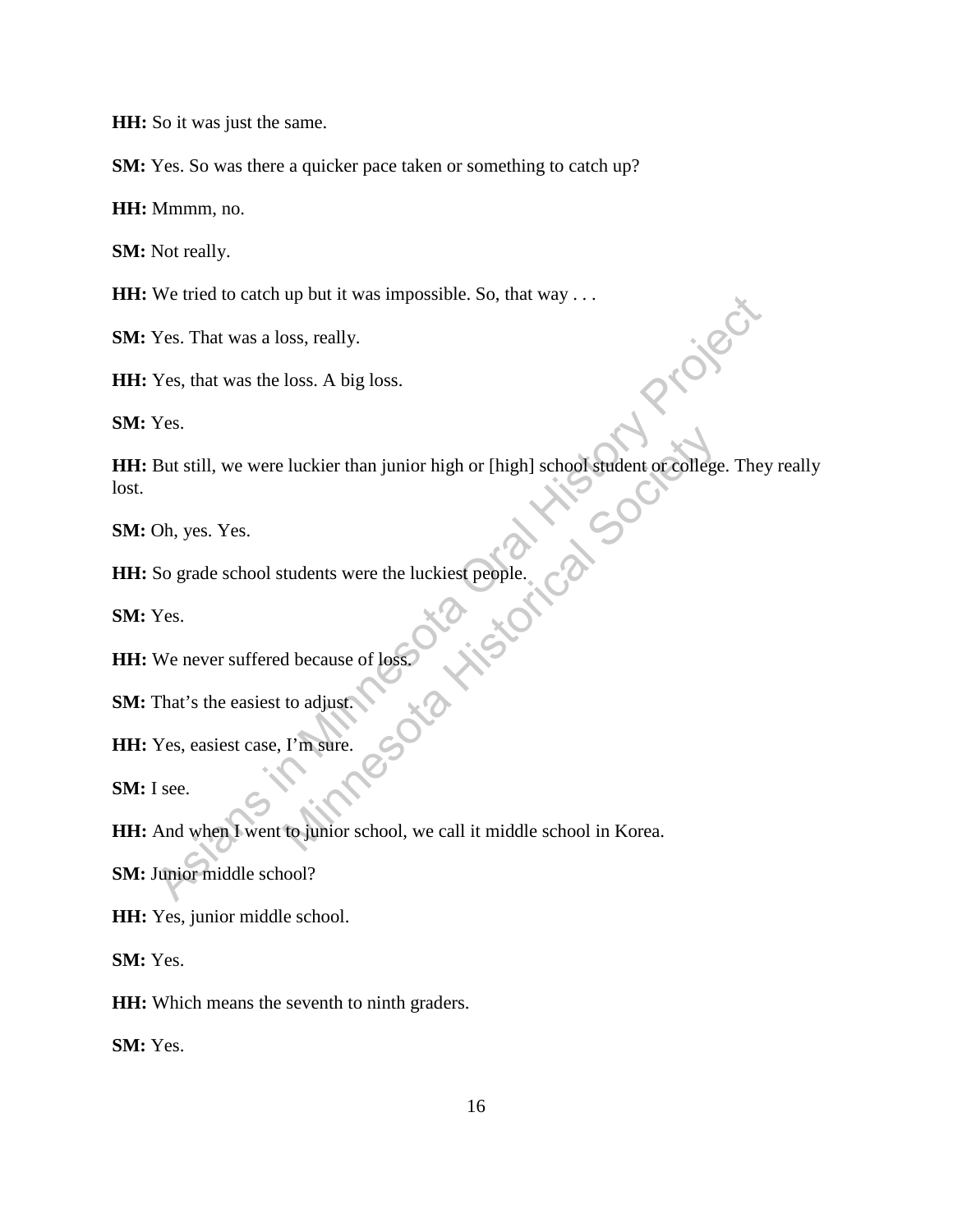**HH:** Until seventh . . . eighth grade, I never remember [chuckles] we studied in the classroom.

**SM:** [Chuckles]

**HH:** We went out for a demonstration every day. [Chuckles]

**SM:** [Chuckles] Yes.

**HH:** To be against . . . about peace talks.

**SM:** Oh.

**HH:** We wanted to take back our country for freedom.

**SM:** Oh, I see.

**HH:** And Truman talked peace talks.

**SM:** Yes.

**HH:** And stopped the war.

**SM:** Right.

**HH:** And General MacArthur was Korean side. [Chuckles]

**SM:** Yes.

**HH:** And he insisted Korea should be one Korea during this war. And we shouted and screamed as a group . . . all the students went out in the street every day in the morning, we put the school bag in the classroom. [Chuckles] Went out for demonstrations all day, and our voices never stayed the same way, always changing. [Chuckles] The value of the same way, always changing. [Chuckles]<br>
As MacArthur was Korean side. [Chuckles]<br>
And General MacArthur was Korean side. [Chuckles]<br>
And General MacArthur was Korean side. [Chuckles]<br>
Yes.<br>
And General MacA ed peace talks.<br>
War.<br>
War.<br>
Arthur was Korean side. [Chuckles]<br>
Chuckles]<br>
Corea should be one Korea during this war. And we shouted<br>
tudents went out in the street every day in the morning, we<br>
Chuckles] Went out for dem

**SM:** So MacArthur was the hero then to the Korean people.

**HH:** Almost two years, yes. And then in 1953 the world stopped. Truman won. [Chuckles]

**SM:** Yes.

**HH:** Then we went back to school to study [unclear].

**SM:** So that was about two more years of lost education. [Chuckles]

**HH:** [Chuckles] Yes. That's right.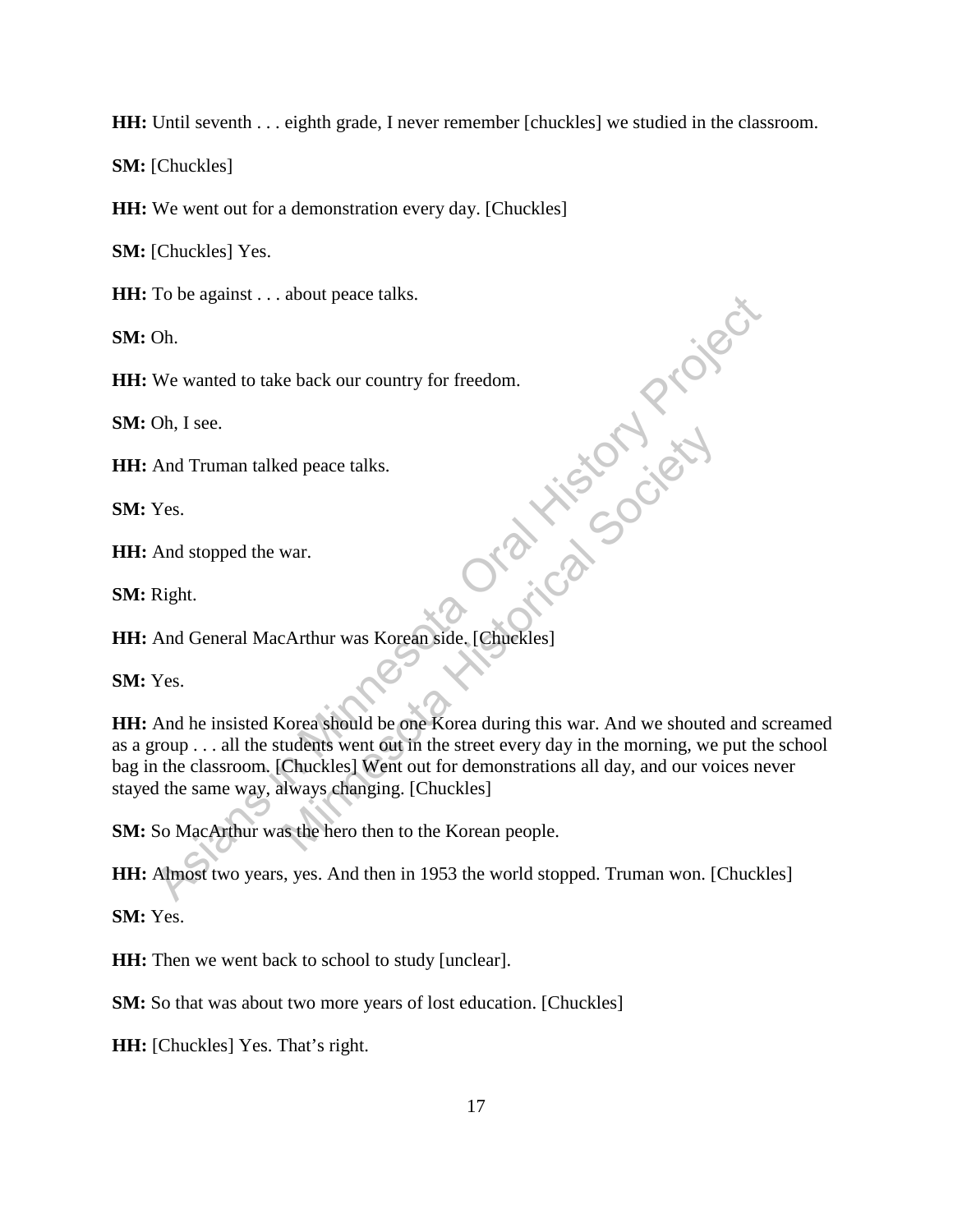**SM:** I see. So the Korean people were pretty much against the peace talks then at that moment.

**HH:** Yes, [unclear] the Communists.

**SM:** Yes.

**HH:** And like more than five million evacuated from Communism. And we believed strongly that people in North Korea should be free.

**SM:** Right. So they came . . .

**HH:** And then we do not need to worry about another war.

**SM:** Yes.

**HH:** When Korea is one Korea.

**SM:** Yes.

**HH:** And still South Korea worries about attacks from the North Koreans.

**SM:** Yes. Yes, so five million came down from the North to the South, is that right? Right. So they came . . .<br>
And then we do not need to worry about another war.<br>
Yes.<br>
When Korea is one Korea.<br>
Yes.<br>
And still South Korea worries about attacks from the North Koreans.<br>
Yes. Yes, so five million came down The Korea<br>
Society and the Society of Contracts about attacks from the North Koreans.<br>
million.<br>
Ellion.<br>
Ellion.<br>
Ellion.<br>
Ellion.<br>
Ellion.<br>
Society and the South, is that right<br>
the South, is that right<br>
the South, is th

**HH:** More than five million.

**SM:** More than five million.

**HH:** My husband is one those who evacuated.

**SM:** Oh, I see.

**HH:** That he and sister, from those Koreans.

**SM:** I see. So his family

**HH:** Without parents.

**SM:** Oh, he came with his brothers and sisters?

**HH:** Alone. No. Just the one sister and alone.

**SM:** Oh. So he's originally from North Korea.

**HH:** Yes. And war orphan.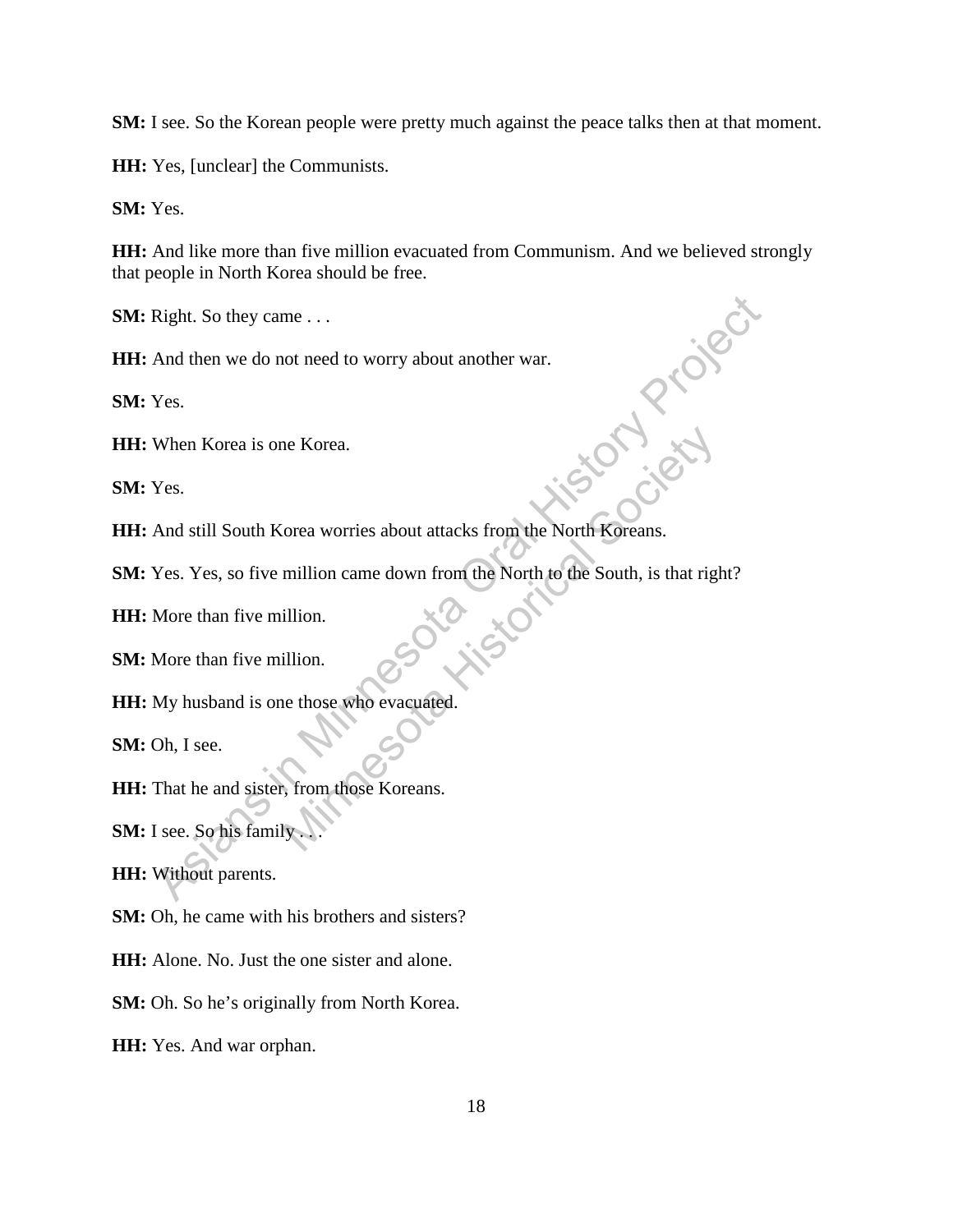**SM:** Oh.

**HH:** He was only fourteen.

**SM:** Oh. So his parents were killed then?

**HH:** Would you [unclear] if you can listen?

**SM:** Yes.

[Recording interruption]

**SM:** What about your husband's family?

**HH:** He said they all were evacuated together.

**SM:** Oh.

**HH:** But they were very latest group for evacuation and they did not have any transportation to come down to South. And there were only two seats available in a car, and his parents wanted to save him because he was the only son of the family, and his third older sister, whose husband was in South Korea, so they wanted to send her down. And then they were going to follow. And Project ry latest group for evacuation and they did not have any tra<br>And there were only two seats available in a car, and his pair<br>as the only son of the family, and his third older sister, who<br>they wanted to send her down. And t

**SM:** I see.

**HH:** But they couldn't come. They couldn't make it ever after that.

**SM:** So he's . . .

**HH:** So he didn't meet his family since 1950.

**SM:** Oh. He's had no contact with them?

**HH:** No. It's impossible.

**SM:** So they probably are dead or not?

**HH:** Yes. His parents are over seventy years old right now.

**SM:** Oh.

**HH:** So he believes because of malnutrition and all those pressures and . . . because Communists should know that his parents are . . . his children are evacuated to South, which is going to be minus points for the parents.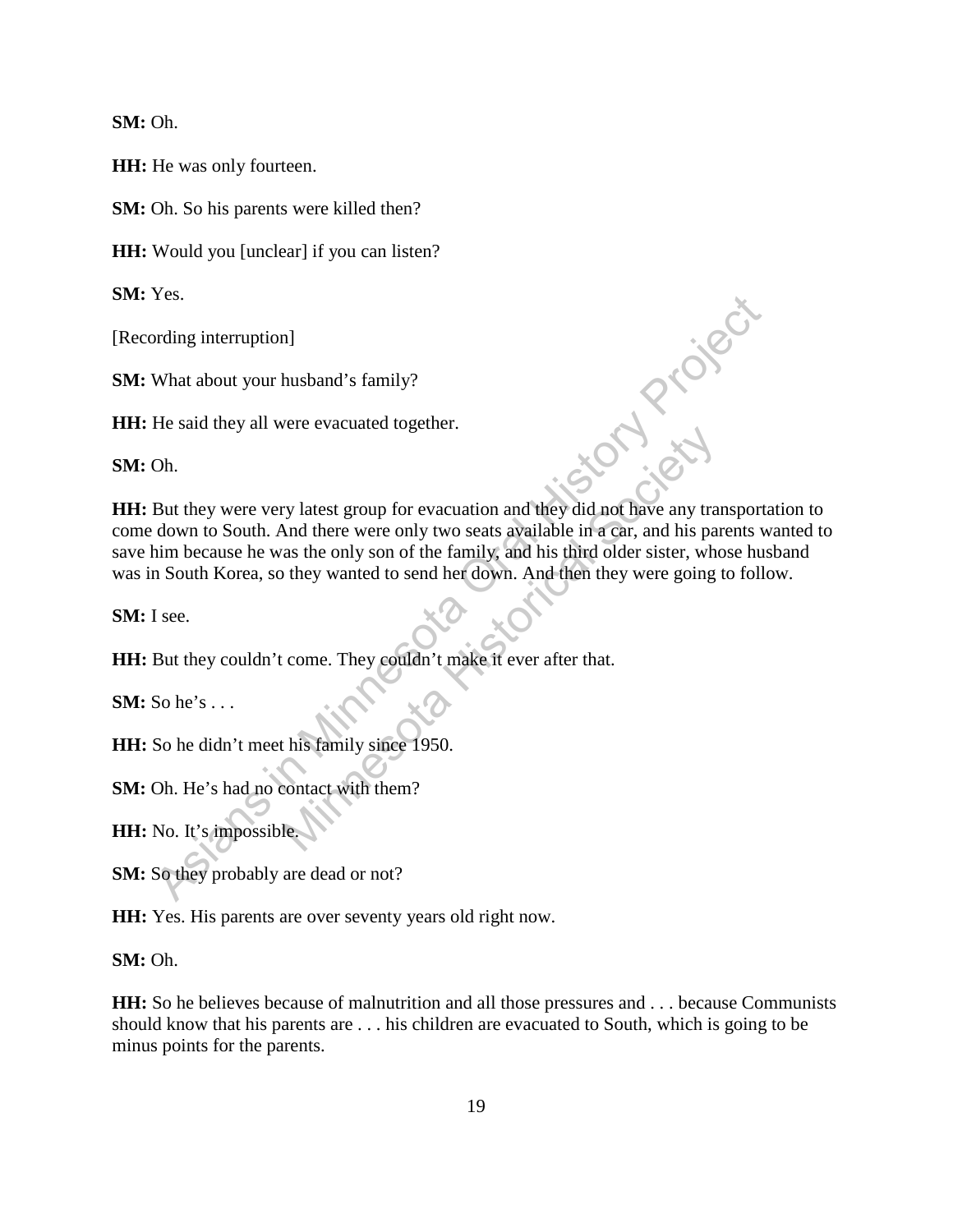**SM:** Oh, yes.

**HH:** So they could have all kinds of bad times from the Communists. So he does not believe they are alive.

**SM:** I see.

**HH:** But he has his sisters.

**SM:** I see.

**HH:** And all the relatives up there.

**SM:** I see. So only his one sister escaped with him.

**HH:** And she died.

**SM:** Oh, she died.

**HH:** And another oldest sister was in the South.

**SM:** I see.

**HH:** So she . . . she's only survivor.

**SM:** I see.

**HH:** Was in the South even before the war. So . . .

**SM:** I see. She's still in Korea then?

**HH:** Yes. Oh, and during the evacuation his second sister, second oldest sister's son, who was seven at that time, seven years old. If see.<br>
And all the relatives up there.<br>
If see. So only his one sister escaped with him.<br>
And she died.<br>
And another oldest sister was in the South.<br>
If see.<br>
So she . . . she's only survivor.<br>
If see.<br>
Was in the South expective Minister was in the South.<br>
Society of the Society of the Society of the Society of the Society of the Society of the Society of the Society of the Society of the Society of the Society of the Society of the Soci

**SM:** Oh.

**HH:** Could sit on his lap during the evacuation, so he's alive.

**SM:** Oh. I see.

**HH:** And he was in an orphanage until he became sixteen years old.

**SM:** Oh.

**HH:** That year we married.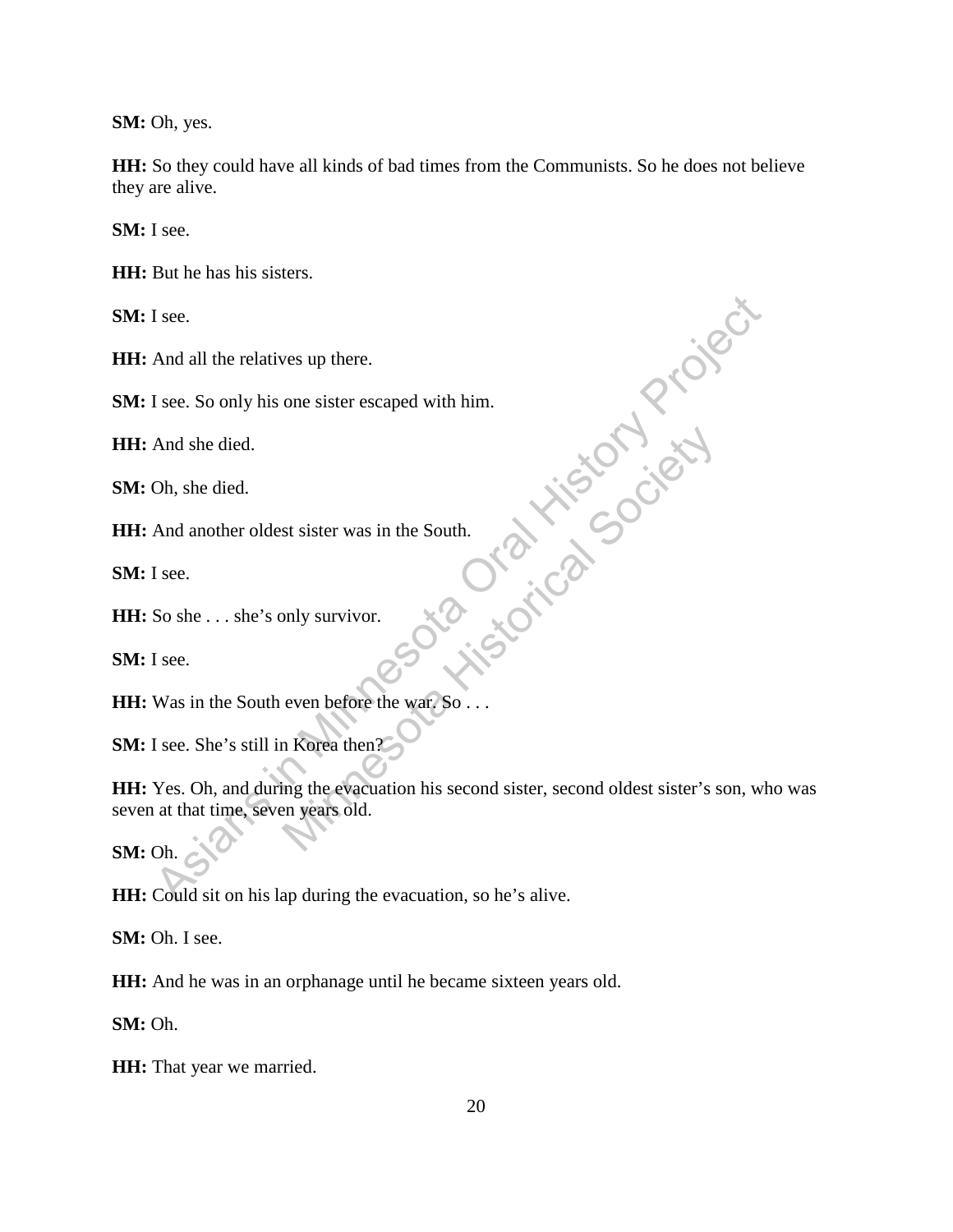**SM:** I see.

**HH:** So we took him to our home and lived together until he became self-supporting and married.

**SM:** I see.

**HH:** So I kept him at my home.

**SM:** I see. How old was he then when he came to live with you?

**HH:** Oh, three years younger than me. [Chuckles]

**SM:** [Chuckles]

**HH:** So he was twenty-one.

**SM:** Oh, he was already grown.

**HH:** Yes, he was already grown up.

**SM:** Yes.

**HH:** High school student at that time.

**SM:** Oh, yes. Well, so then did you go to the university in Seoul?

HH: Yes. My parents did not have enough money. But they . . . most of Korean parents believe their children should be scholars. So I sept mim at my none.<br>
Since How old was he then when he came to live with you?<br>
Oh, three years younger than me. [Chuckles]<br>
Chuckles]<br>
So he was atwenty-one.<br>
Oh, he was already grown up.<br>
Yes.<br>
High school student a Franchise College and Society<br>
My grown up.<br>
and y grown up.<br>
ent at that time.<br>
then did you go to the university in Seoul?<br>
did not have enough money. But they . . . most of Korean p<br>
e scholars.<br>
Sery higher education.

**SM:** Yes.

**HH:** Or should have very higher education.

**SM:** That's an important value.

**HH:** Oh! The most. Yes.

**SM:** In the Confucian tradition or . . .?

**HH:** I don't know.

**SM:** Anyway, Korean.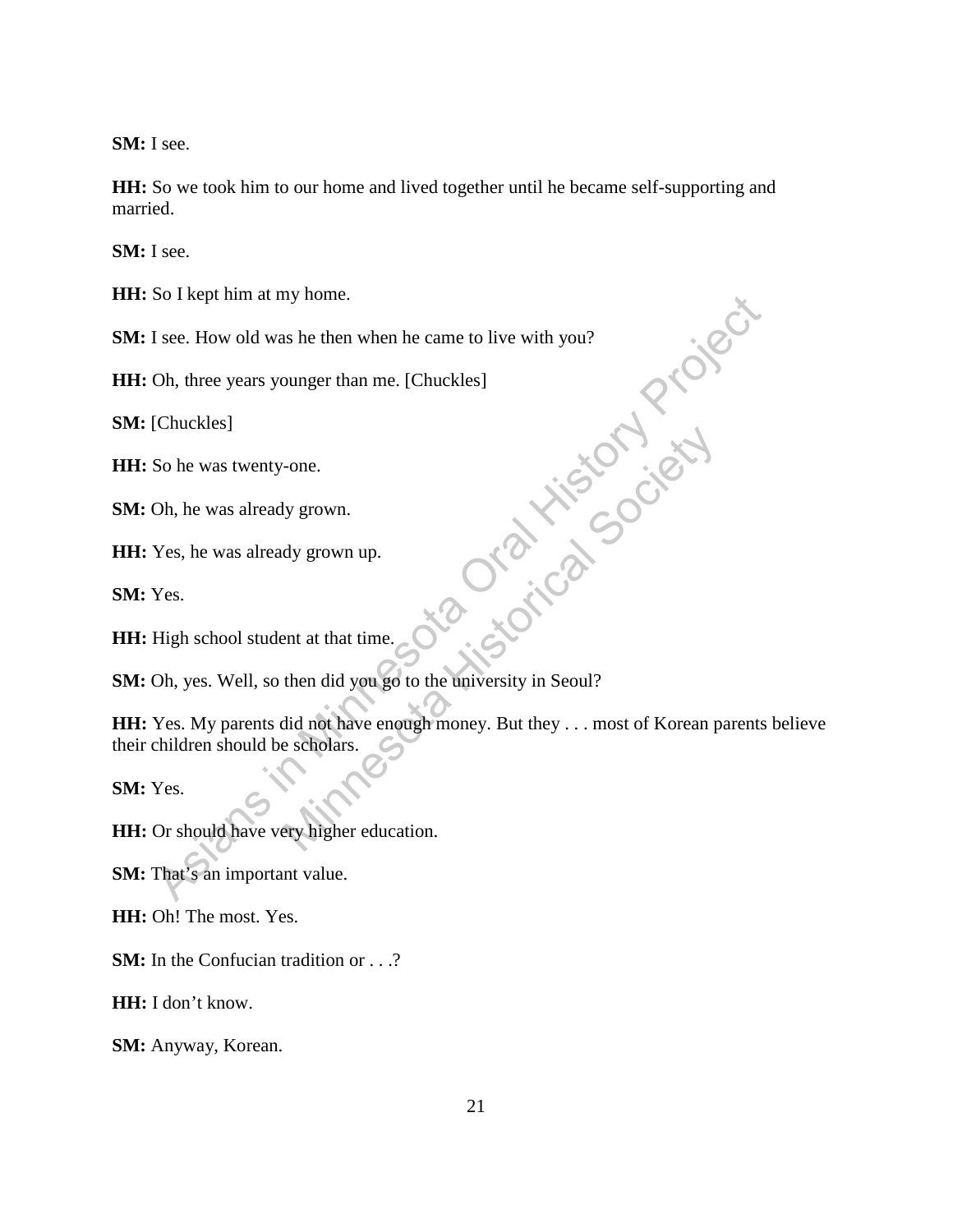**HH:** Could be. Yes, it could be Confucian tradition. I don't know. But *all* those . . . I have to say most of those parents are eager to send their children to higher education.

**SM:** Yes.

**HH:** And have a better chance. So I was sent to the university and he wanted me to become a lawyer.

**SM:** Your father wanted you to?

**HH:** My father wanted. My mother does not have her own opinion. In Korea, usually father has the voice but mother doesn't. [Chuckles] Four latter wanted you to?<br>
My father wanted. My mother does not have her own opinion. In Korea, usually fat<br>
ice but mother doesn't. [Chuckles]<br>
Yes. Did she maybe have one she didn't express? [Chuckles]<br>
She always follo

**SM:** Yes. Did she maybe have one she didn't express? [Chuckles]

**HH:** She always follows father.

**SM:** I see. That's the duty of them.

**HH:** Yes.

**SM:** Yes.

**HH:** And father was main disciplinarian also.

**SM:** I see. But he wanted you to be a lawyer.

**HH:** Yes. He believed I was very bright.

**SM:** Yes.

**HH:** And mature. So he believed it is going to be the best job for me. We father.<br>
Muty of them.<br>
Nain disciplinarian also<br>
Led you to be a lawyer.<br>
I was very bright.<br>
Thus yery bright.<br>
Contract of the best job for me.

**SM:** Yes.

**HH:** At that time Korea had only one woman lawyer.

**SM:** Oh!

**HH:** And still we have one or two.

**SM:** Oh . . .

**HH:** So not many women lawyers in Korea.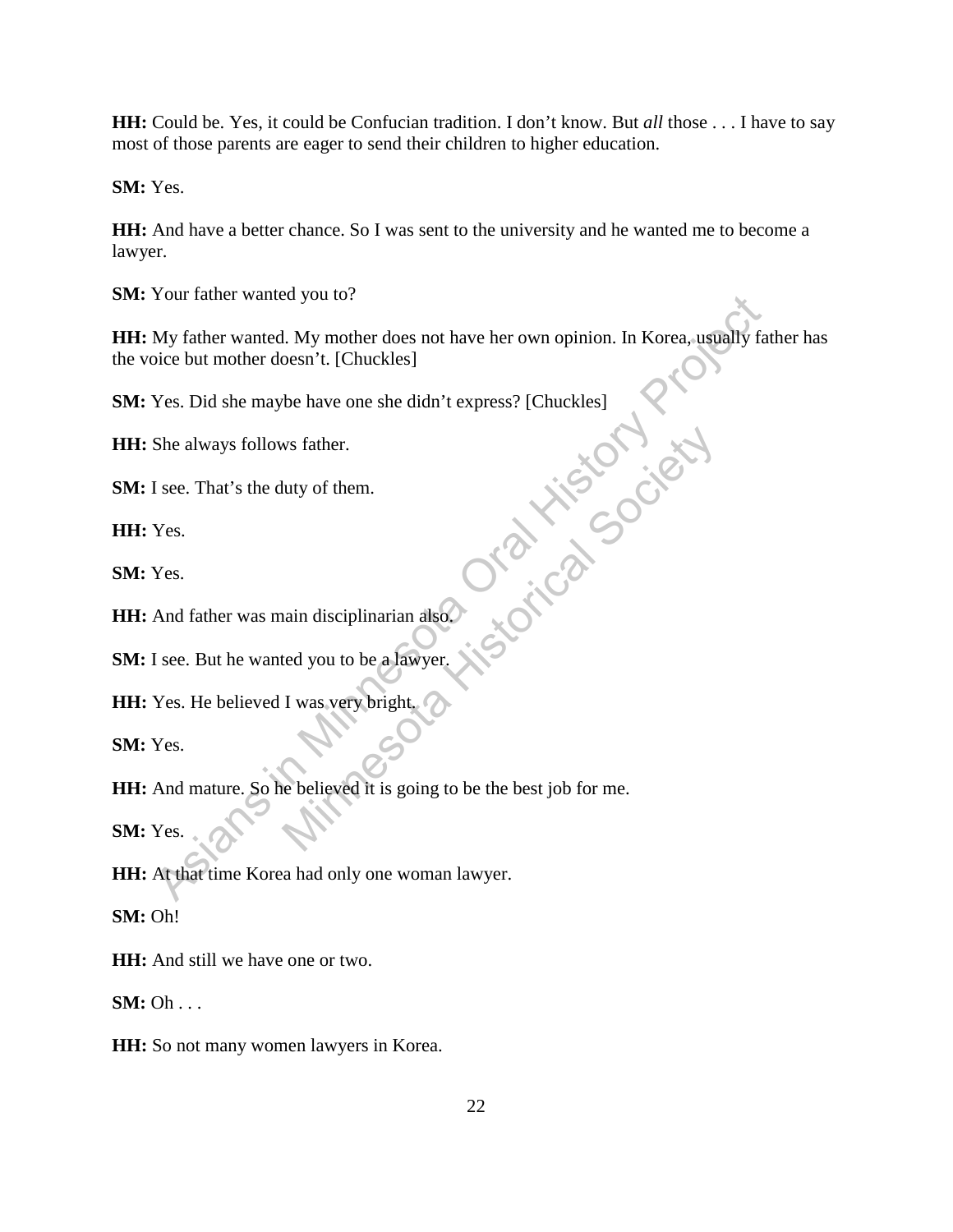**SM:** That's interesting.

**HH:** Yes. And . . . and I think last year of high school I found out I am not a person who sits down and reads the books and studies hard for passing those . . . those exams to become a lawyer. It's very, very hard in Korea to become a lawyer.

**SM:** That is, yes.

**HH:** No, no. I found out . . .

**SM:** Oh, you mean especially in Korea.

**HH:** Yes.

**SM:** Oh.

HH: In the U.S. just . . . many people could become lawyers. At the law school they could pass the exams.

**SM:** Yes.

**HH:** But in Korea it's not true.

**SM:** Oh.

**HH:** If a thousand students graduate from law school, less than ten percent could become lawyers. many people could become lawyers. At the law school the<br>
not true.

**SM:** Oh.

**HH:** The exam is awfully, awfully hard.

**SM:** I see. So you decided to take a different kind of course?

**HH:** And then I recalled during the evacuation I saw so many babies and children were crying in the snow, abandoned or lost. And I just couldn't watch them because of guilty. I was too young to help those all children. No, no. 1 nound out ...<br>
The Minnesotally in Korea.<br>
The U.S. just ... many people could become lawyers. At the law school they courd<br>
Minnesota Oral Historica It's not true.<br>
Oh.<br>
If a thousand students graduate from law

**SM:** Yes.

**HH:** And I . . . I just . . . shouted to myself that I will help you later on but not now. I'm to hurry and too much . . . I have no power to help them.

**SM:** This was in high school you saw them?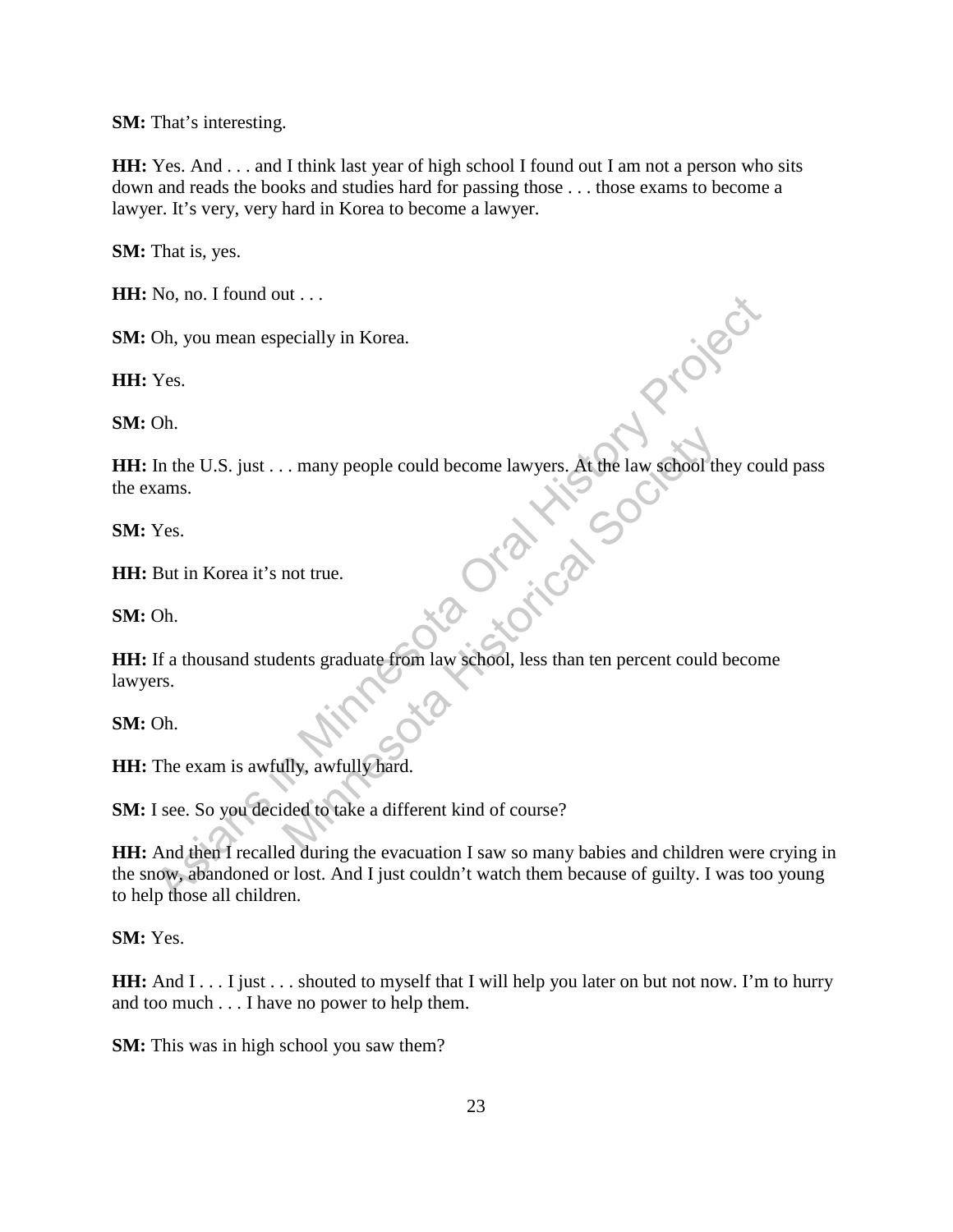**HH:** No, that was the fifth grade, in grade school, during the evacuation.

**SM:** Oh, yes.

**HH:** I had that strong mind, and then I recalled that in high school, the last year.

**SM:** I see.

**HH:** Then I asked the people, what kind of school I should go to if I like to help children. And they said social work.

**SM:** Yes.

**HH:** So I took the social work as a profession and my father was very disappointed because that was a very new field. Even not a new field at that time, there were people understood the social work. Social worker was the orphanage director. Then Tasked the people, what kind of school Tshould go to if Thike to help empire<br>
Nes.<br>
So I took the social work as a profession and my father was very disappointed because of very new field. Even not a new field at that Social Society of the Minds at the term of the Minds at the orphanage director.<br>
Intendent, which was not very respected. [Chuckles]<br>
The are some professions in social work.<br>
The Minds of Social Work?<br>
Sos.

**SM:** Oh.

**HH:** Orphanage superintendent, which was not very respected. [Chuckles]

**SM:** Yes.

**HH:** But I believed there are some professions in social work.

**SM:** Yes. Were there training schools in Korea for social work?

**HH:** Oh, yes.

**SM:** Already in the 1950s.

**HH:** Oh, yes. Already, yes.

**SM:** I see.

**HH:** Ewha Women's University.

**SM:** Which university?

**HH:** Ewha Women's University.

**SM:** Oh.

**HH:** Ewha is E-W-H-A.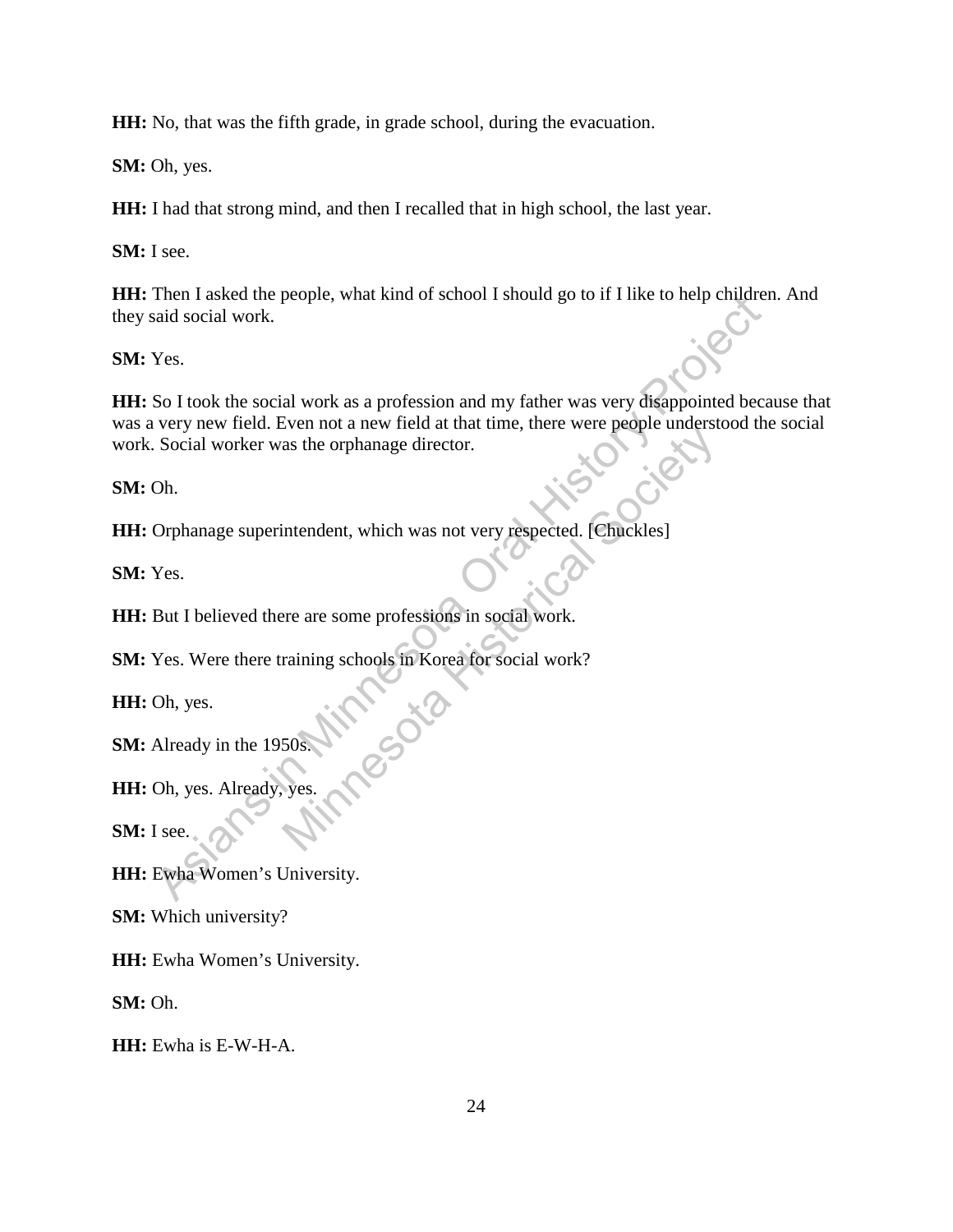**SM:** Yes.

**HH:** University, Woman's University.

**SM:** How do you spell that?

**HH:** Woman. Women.

**SM:** Oh! I see. Yes. Ewha Women's . . .

**HH:** University.

**SM:** I see.

**HH:** There were eight thousand students there for school.

**SM:** [Gasps] Oh.

**HH:** [Chuckles] Only women, unmarried.

**SM:** These were all for social work studies?

**HH:** No, no, no, no, no. [Chuckles]

**SM:** No, the whole university.

**HH:** Oh, yes.

**SM:** Yes, okay.

**HH:** Yes, eight or nine different colleges and how many departments I do not remember. [Chuckles] University.<br>
University.<br>
If see.<br>
There were eight thousand students there for school.<br>
[Gasps] Oh.<br>
[Chuckles] Only women, unmarried.<br>
These were all for social work studies?<br>
No, no, no, no, no, no, l. [Chuckles]<br>
No, n Women, unmarried.<br>
The Social Work studies?<br>
D. [Chuckles]<br>
Versity.<br>
C. Conception Concepts and how many departments I do not ren

**SM:** Yes. I see.

**HH:** Social work was a very minor department. [Chuckles]

**SM:** This is in Seoul, is it?

**HH:** Yes, in Seoul.

**SM:** Yes.

**HH:** Very pretty.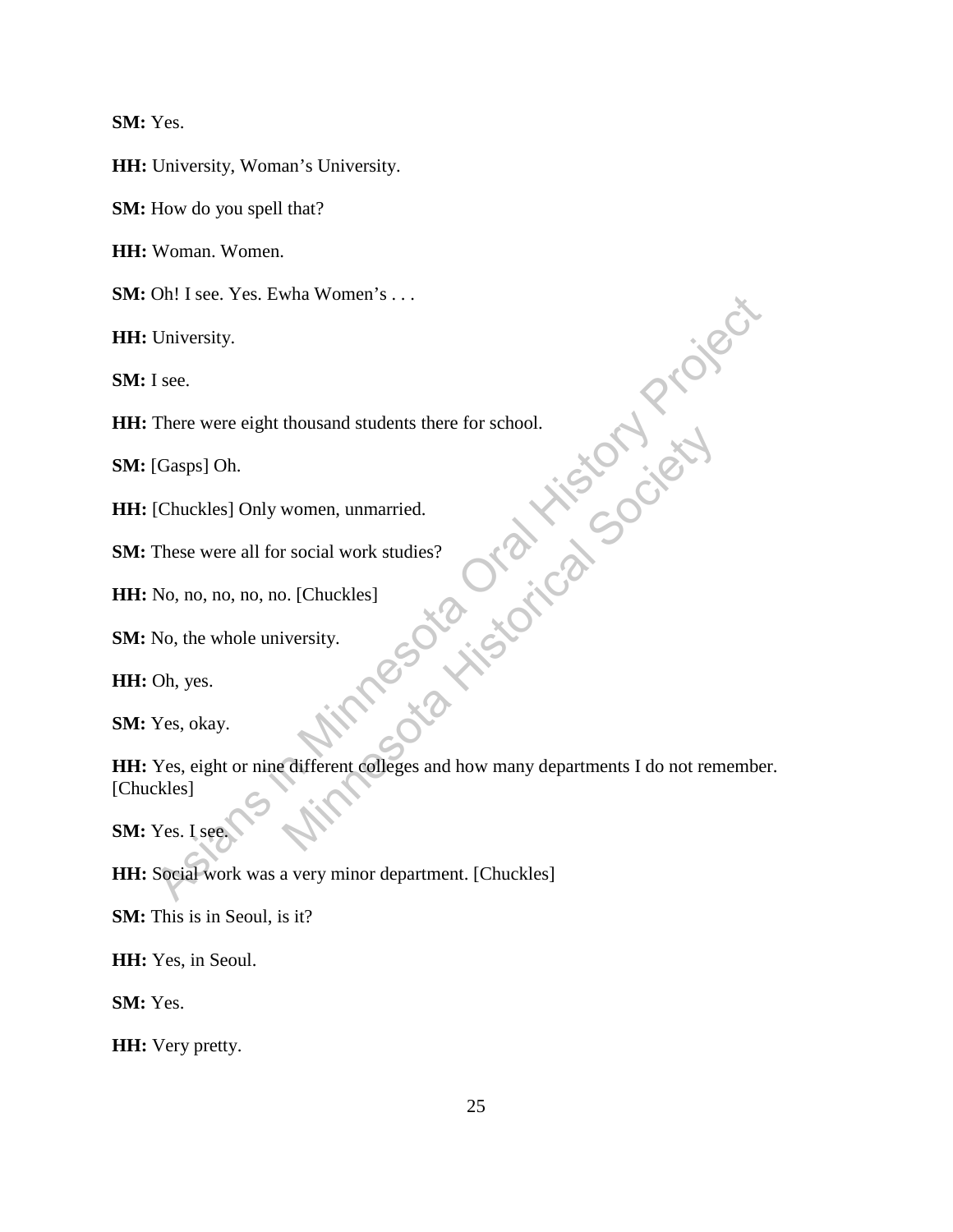**SM:** Oh.

**HH:** Beautiful school. And one of the oldest ones.

**SM:** Oh, is it?

**HH:** Yes.

**SM:** Is that a state university or private?

**HH:** It's private.

**SM:** Private. So is that a church . . .?

**HH:** It was founded by a Methodist missionary from the U.S.

**SM:** Oh, I see. Hmmm.

**HH:** But it's totally Korean.

**SM:** Yes. And it was when you went to it.

**HH:** No, even when I went it was still totally Korean. That was the beginning, it is over eighty years old . . . oh, eighty-seven years old, the school. It's private.<br>
The sprivate.<br>
The sprivate.<br>
As is that a church ...?<br>
The was founded by a Methodist missionary from the U.S.<br>
Ob, I see. Hmmm.<br>
But it's totally Korean.<br>
Yes. And it was when you went to it.<br>
No, even whe When you went to it.<br>
When you went to it.<br>
Went it was still totally Korean. That was the beginning, it is<br>
dischool then.<br>
Max that, that you went to . . .?<br>
What was that, that you went to . . .?

**SM:** Oh. Oh, really an old school then.

**HH:** Yes. Yes, very old school.

**SM:** I see. What year was that, that you went to . . .?

**HH:** 1958, I believe.

**SM:** I see. So

**HH:** Oh, this school only pretty much unmarried single girls. [Chuckles]

**SM:** Oh.

**HH:** Not older. [Chuckles] In U.S., just any age you can go to school.

**SM:** Everything has changed, right.

**HH:** But in Korea, no. Just straight from high school to the college.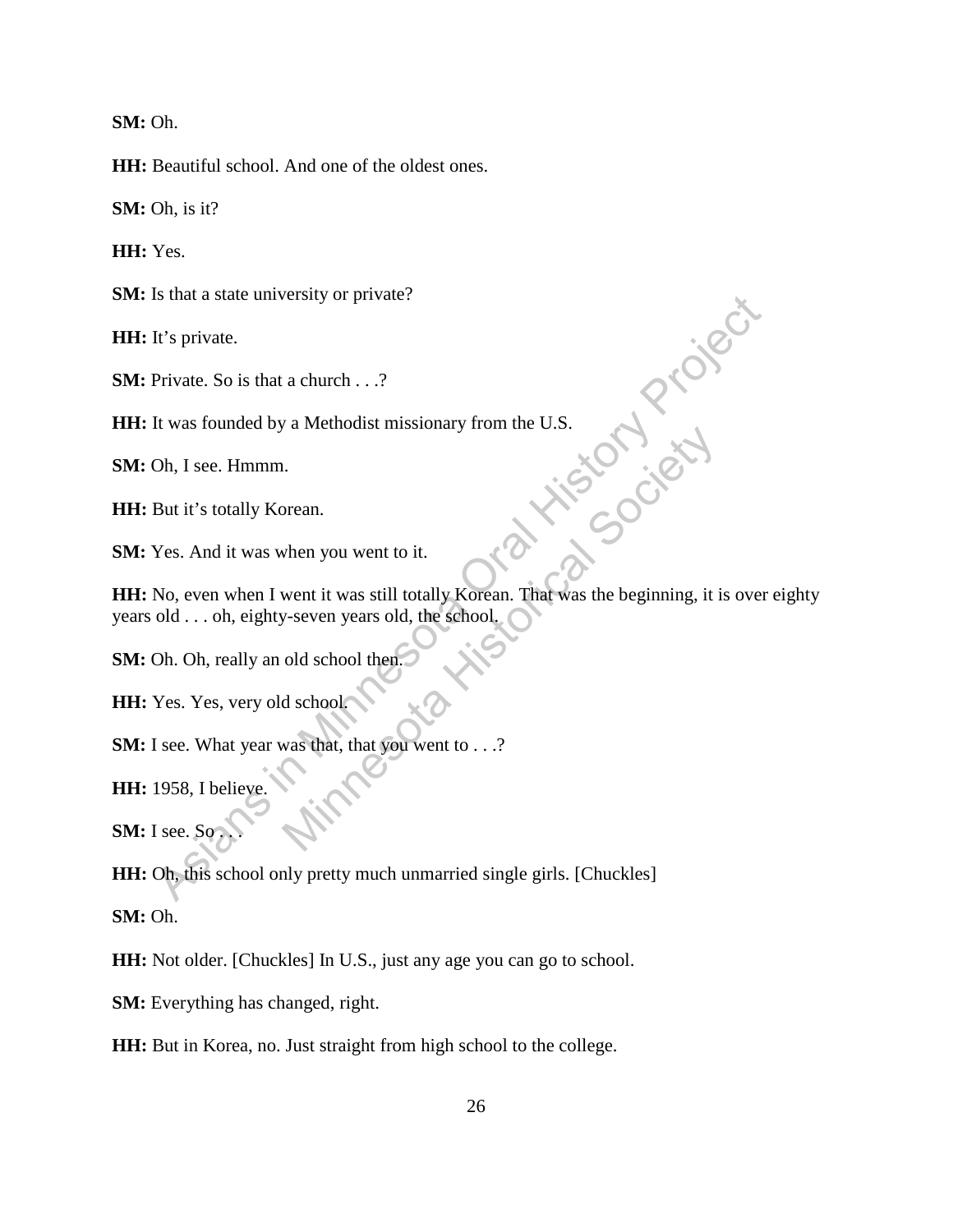**SM:** I see.

**HH:** Yes. Graduate school you can go even after married.

**SM:** Yes.

**HH:** But not for undergraduate.

**SM:** Yes. Everyone lived in the dormitories?

**HH:** No, no. From home.

**SM:** No, you lived at home.

**HH:** Yes.

**SM:** I see.

**HH:** Yes, we have dormitories but that's for the students who were from rural areas. **Asian Draid** mitories but that's for the students who were from rural are<br>e who lived in the city went each day<br>t was how many years for you?<br>at was completely under Korean administration when you<br>started to work as a social worker aft

**SM:** Oh, I see. So those who lived in the city went each day.

**HH:** Yes.

**SM:** I see. Yes. So that was how many years for you

**HH:** Four years.

**SM:** Four years. But that was completely under Korean administration when you went.

**HH:** Oh, yes. Oh, yes.

**SM:** I see. So then you started to work as a social worker after this then?

**HH:** Oh, no. The jobs were not available right away and I married two months after the graduation. And then after my first daughter became eleven months old I started to work as a social worker.

**SM:** I see.

**HH:** That was an inter-country adoption agency, so I started as an adoption agency adoption worker.

**SM:** International?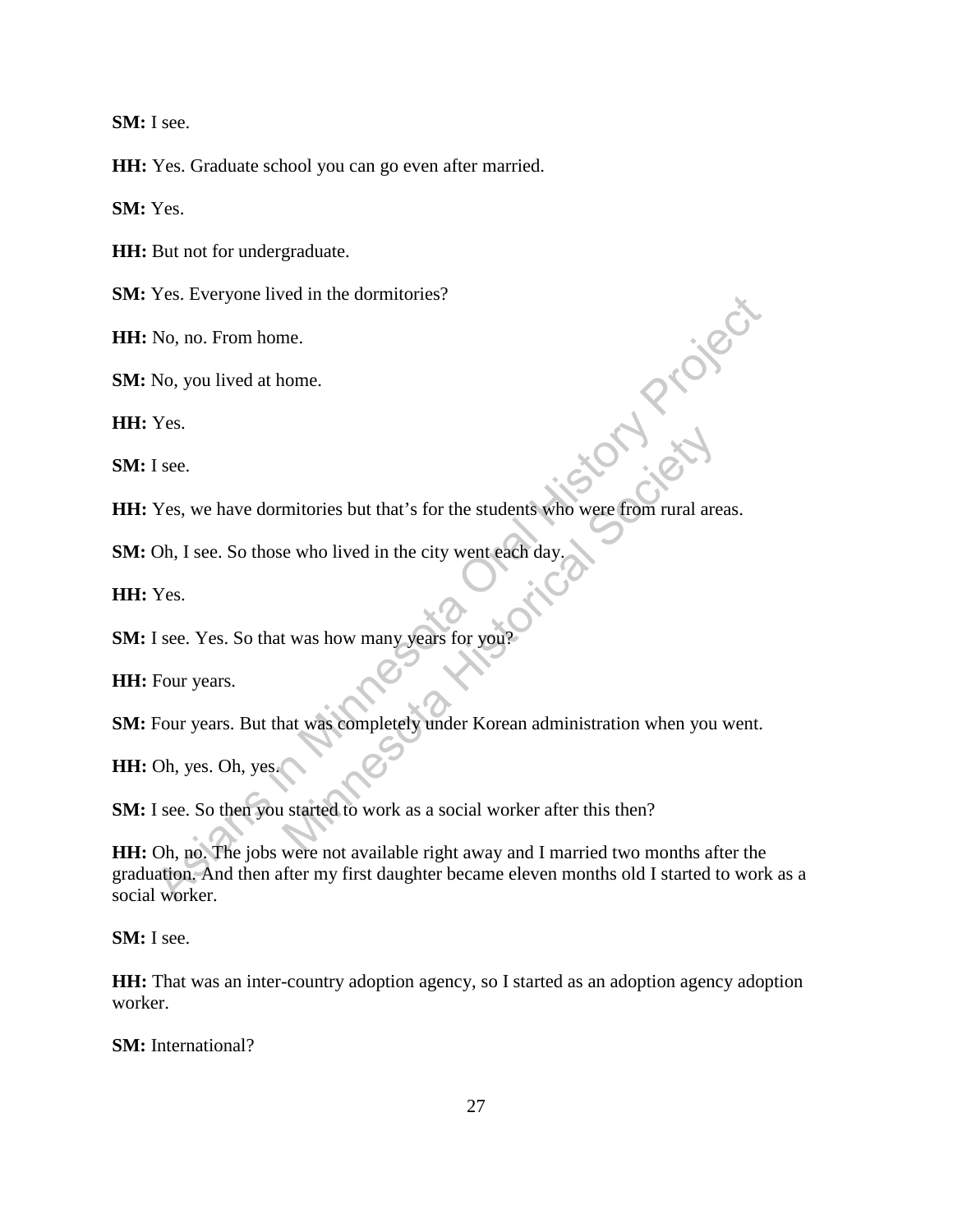**HH:** International social service, which was doing inter-country adoption.

**SM:** I see. So was that . . . that was a sort of . . . well, it was all nationalities that involved, or was it run by Americans or . . .?

**HH:** Yes, run by Americans. Yes.

**SM:** I see.

**HH:** And we sent racially mixed children to the U.S.

**SM:** I see.

**HH:** Only racially mixed background children.

**SM:** Yes.

**HH:** Korean Caucasian, Korean Black, Korean . . . other races.

**SM:** I see. And these were the results of the war, I take it.<br> **HH:** Yes, as a result of the war. That was 1964,<br> **SM:** Oh, 1964.<br> **HH:** Yes

**HH:** Yes, as a result of the war. That was 1964.

**SM:** Oh, 1964.

**HH:** Yes.

**SM:** When did they start sending those children? In the early 1960s or earlier? M. Korean Black, Korean . . . other races

**HH:** No, 1954 was the starting.

**SM:** Oh. Just after the war.

**HH:** Yes, right after the war.

**SM:** I see. What kind of numbers do you think were sent? Were there hundreds or thousands or . . .? And we sent racially mixed children to the U.S.<br>
I see.<br>
Only racially mixed background children.<br>
Yes.<br>
Korean Caucasian, Korean Black, Korean ... other races<br>
See.<br>
Xes. as a result of the war. That was 1964<br>
Ob. 1964.<br>

**HH:** My agency sent over a hundred every year. And there were four more agencies, four or five more agencies.

**SM:** I see.

**HH:** Plus individual adoptions. Like one GI could pick up one child and bring back to the U.S.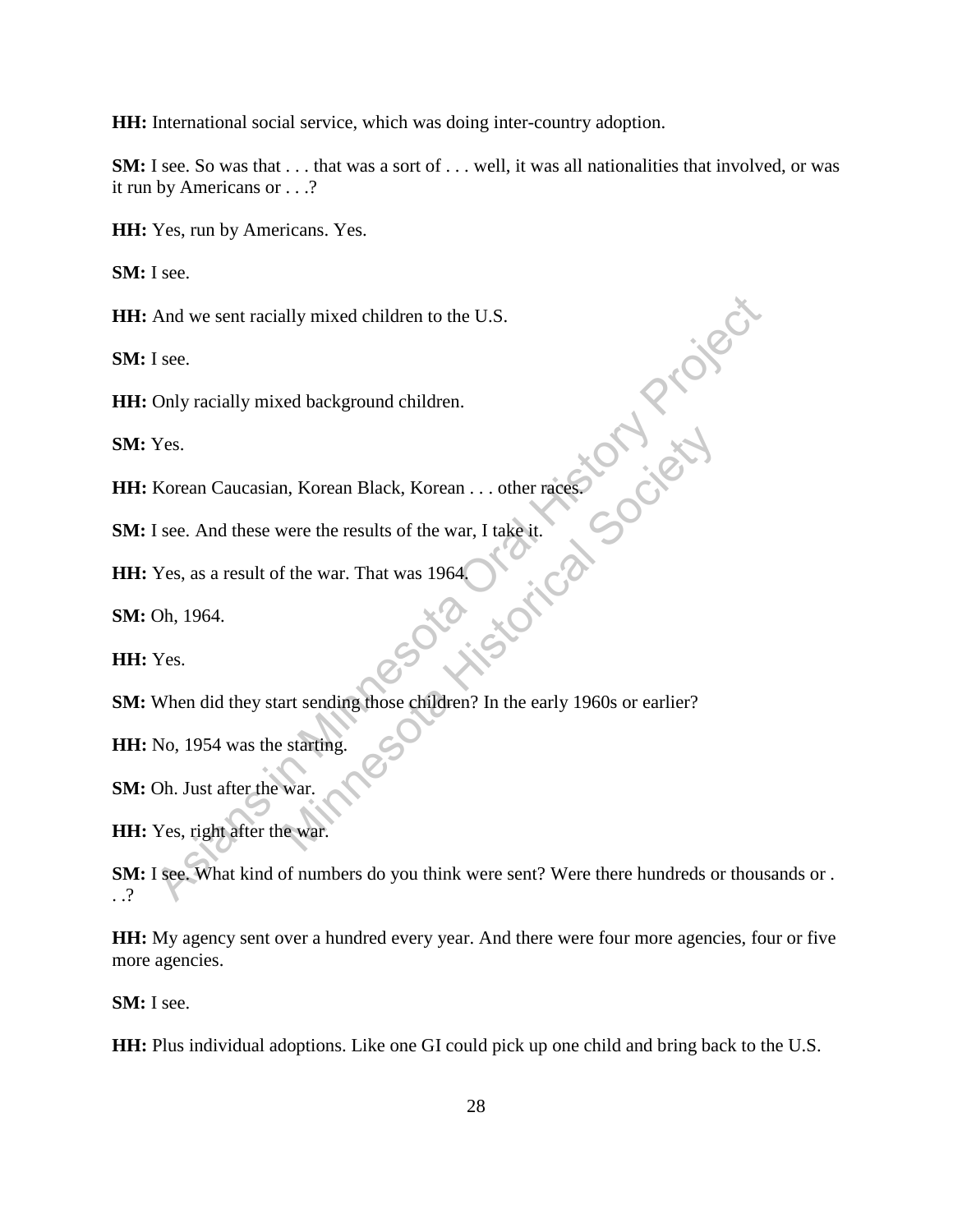**SM:** Oh.

**HH:** So those numbers we never could count.

**SM:** I see. And the other agencies maybe each sent about a hundred a year, too, or . . .?

**HH:** More. More than a hundred.

**SM:** Oh.

**HH:** Yes.

**SM:** I mean each one would send more?

**HH:** Yes. Yes.

**SM:** I see. Hmmm. So there were quite a few of those children in the . . .

**HH:** Yes.

**SM:** I see. And so then you came from this agency to be . . . training here or . . .?

**HH:** Oh, no, no, no, no.

**SM:** No, that's . . . far ahead. [Chuckles]

**HH:** [Chuckles] After . . . after three and a half years I went into in-country adoption agency. Korean children for Korean families. These Elmann each one would send more?<br>
Yes. Yes.<br>
These Elmann. So there were quite a few of those children in the ...<br>
Yes.<br>
Yes.<br>
Yes.<br>
Asian Asia of the property of the sense of the sense of the control of the control there were quite a few of those children in the ... (<br>
you came from this agency to be ... training here or ...?<br>
... after three and a half years I went into in-country adopt<br>
rean families.<br>
Yor Korean families. What was

**SM:** Korean children for Korean families. What was the name of the . . .?

**HH:** Ah . . . Christian Adoption Program of Korea. It was founded by Americans also that time.

**SM:** I see. Was that under a church or . . .?

**HH:** Yes. It was under a church.

**SM:** Oh, yes. Christian.

**HH:** Christian Reform Church.

**SM:** I see. Christian Reform . . .

**HH:** There are many Christian Reform churches in Michigan. [Unclear].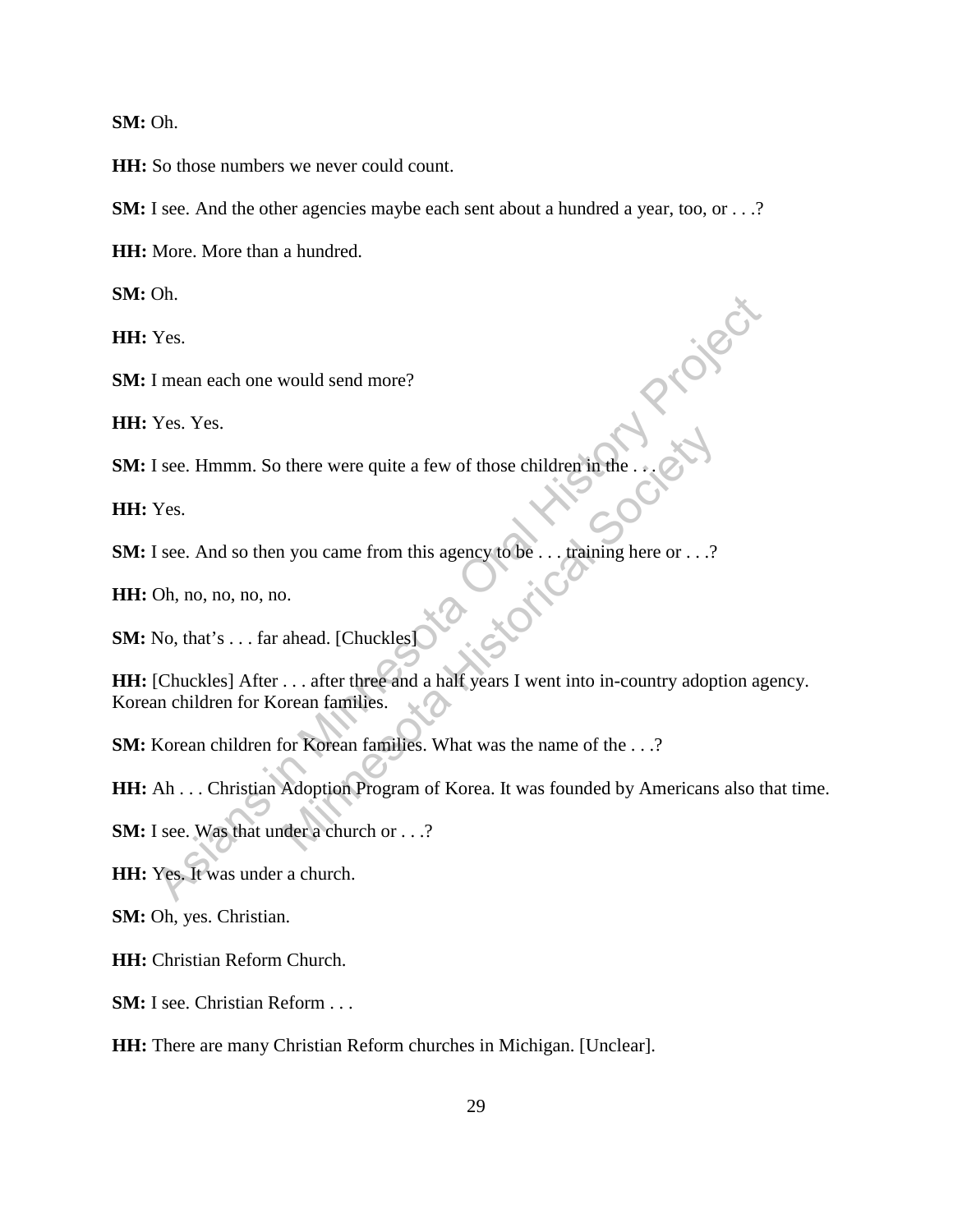**SM:** Oh. Did that used to be called Dutch Reform?

**HH:** Yes, Dutch Reform. That's right.

**SM:** Oh, yes. I see.

**HH:** Yes, there are three or four in Minnesota.

**SM:** I see. Yes, when I was a young girl I knew some people of that church.

**HH:** Yes. Those people do a pretty good job for those in developing countries.

**SM:** I see.

**HH:** They sent a relief group first, missionaries. And then those people reported back they needed a social worker for the country. Misu Sree

**SM:** I see.

**HH:** So they sent an adoption social worker to Korea.

**SM:** Yes.

**HH:** And built in-country adoption. Why all those Korean children should be adopted intercountries. See. They send a relief group first, missionaries. And then those people or that entures.<br>
Yes. Those people do a pretty good job for those in developing countries.<br>
They sent a relief group first, missionaries. And then t

**SM:** I see. Yes.

**HH:** So it was beginning. So my agency was the pioneer of Korean adoption in Korea.

**SM:** I see.

**HH:** That is history background of Korean adoption.

**SM:** Yes.

**HH:** Yes.

**SM:** That's really a very good idea. Were adoptions common in Korea before this?

**HH:** No, it was not.

**SM:** It wasn't part of the tradition.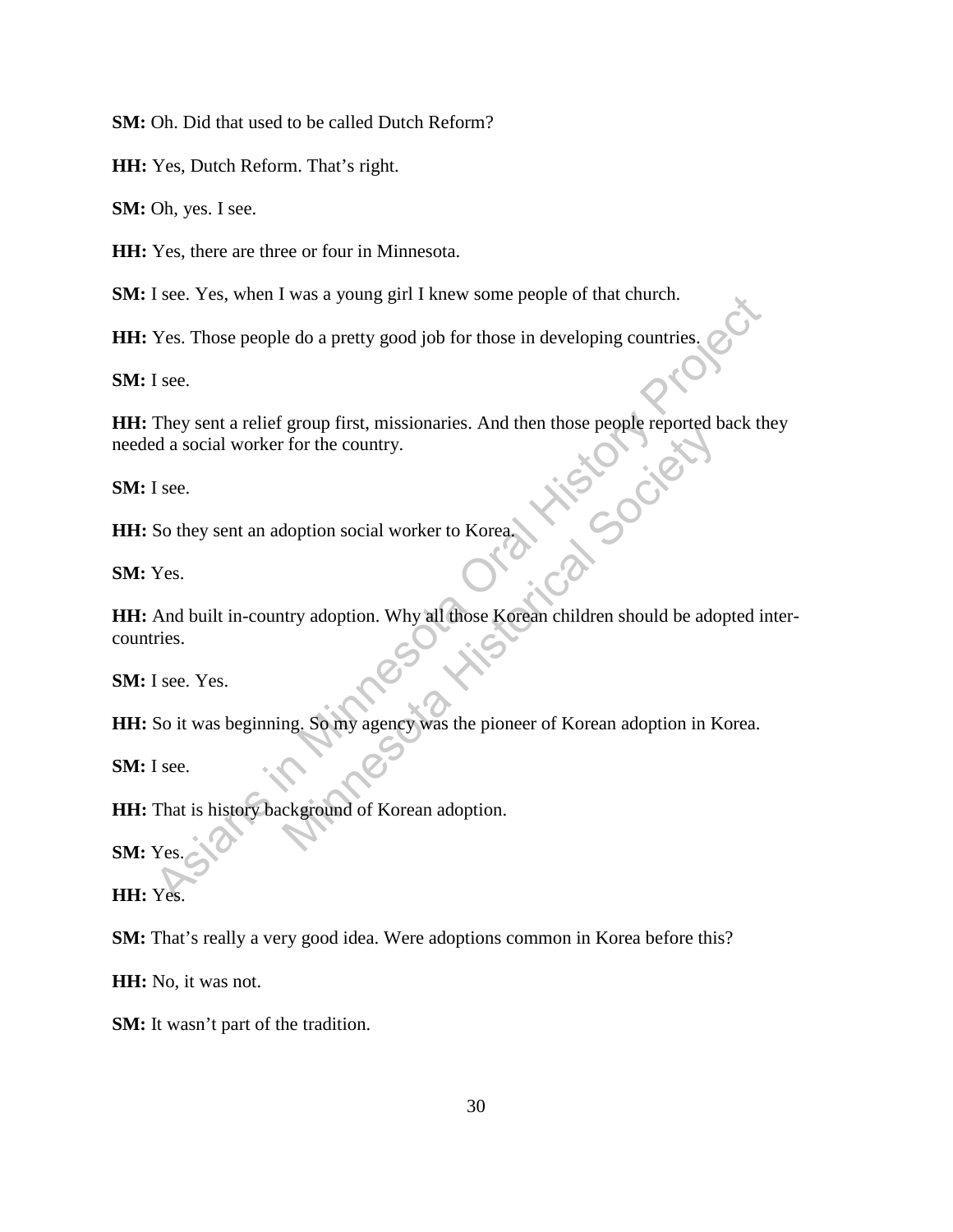**HH:** That's why those [unclear] worked. Traditionally, there are several kinds of adoptions in Korea. Like a thousand years ago we still had like abandonment.

**SM:** Yes.

**HH:** Like a baby usually was abandoned for a childless couple's home.

**SM:** Oh, I see.

HH: And those couples adopted that child. That kind of adoption we had. And .

**SM:** That would just be left at their doorstep, or was [unclear]?

**HH:** Back then we had the taboo that that family should adopt that child.<br> **SM:** I see. And they would pick a childless couple then for this.<br> **HH:** Yes. Yes.<br> **SM:** I see

**SM:** I see. And they would pick a childless couple then for this.

**HH:** Yes. Yes.

**SM:** I see.

**HH:** That was a small enough society so people could know who needed children. ould pick a childless couple then for this.<br>
enough society so people could know who needed children<br>
they usually did take the child in then.<br>
.. yes, we had a taboo. That child should be kept, not rejections<br>
use as a se

**SM:** Sure. Yes. And so they usually did take the child in then.

**HH:** Oh, yes. That is . . . yes, we had a taboo. That child should be kept, not rejected.

**SM:** Yes. I see.

**HH:** No matter if they use as a servant or they raise as their own child, they have to keep. And those couples adopted that child. That kind of adoption we had. And ...<br>
That would just be left at their doorstep, or was [unclear]?<br>
Back then we had the taboo that that family should adopt that child.<br>
See. And they

**SM:** Right. They take care of it

**HH:** Yes.

**SM:** Was that part of any religious belief, that taboo?

**HH:** Ah . . .

**SM:** Or just a custom?

**HH:** Could be.

**SM:** Yes. Would that be part of Buddhist?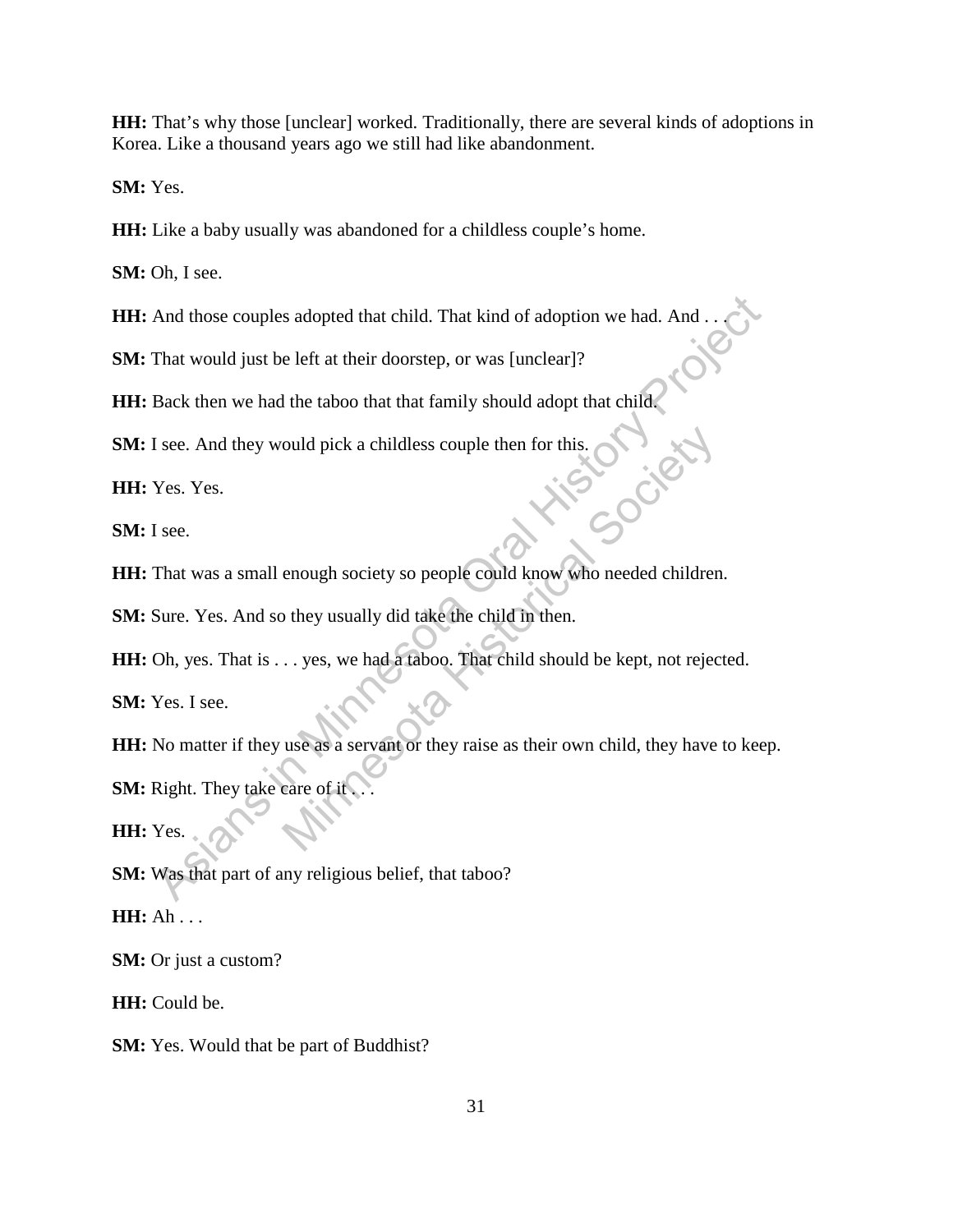**HH:** Oh, no, no.

**SM:** Not Buddhist.

**HH:** No, no. Not a Buddhist. I think still Korean tradition.

**SM:** Just the [unclear].

**HH:** It is not any relation with the ... there could be some Confucianism ...

**SM:** Are there indigenous Korean religions aside from Buddhist and . . .?

**HH:** Like if your nephew and nieces become orphans and uncles and aunts have to take care of.

**SM:** Yes.

**HH:** So if these children . . .

**SM:** Are abandoned.

**HH:** Do not have any parents, then childless couples should take care of, so all those kind of ideas would be . . . The there indigenous Korean religions aside from Buddhist and ...?<br>
Are there indigenous Korean religions aside from Buddhist and ...?<br>
Are abandoned.<br>
Yes.<br>
So if these children ...<br>
Are abandoned.<br>
Do not have any parent ess couples should take care of, so all t

**SM:** Yes. Would that fit with Confucian ideas?

**HH:**  $I \ldots$ 

**SM:** Sort of a . . .

**HH:** No, no. Even before Confucianism we did have such stories.

**SM:** Oh. Okay.

**HH:** So, no. No.

**SM:** It was before that.

**HH:** It's just a Korean tradition. Yes.

**SM:** Yes.

**HH:** And after Confucianism we had a different kind of adoption. The first son has to continue family line and name.

**SM:** Oh.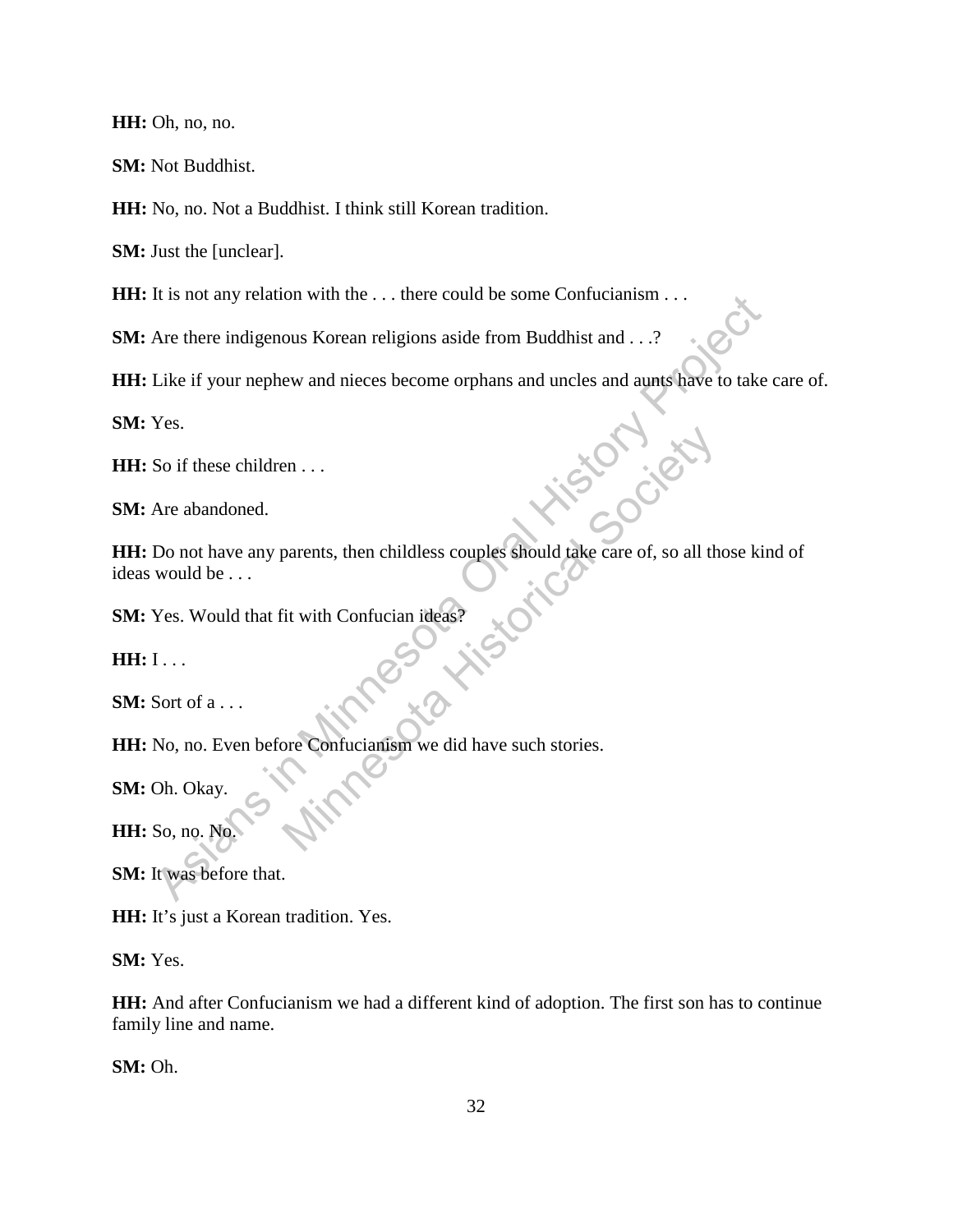**HH:** So if a first son of the family does not have a biological son, the second or third brothers have to give their first son to the oldest brother to adopt.

**SM:** I see.

**HH:** That we call family adoption or relative adoption.

**SM:** Yes.

**HH:** To continue family name and ancestors worship.

**SM:** I see.

**HH:** So that was . . . we do not believe that was a good idea. So Confucianism really contributed the wrong kind of concept of adoption. [Chuckles] To continue family name and ancestors worship.<br>
If see.<br>
So that was ... we do not believe that was a good idea. So Confucianism really cor<br>
Morong kind of concept of adoption. [Chuckles]<br>
Yes. [Chuckles]<br>
So our abandonme

**SM:** Yes. [Chuckles]

**HH:** So our abandonment adoption was an early Korean tradition.

**SM:** Yes. I don't know of that being true in other East Asian countries.

**HH:** And Confucianism didn't come until . . . Ye Dynasty. Y-E.

**SM:** Yes.

**HH:** Ye Dynasty was before Korean indepen . . . the Republic of Korea. So which was not even a thousand years, it's . . . which could be only seven hundred years or six hundred years. Minnesota Historical Society

**SM:** Oh, yes. Oh, sure. That's interesting.

**HH:** So adoption of orphan child or unrelated child was a very, very new idea.

**SM:** I see.

**HH:** Especially through adoption agency. [Chuckles]

**SM:** Right.

**HH:** Not abandoned on your door.

**SM:** Yes. I see. And was that readily taken, the idea of this?

**HH:** No, no. It took a *long* time.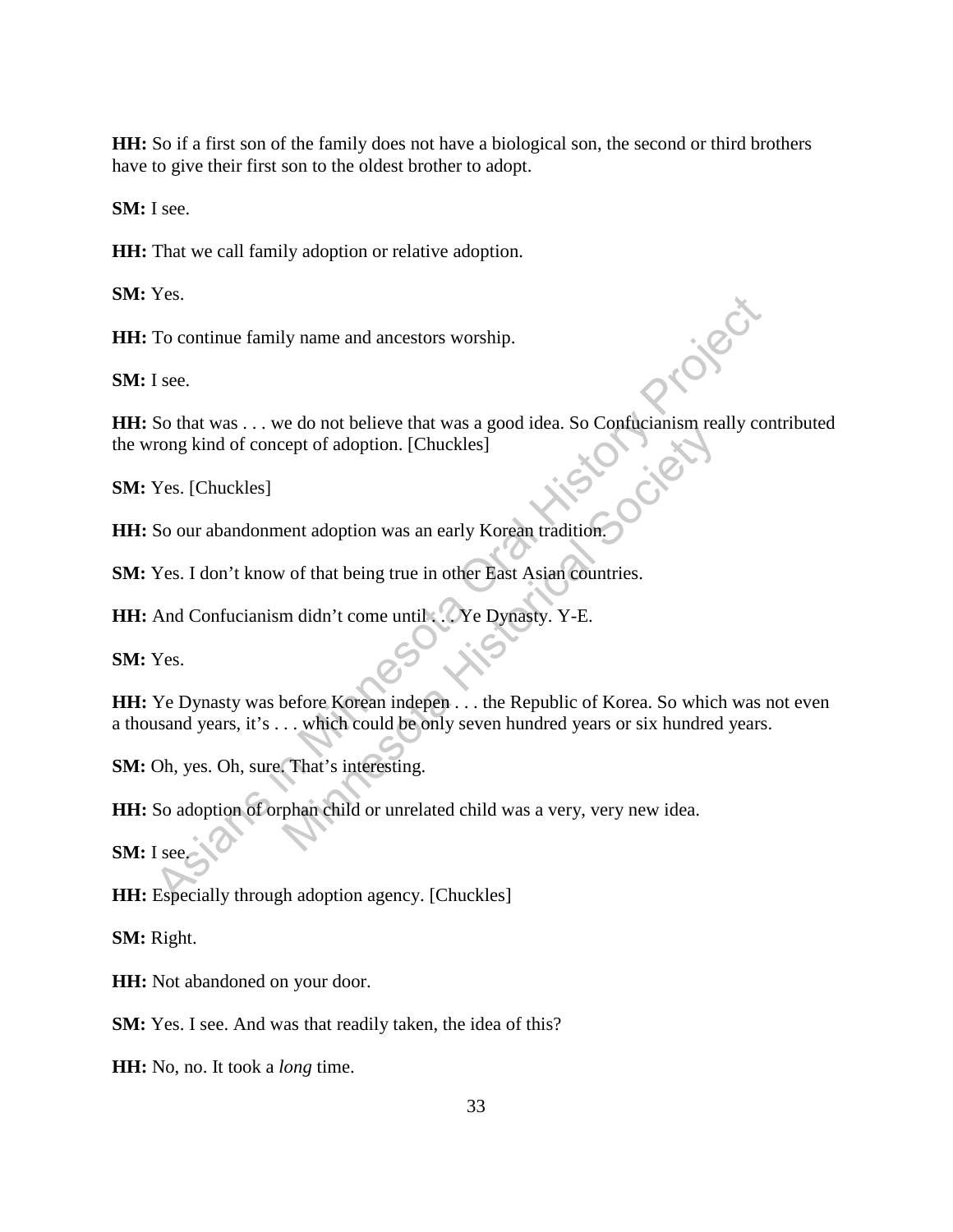**SM:** [Chuckles]

**HH:** In 1973 our government picked up this idea.

**SM:** Oh.

**HH:** And they gave order to inter-country adoption agencies. You *have* to do in-country adoptions.

**SM:** Oh. Yes.

**HH:** And now since 1976, even government gives "assistance" to each inter-country adoption agency. You have to place so many children, then you can place so many to another country. From the Same of the Same of the Same of the Same of the Same of the Same of the Same of the Same of the Same oral History Projects. The Same of the Same of the Same of the Same of the Same of the Same of the Same oral His

**SM:** I see.

**HH:** 1981 they are going to stop entire inter-country adoption.

**SM:** Yes. Yes, because they would lose so many of their children that way.

**HH:** Children. [Chuckles]

**SM:** People [unclear].

HH: Okay. My parents sent all their children to college except one girl, who married and now has two beautiful girls. These are her girls. mg to stop entire inter-country adoption.<br>
Explicit the method of their children that way.<br>
Les]<br>
Social Society of their children fact way.<br>
These are her girls.<br>
These are her girls.

**SM:** Oh.

**HH:** [Chuckles]

**SM:** That's a very nice picture.

**HH:** Yes.

**SM:** Yes. She's your sister then?

**HH:** No, sister's children.

**SM:** But I mean . . . yes, your sister's children.

**HH:** Yes.

**SM:** Yes.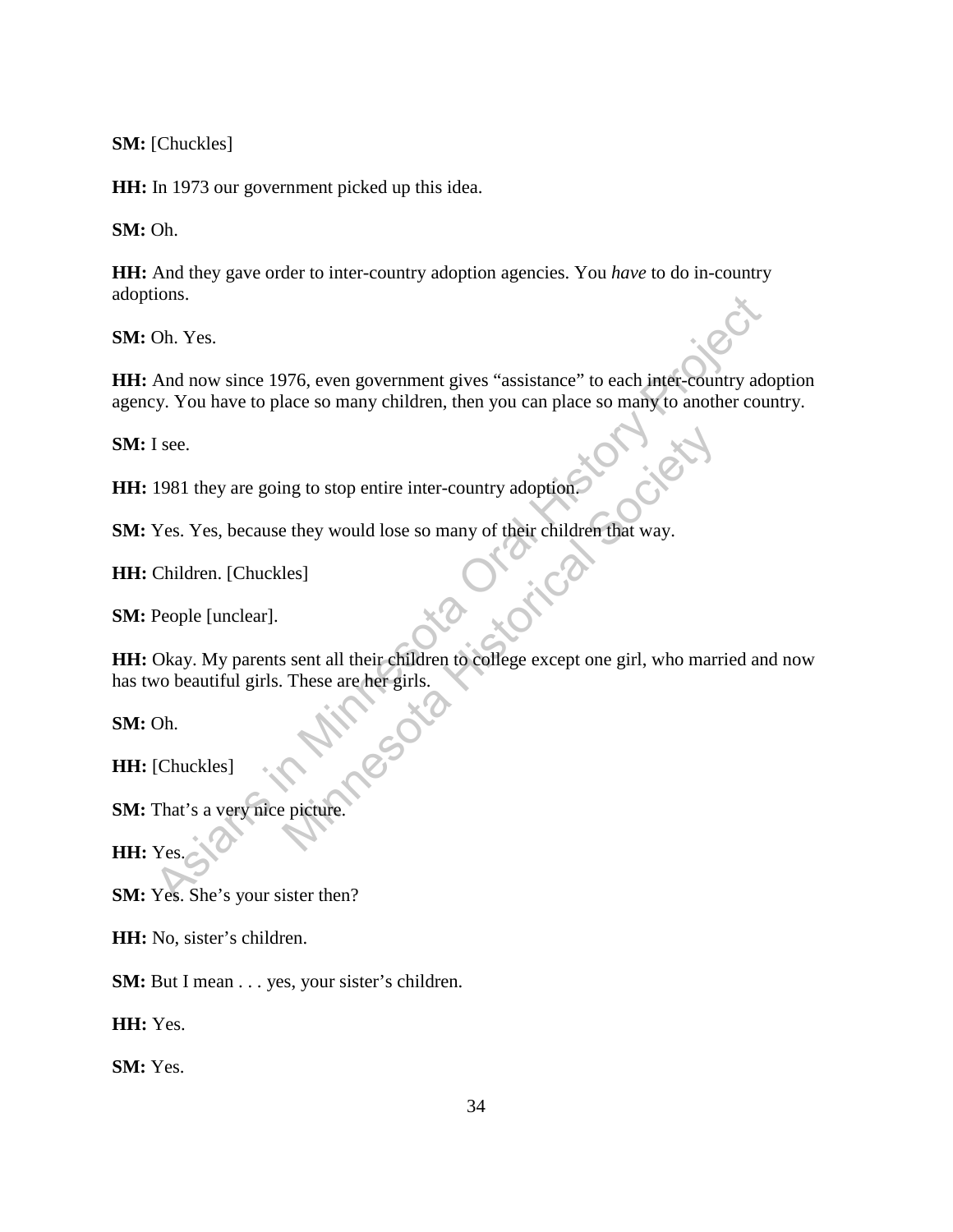**HH:** And she was the third girl. And because her older brother, who is our oldest brother . . . I mean oldest son of the family, had to go to the college the same year.

**SM:** Oh.

**HH:** And it's . . . it's . . .

**SM:** Too hard to send two then.

**HH:** And she has to give up . . . she had to give up . . .

**SM:** Yes.

**HH:** Because son comes first.

**SM:** Yes.

HH: Because son comes first.<br> **SM:** Yes.<br>
HH: So she was the only one who did not have a college education. Otherwise, all six children had a college education. And because of those educational expenses, my parents became very, very poor. The Mass is to give up . . . she had to give up . . .<br>
And she has to give up . . . she had to give up . . .<br>
Yes.<br>
So she was the only one who did not have a college education. Otherwise, all six college education. And be May one who did not have a college education. Otherwise, all<br>
a historical Society and the educational expenses, my parents b<br>
the move of the society of the college.<br>
Then I was in second year of the college.<br>
And it was

**SM:** Yes.

**HH:** And he retired from work . . . no, not he retired. He could not afford being working at union. He resigned that. Then I was in second year of the college.

**SM:** Oh.

**HH:** Then he wanted to have his own business, tailoring shop. And it was not successful.

**SM:** Oh.

**HH:** And so he had a lot of debts, personal debts. And interest is pretty high. So he had to sell his house and move into smaller, and smaller, and smaller house.

**SM:** Oh.

**HH:** I think he moved five or six times.

**SM:** Oh.

**HH:** After I married.

**SM:** Hmmm.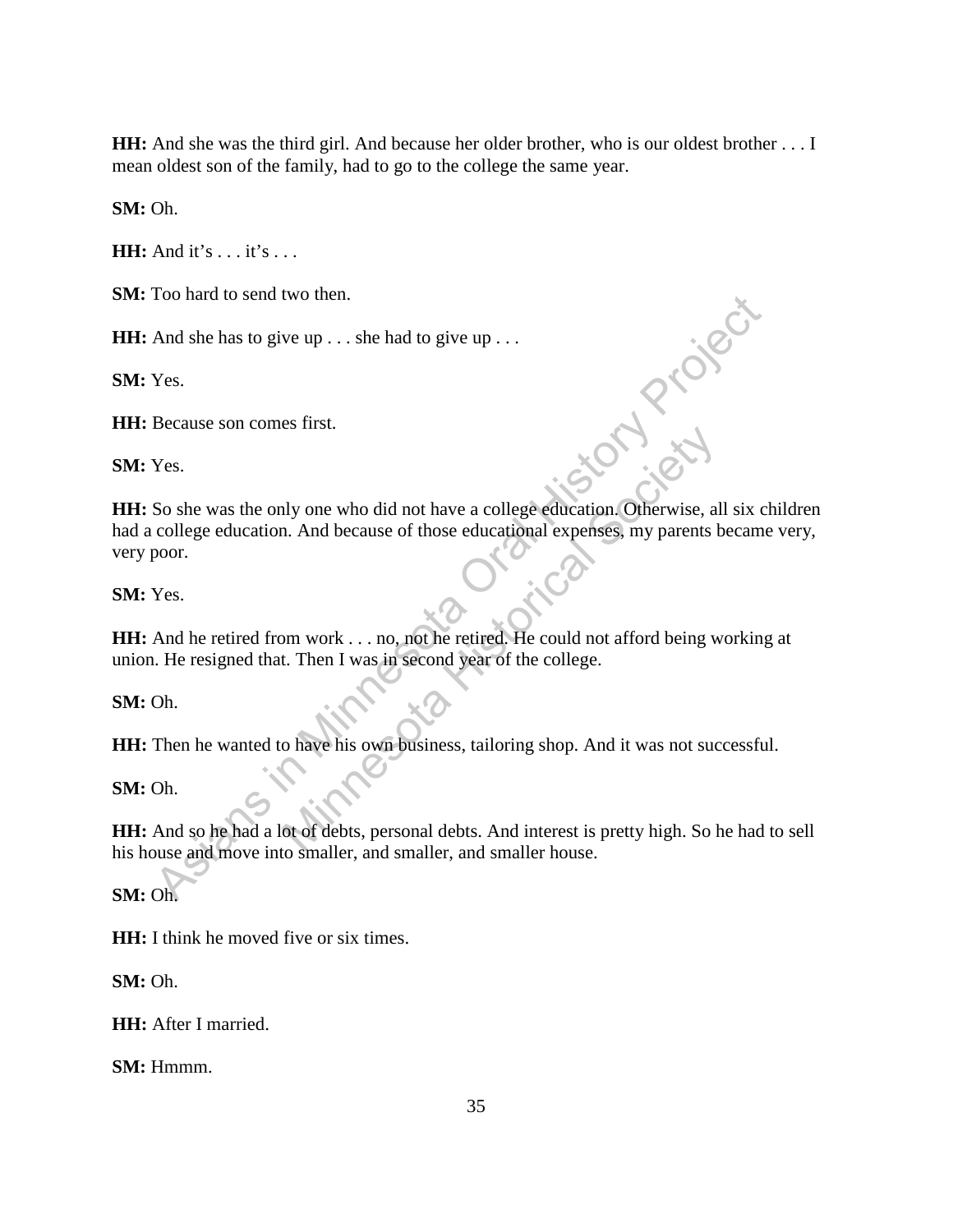**HH:** And from junior high, parents have to pay school tuition. It's not free education.

**SM:** Oh, yes.

**HH:** And college expense is more than I think in the U.S.

**SM:** Oh . . .

**HH:** So it's just an unbelievable amount of money. So you can believe how much . . . how they were sacrificing for the children. So it's just an unbelievable amount of money. So you can believe how much sacrificing for the children.<br>
Yes.<br>
These children never became successful. [Chuckles] Like if we say successful it measure or every rich or very f

**SM:** Yes.

**HH:** These children never became successful. [Chuckles] Like if we say successful it means become very rich or very famous. The Society famous.<br>
The Life of Contract History Contract History Contract History Contract History Contract History Contract History Contract History Contract History Contract History Contract History Contract History Co

**SM:** Oh, yes.

**HH:** And none of them became famous or rich.

**SM:** Yes.

**HH:** But they just sacrificed for all their lives.

**SM:** Yes. But the children . . .

**HH:** It's not only my parents . . .

**SM:** But all . . .

**HH:** More.

**SM:** Yes, most. Hmmm. But most of them have good jobs? Or, you know . . .

**HH:** Most of them are girls [chuckles] so . . .

**SM:** Most are girls, so that makes a difference. Yes.

**HH:** Yes. I think better jobs than my father.

**SM:** Yes. So do most of the children help to support him then?

**HH:** No, we never. We don't. [Chuckles]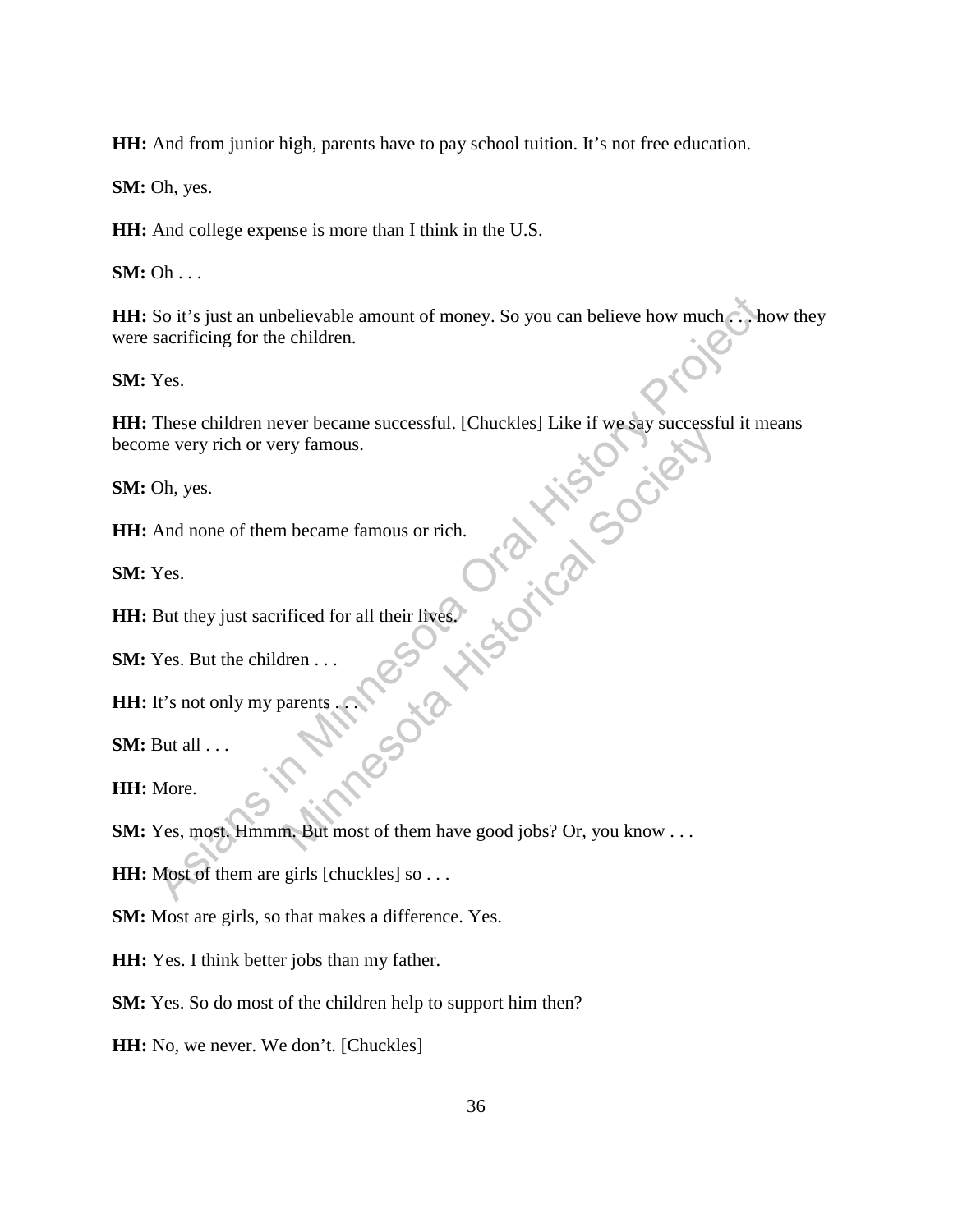**SM:** Yes.

**HH:** Just my oldest brother.

**SM:** Oh.

**HH:** Takes care of my parents.

**SM:** That's his duty then.

**HH:** That's his duty.

**SM:** Yes.

**HH:** Like we give gifts and share those things but not for supporting.

**SM:** I see.

**HH:** That's why first son is important for the family. on is important for the family.

**SM:** Oh, yes. Right.

**HH:** Yes.

**SM:** Does he live in Korea then?

**HH:** Sure.

**SM:** Yes.

**HH:** All of them are in Korea.

**SM:** Oh, all of them live there.

**HH:** My second sister married. She has one daughter and she does not have any other children. And then is oldest brother and he has two sons. That's his duty.<br>
That's his duty.<br>
Yes.<br>
Like we give gifts and share those things but not for supporting.<br>
Yes.<br>
That's why first son is important for the family.<br>
Oh, yes. Right.<br>
Yes.<br>
Does he live in Korea then?<br>
Sure

**SM:** Yes.

**HH:** And then third sister, she has two daughters and she does not plan any more. So which means that . . . .

[Recording interruption]

**SM:** What were some of the factors that led to your coming to the United States?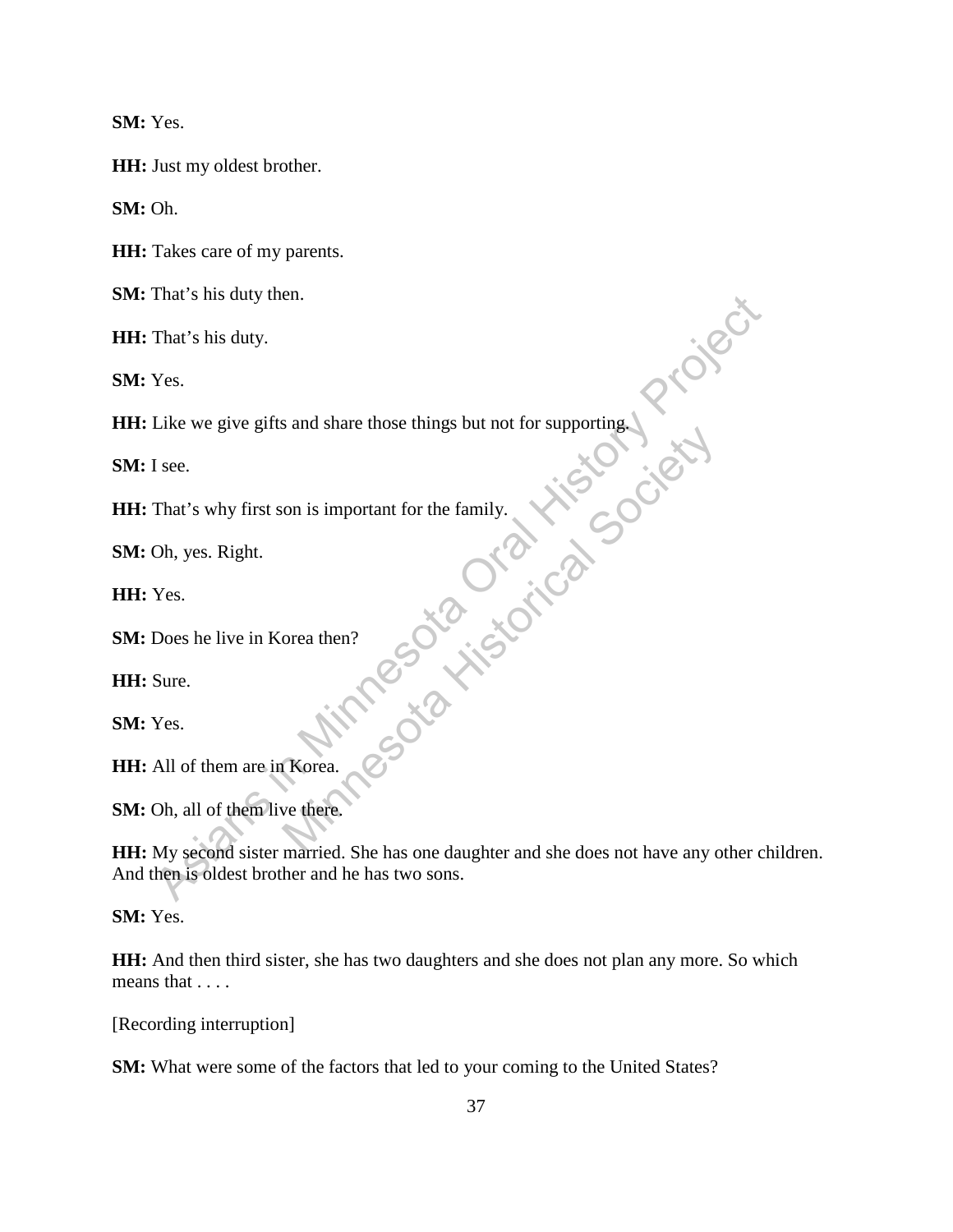**HH:** That relates with my job and my marriage.

**SM:** I see.

**HH:** First of all, I wanted to have further education in the U.S. but it never worked out because I married and I have children.

**SM:** Yes.

**HH:** In 1971 I was selected by the U.S. Embassy and sponsored by the . . . your government.

**SM:** The State Department?

**HH:** No, not state, federal.

**SM:** The federal government?

**HH:** Yes.

**SM:** But was it maybe the State Department in the federal government? I don't mean the state of Minnesota. The State Department?<br>
Ass. In 1971 I was selected by the U.S. Embassy and sponsored by the . . . your government?<br>
The federal government?<br>
No, not state, federal.<br>
The federal government?<br>
Yes.<br>
But was it maybe the Stat mment?<br>
the State Department in the federal government? I don't m<br>
U.S. program. It's international<br>
ltural exchange or something?<br>
ponsored by the U.S.

**HH:** It's the U.S . . . . U.S. program. It's international.

**SM:** A United State cultural exchange or something?

**HH:** Yes, it could be.

**SM:** Yes.

**HH:** Anyway, it was sponsored by the U.S.

**SM:** Yes.

**HH:** And came up for the teachers . . . no, youth leaders and social workers.

**SM:** Oh.

**HH:** We call CIA..No, not CIA! [Chuckles]

**SM:** [Chuckles]

**HH:** CIP. Yes. [Chuckles] CIP program.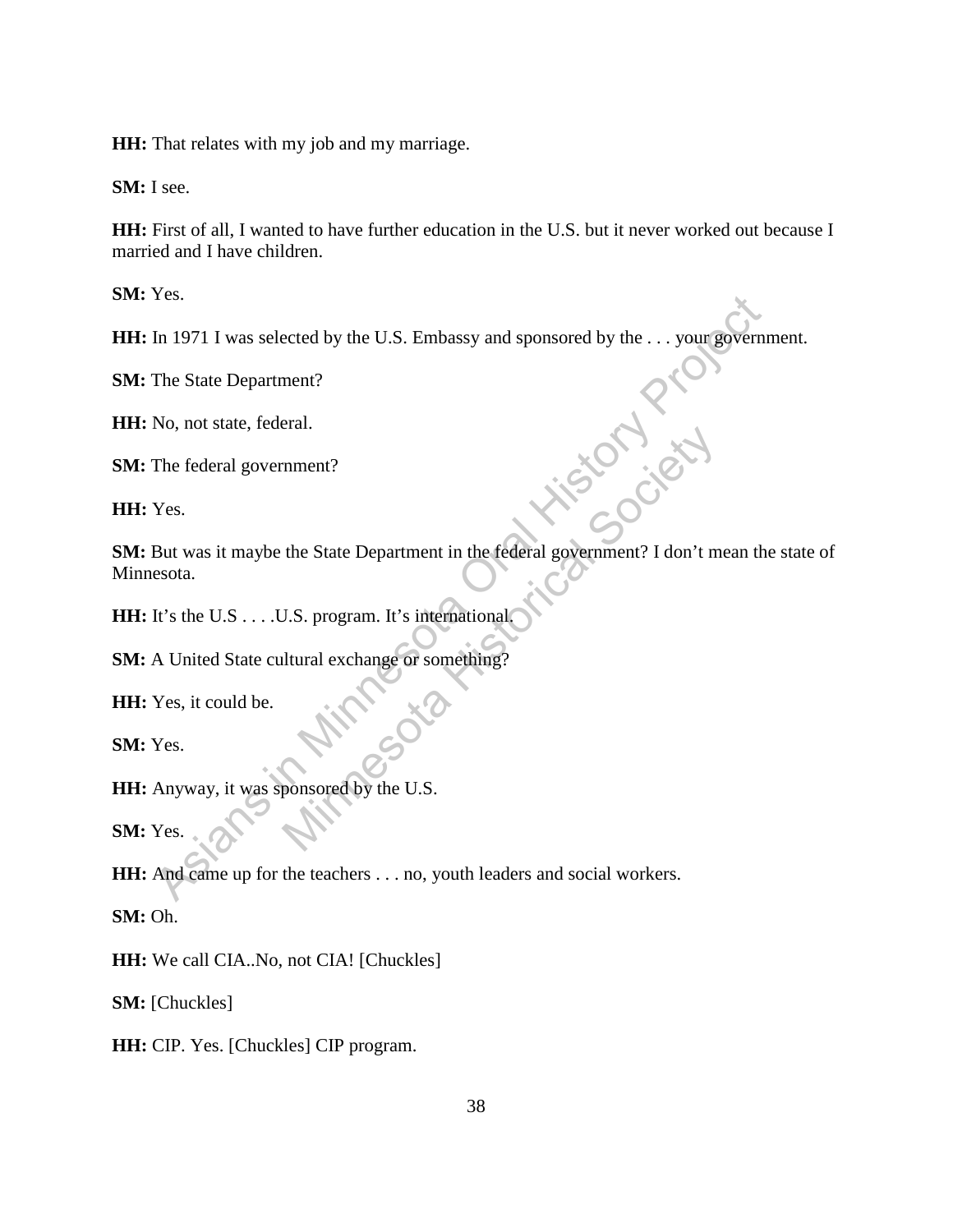**SM:** Oh.

**HH:** Council of International Programs for youth leaders and social workers in the world.

**SM:** Oh, I see. Yes.

**HH:** That was an exchange.

**SM:** I see.

**HH:** Mainly, U.S. sponsors those people and bring over to the U.S. and give training and send them back to their own countries.

**SM:** I see. That's in other countries besides Korea, too, you think?

**HH:** Yes.

**SM:** Yes.

**HH:** Oh, sure. Thirty countries.

**SM:** Oh. I see.

**HH:** So I came to TCIP, we call the Twin Cities International Program.

**SM:** Oh.

**HH:** And I applied to that program and I had to pass several exams and tests and interviews in Korea. See.<br>
Mainly, U.S. sponsors those people and bring over to the U.S. and give training and<br>
hack to their own countries.<br>
Tsee. That's in other countries besides Korea, too, you think?<br>
Yes.<br>
Yes.<br>
Oh. I see.<br>
Oh. I see.<br>
S ountries.<br>
P, we call the Twin Cities International Program.<br>
And program and I had to pass several exams and tests and<br>
that program and I had to pass several exams and tests and

**SM:** Yes.

**HH:** And because there were many candidates.

**SM:** Oh.

**HH:** And I was selected in 1971.

**SM:** Selected for the Twin Cities, particularly. I see.

**HH:** Yes, for the Twin Cities because the program matches the person to different areas.

**SM:** Oh. Yes.

**HH:** And they found I am in adoption, particularly. And adoption is the best in the Twin Cities.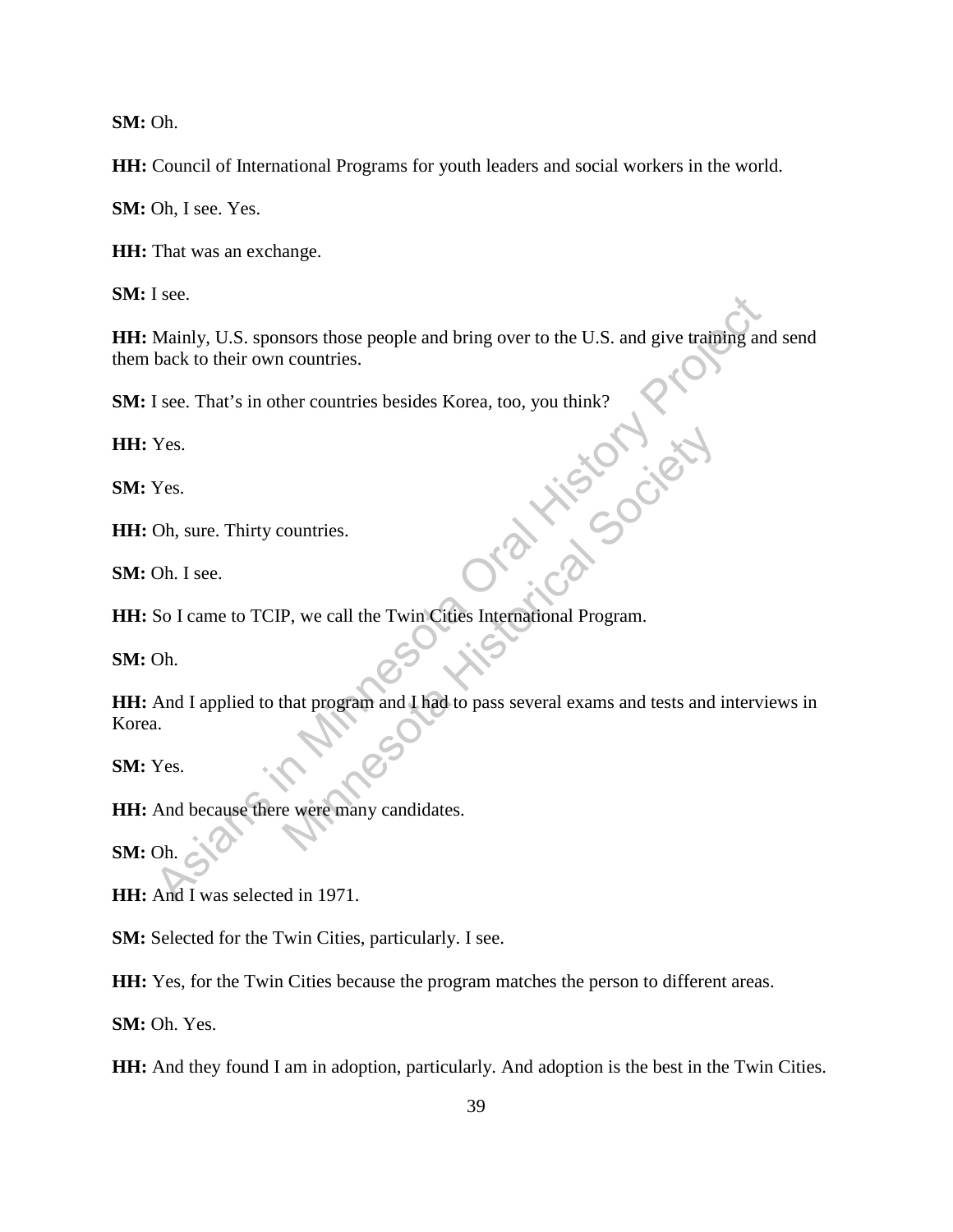**SM:** Is that the best?

**HH:** Yes.

**SM:** Oh. Oh.

**HH:** And then they matched with the Children's Home.

**SM:** I see. But this is a federal government program.

**HH:** Yes, it's not state.

**SM:** Yes. I see. So did your family come or just . . .?

**HH:** Now it's not anymore federal government.

**SM:** Oh.

**HH:** Federal does not give money for that.

**SM:** I see.

**HH:** Since 1972, they only give money for the other countries. India or South American countries, but they do not consider Korea needs help. If see. But this is a federal government program.<br>
Yes, it's not state.<br>
Yes. I see. So did your family come or just . . .?<br>
Now it's not anymore federal government.<br>
Oh.<br>
Eederal does not give money for that.<br>
If see.<br>
Si more federal government.<br>
give money for that.<br>
only give money for the other countries. India or South An<br>
not consider Korea needs help.<br>
Description of South An<br>
person could come by their own support.<br>
e.<br>
the arrangem

**SM:** Oh. So it's just . . .

**HH:** So an individual person could come by their own support.

**SM:** Oh. I see.

**HH:** Then if they come, the arrangements, the agency and living allowances are given by TCIP, Twin Cities' office.

**SM:** I see.

**HH:** So still a part . . . partially sponsored by U.S. agency.

**SM:** Yes.

**HH:** When I came over, I was fully covered.

**SM:** I see.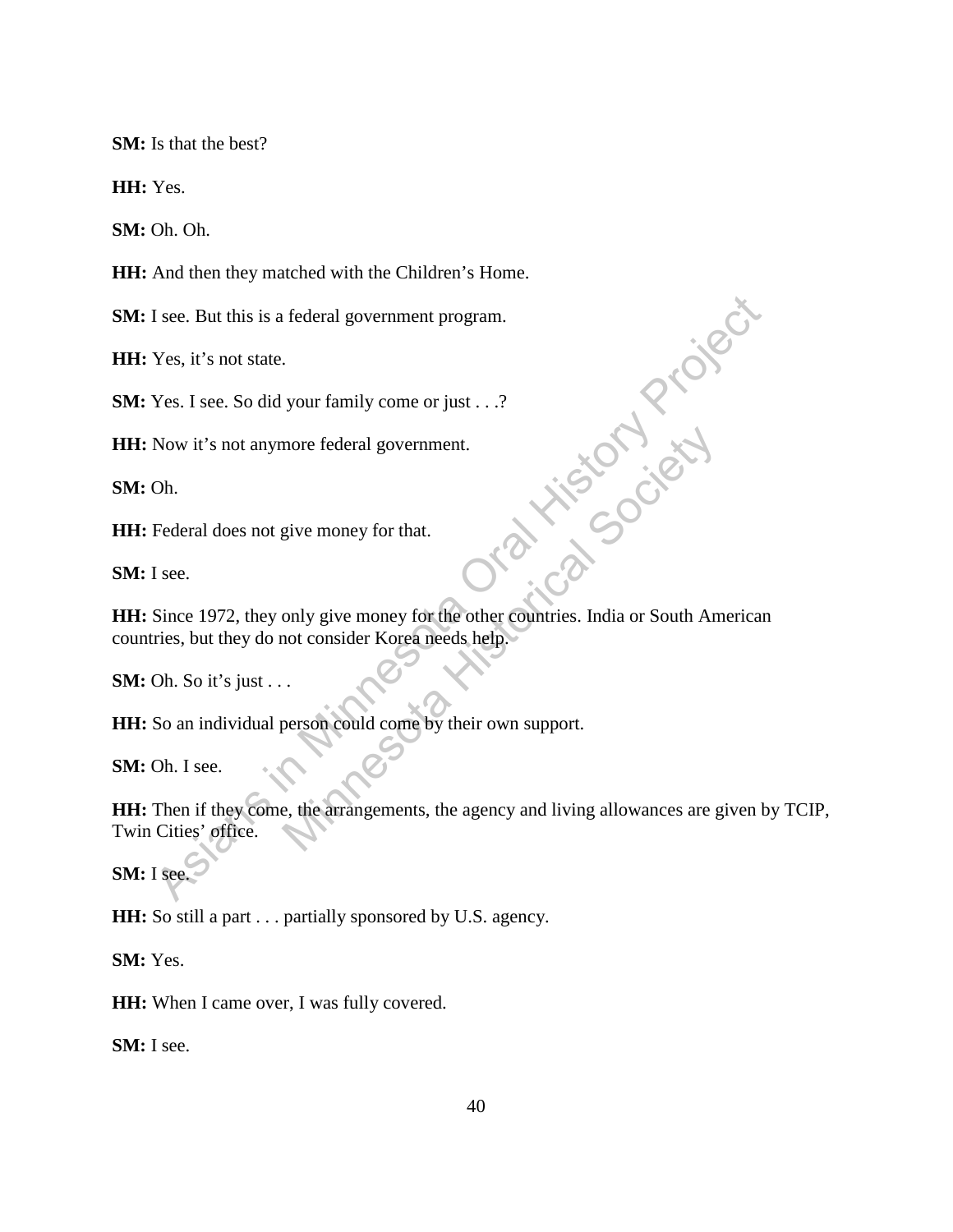**HH:** So I was here for four months for the training, and a month for the traveling.

**SM:** And you were trained right here in this organization?

**HH:** Yes. We spent like two months in UM [University of Minnesota].

**SM:** Oh.

**HH:** And two months in Children's Home.

**SM:** I see. One month at the UM.

**HH:** No, two months.

**SM:** Two months. Excuse me. Two months at UM.

**HH:** But it's changing every year. Program is changing.

**SM:** That was in their social work school?

**HH:** Yes.

**SM:** I see. Okay.

**HH:** But we did not learn social work, we learned all about the economy, politics, about the U.S.

**SM:** I see. Well, that must have been quite helpful in your work now then.

**HH:** Yes.

**SM:** And then two months here at the Society.

**HH:** Yes, Children's Home Society for two months. And I stayed in four different host families. **SM:** Oh. And two months in Children's Home<br>
Isec. One month at the UM.<br>
No, two months. Excuse me. Two months at UM.<br>
No, two months. Excuse me. Two months at UM.<br>
But it's changing every year. Program is changing.<br>
That was in the every year. Program is changing.<br>
social work school?<br>
ann social work, we learned all about the economy, politics<br>
ann social work, we learned all about the economy, politics<br>
ann social work, we learned all about the eco

**HH:** That was the most fun.

**SM:** I see.

**HH:** Yes.

**SM:** So you just came alone then for this period of training?

**HH:** Oh, sure. Yes.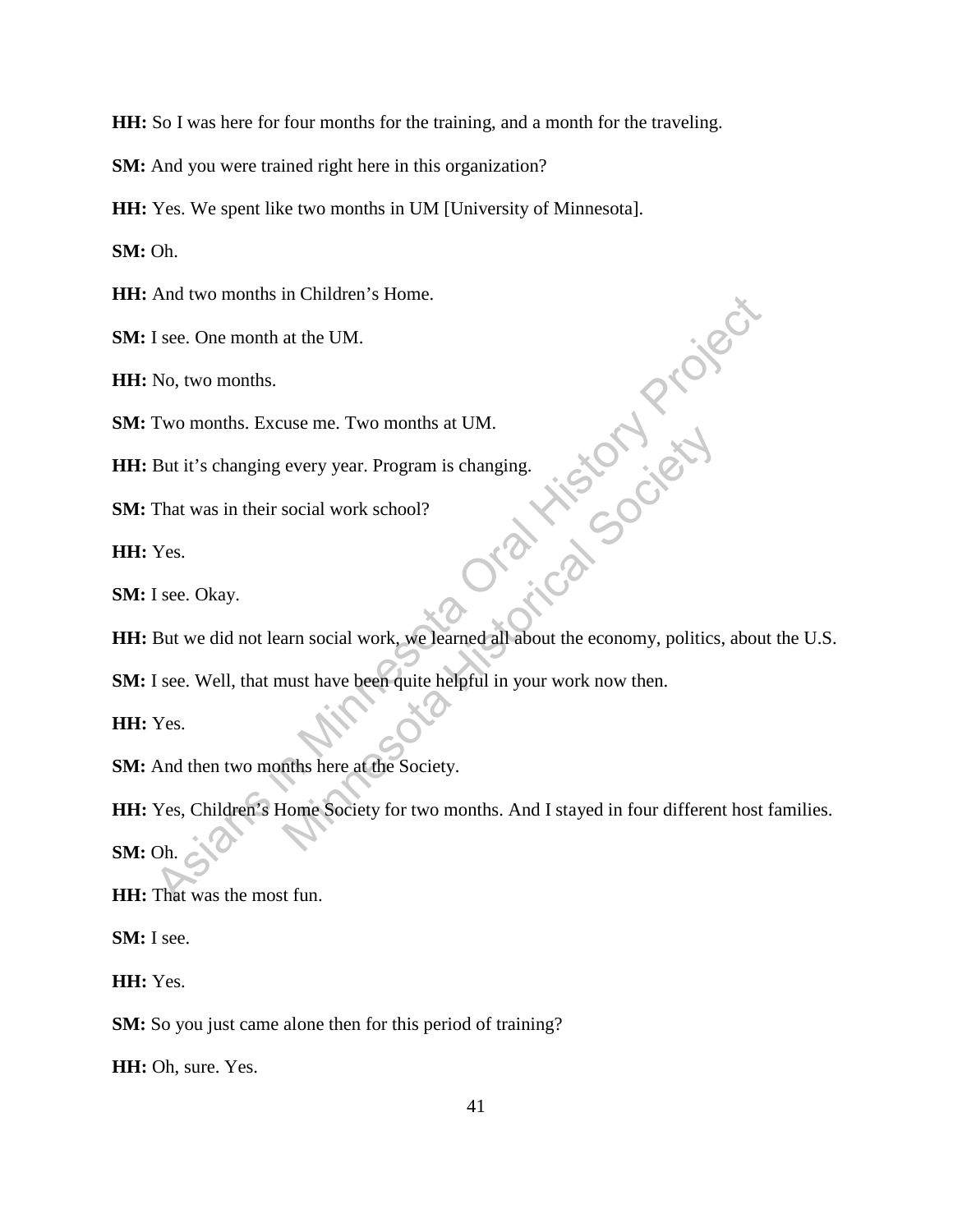**SM:** Yes.

**HH:** My daughter was eight years old at that time. No, seven. Seven years old.

**SM:** Oh. Yes. Oh, yes. Hmmm. So are you still in connection with these homes that you stayed at? [Chuckles]

**HH:** Oh, yes. Sure. Especially with one home, I'm very close.

**SM:** Oh.

**HH:** Even we bought the house nearby in the same Highland Park. [Chuckles]<br>**SM:** I see.<br>**HH:** Yes.<br>**SM:** We'

**SM:** I see.

**HH:** Yes.

**SM:** Well, that must have helped quite a lot then when settling here.

**HH:** Oh, yes, for the moving. [Chuckles]

**SM:** Yes. That's a good program then.

**HH:** Because I stayed at that family's for almost two months. Two of the months I stayed at three different homes and for the rest of two months I stayed with this family. On, yes. sure. Especially with one nome, I in very close.<br>
Even we bought the house nearby in the same Highland Park. [Chuck[es]<br>
I see.<br>
Yes.<br>
Well, that must have helped quite a lot then when settling here<br>
Oh, yes, for ave helped quite a lot then when settling here<br>noving. [Chuckles]<br>d program then.<br>at that family's for almost two months. Two of the months<br>and for the rest of two months I stayed with this family.<br>last one you stayed at?<br>

**SM:** Oh. This was the last one you stayed at?

**HH:** Yes, last one.

**SM:** Oh.

**HH:** And they are quite rich.

**SM:** I see.

**HH:** And I talked about Korean War and Communists and those fears and they said, you have to move down or move up.

**SM:** Yes.

**HH:** But no, not because of their saying so . . . I . . .

**SM:** Yes.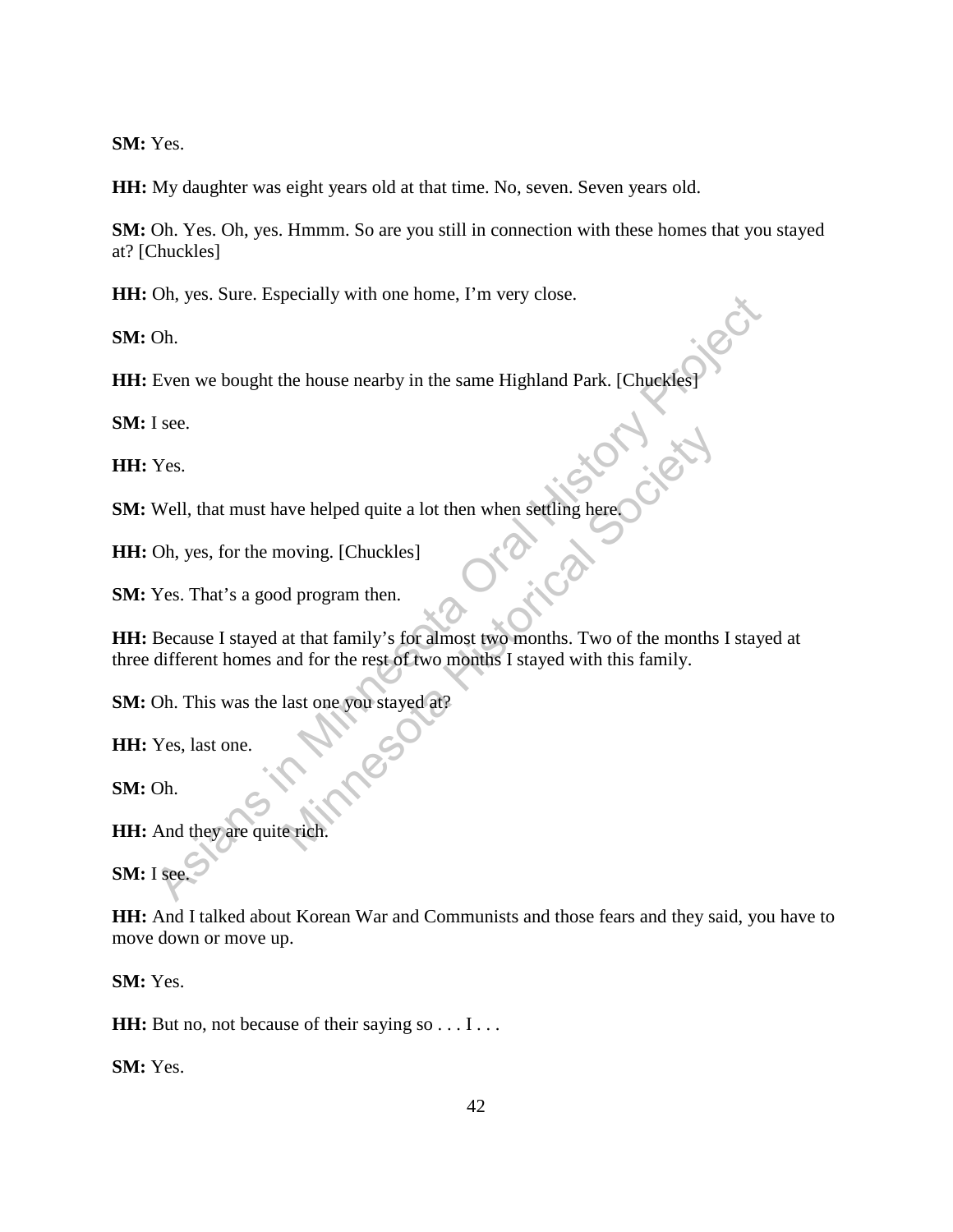**HH:** My husband was a refugee from North Korea so he always wanted to immigrate.

**SM:** I see. He had wanted to even before.

**HH:** Yes. And he had a job in Vietnam for three years.

**SM:** Oh.

**HH:** And never visited back to Korea during those years.

**SM:** Oh, he had a job with the Americans doing that?

**HH:** Yes. Yes. Many, many Korean men went to Vietnam for better jobs, better money.

**SM:** Oh.

**HH:** And then he came back and he decided we should move if there is a way.

**SM:** I see.

**HH:** And so I contacted Children's Home and they could afford me. 1975.

**SM:** So you initiated the contact then, with the Children's Home?

**HH:** Yes. And Children's Home also started Korean adoption.

**SM:** Oh, they had just started that?

**HH:** No, they started in 1972 . . . no, 1970. But very fewer, like twenty, thirty children a year. **SM:** Oh. And never visited back to Korea during those years.<br>
Oh, he had a job with the Americans doing that?<br>
Yes. Yes. Many, many Korean men went to Vietnam for better jobs, better money.<br>
Oh.<br>
And then he came back and he decide Moreover 2012<br>
Mark and he decided we should move if there is a way.<br>
A Children's Home and they could afford me. 1975.<br>
The contact then, with the Children's Home?<br>
The contact then, with the Children's Home?<br>
The started

**HH:** But from 1975 they were bringing a lot more, over a hundred. **SM:** I see.

**HH:** So now over two hundred sixty a year.

**SM:** After 1975 they started much larger numbers.

**HH:** Yes, much larger numbers.

**SM:** I see.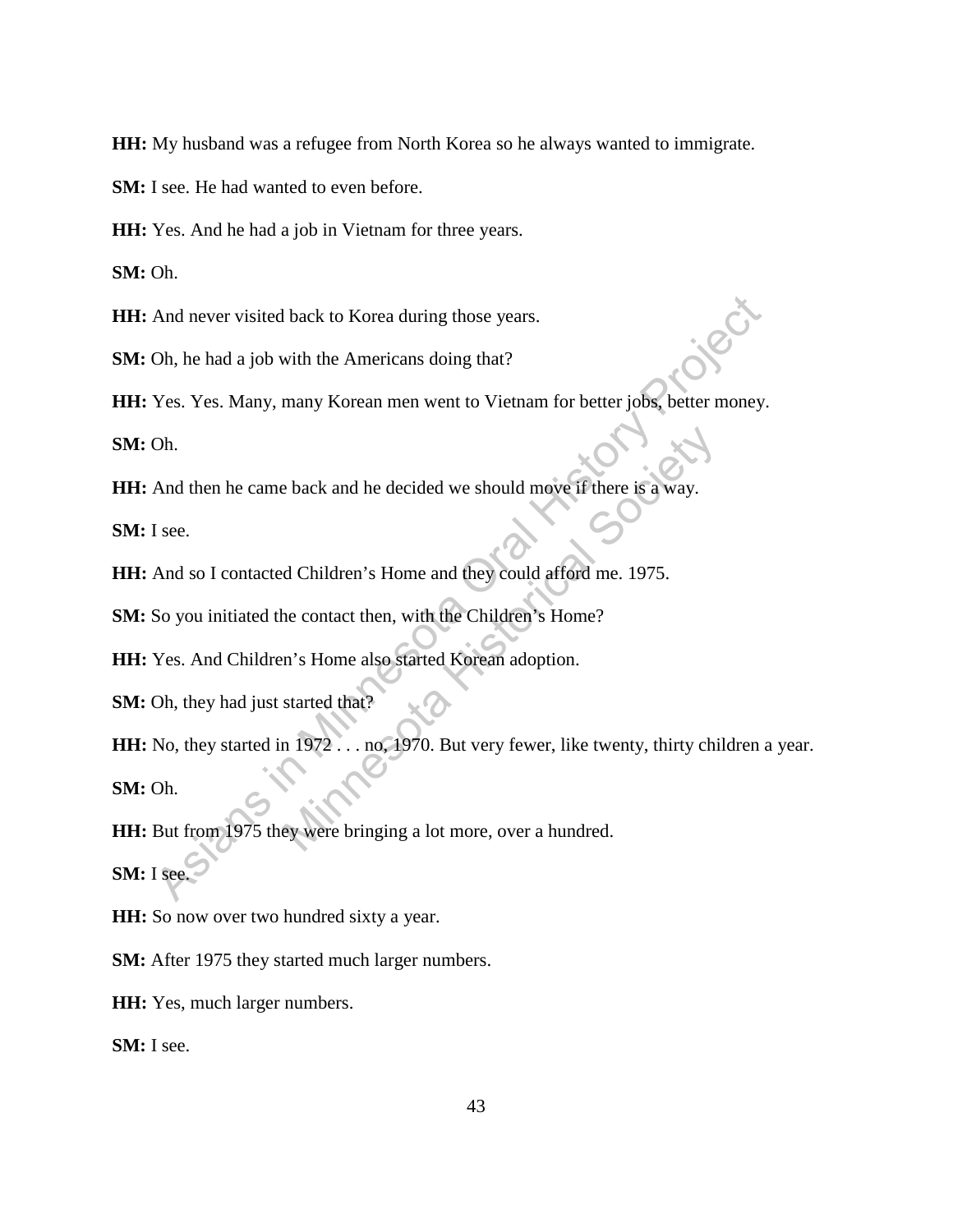**HH:** So now it's the main number of adoption. [Chuckles]

**SM:** Is it for the Society?

**HH:** Yes. Yes.

**SM:** Oh.

**HH:** It's the main.

**SM:** So did you taking this job influence that? Or they hired you because they were increasing in Korean adoption? Or both ways? [Chuckles] As it is in the main.<br>
So did you taking this job influence that? Or they hired you because they were there an adoption? Or both ways. I think. [Chuckles]<br>
Yes. Both ways. Both ways, I think. [Chuckles]<br>
If see. So now Kor

**HH:** Yes. Both ways. Both ways, I think. [Chuckles]

**SM:** I see. So now Koreans are their main group.

**HH:** Yes.

**SM:** And now they're not mixed so much there.

**HH:** All Korean.

**SM:** Yes, they've . . .

**HH:** No. No mixed. Maybe a couple of children in the year, but mainly for Korean children.

**SM:** I see. And so what was your husband's line of work when he came? And was he able to find work comparable to that? mot mixed so much there<br>
Not mixed so much there<br>
a couple of children in the year, but mainly for Korea<br>
t was your husband's line of work when he came? And wa<br>
to that?<br>
UIt. It was very difficult to find a proper job th

**HH:** It was very difficult. It was very difficult to find a proper job that he liked to have for the first two . . . one and a half years. So he even did all kinds of blue . . . blue collar work.

**SM:** I see.

**HH:** And still blue collar manufacturing, but he's supervising.

**SM:** I see, so he moved up within that company.

**HH:** Yes. Yes.

**SM:** Yes. Does he want to move into a different kind of work or does he see his future in moving up or  $\dots$ ?

**HH:** Yes, in the future he'd like to have his own business like in Korea.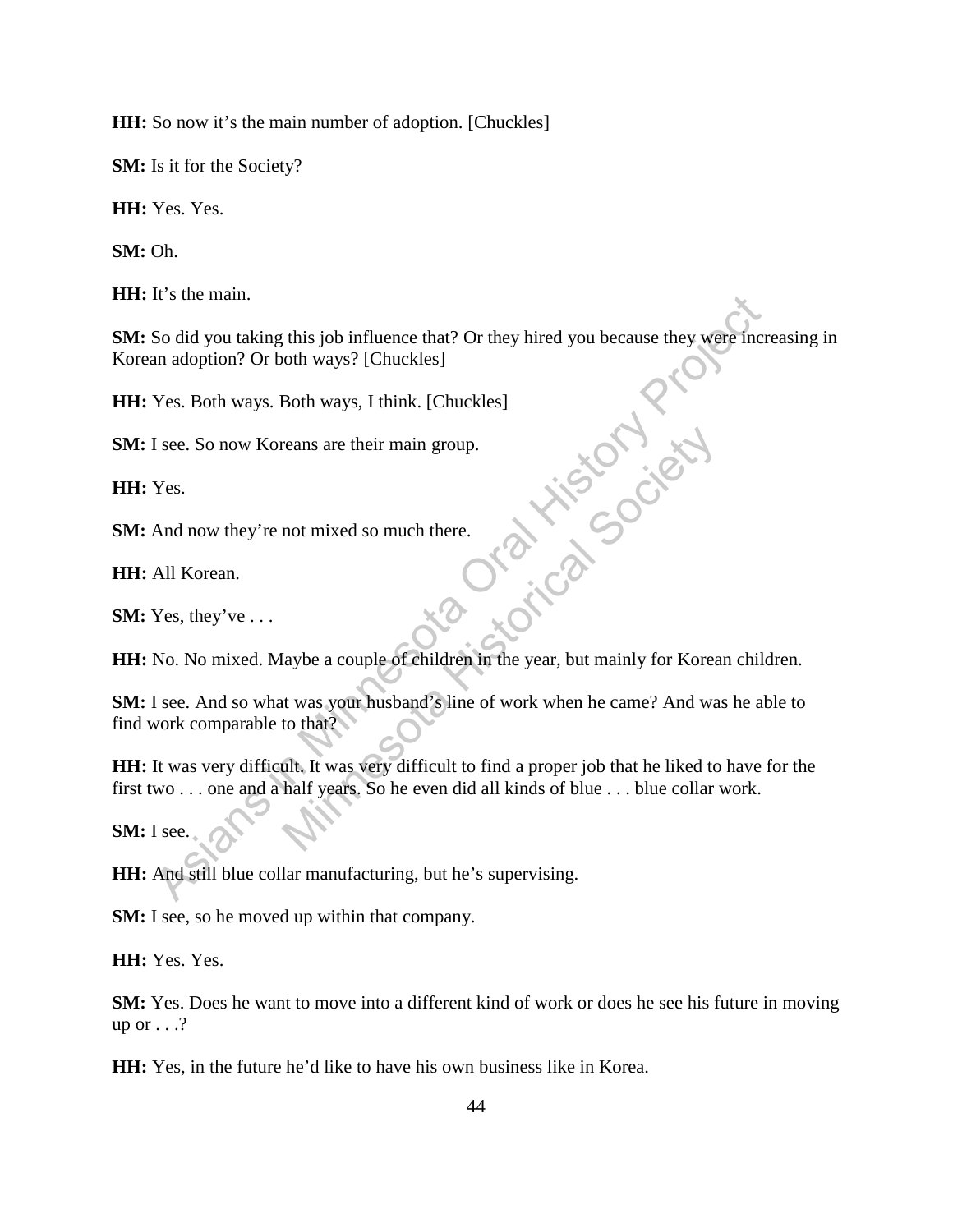**SM:** I see. Oh, what line of business was in then?

**HH:** Oh . . . manufacturing.

**SM:** Yes. So he'd like to get into his own company.

**HH:** Yes. But I don't know. [Chuckles]

**SM:** It's hard. [Chuckles]

**HH:** It's hard to say.

**SM:** Yes. How has your family—different members of your family—adjusted to American life? The children and the parents and . . .?

**HH:** Okay. Not only my family; it will be same for any immigrant.

**SM:** Yes.

**HH:** People, our friends, families, all ourselves, believed it will be much, much easier for us to adjust in this culture because my husband had a lot of life experience with other countries and Americans. And I also had a lot of experience with Americans and visited America before we moved. It's hard. [Chuckles]<br>
It's hard to say.<br>
Yes. How has your family—different members of your family—adjusted to Americaliditien and the parents and ...?<br>
Okay. Not only my family; it will be same for any immigrant<br>
Yes.<br>
Y In the same for any immigrant.<br>
Solution of a same for any immigrant.<br>
In the much, much excause my husband had a lot of life experience with other c<br>
had a lot of experience with Americans and visited American<br>
ome Englis

**SM:** Yes.

**HH:** And both speak some English. So we believed it is going to be very, very small. And in some ways it was, because I had a job from the first date I came over.

**SM:** That helped, I'm sure. [Chuckles]

**HH:** Oh, yes. And not blue collar.

**SM:** Yes. Yes.

**HH:** And my husband could drive from the first date we came over. Most Koreans cannot drive because we do not drive in Korea.

**SM:** Yes.

**HH:** And he could speak English, he could go here and there to apply for jobs. So compared to other people, it was quite . . . better.

**SM:** Yes.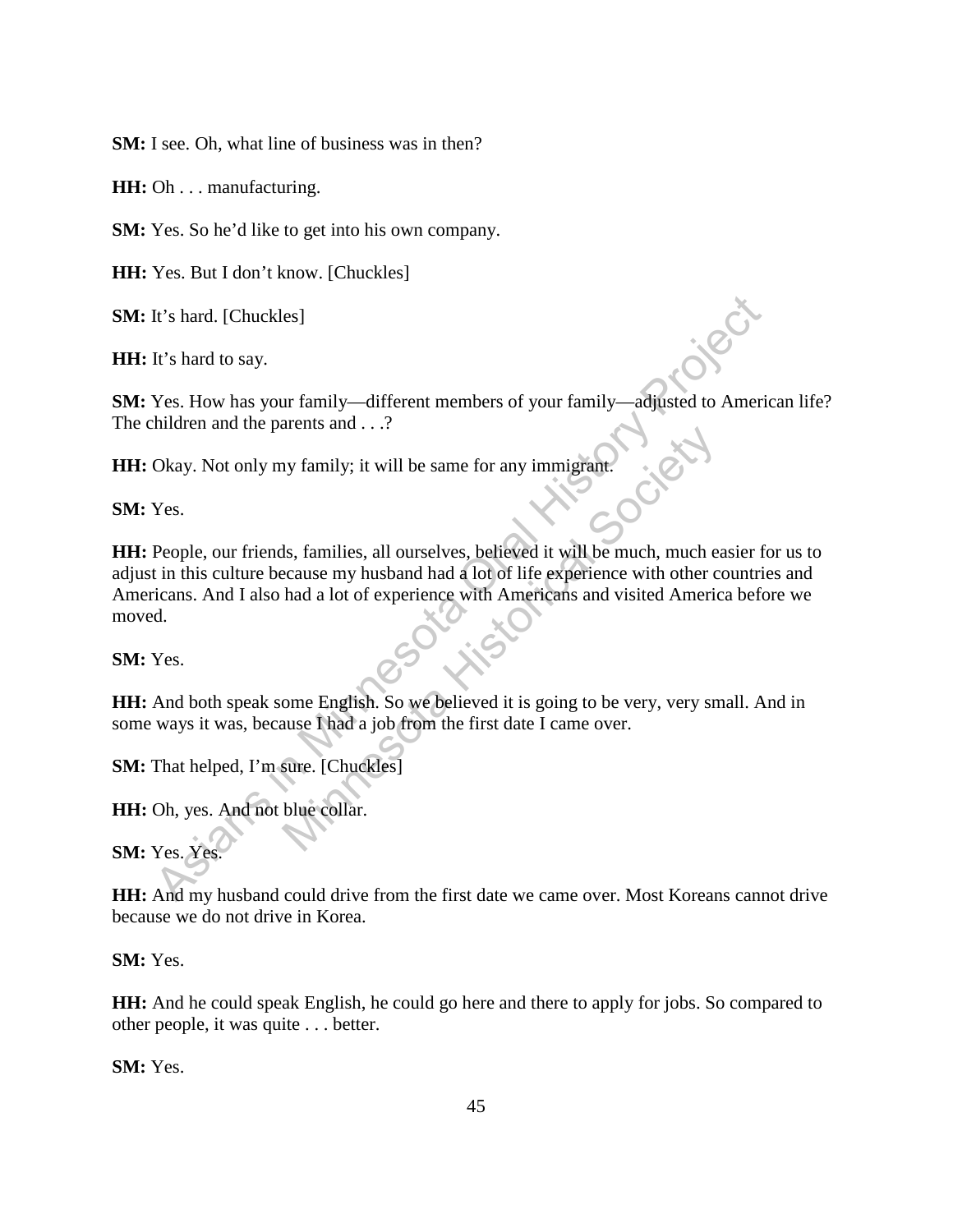**HH:** But emotional adjustment and family life, toughness is the same like in other families. Because of pressure and fear and scared, all those emotional feelings become . . . to puzzle the family life.

**SM:** Yes.

**HH:** Become upset easily and could argue.

**SM:** Yes. It's such a big change [unclear].

**HH:** And many families are shocked because there are too many marital problems.

**SM:** Oh, yes.

**HH:** One thing I believe. In Korea husband and wife does not spend much time together.

**SM:** Oh. Yes.

**HH:** Even invitations, husband usually was invited alone and wife was invited alone, never accompanied together, unless you visit your parents or relatives.

**SM:** Yes.

HH: But here you go all the time together. [Chuckles

**SM:** Yes.

**HH:** So never . . . like we never saw such a weakness of a husband or weakness of wife before, but it is obvious now. And spend too much time together. They do not know how to communicate. Nes. It's such a big change [unclear].<br>
And many families are shocked because there are too many marital problems.<br>
One thing I believe. In Korea husband and wife does not spend much time together<br>
Oh. Yes.<br>
Even invitatio we. In Korea husband and wife does not spend much time to<br>husband usually was invited alone and wife was invited alo<br>unless you visit your parents or relatives.<br><br>Ill the time together. [Chuckles]<br>we never saw such a weakne

**SM:** Oh, yes.

**HH:** And also in Korea, the wife should not talk back or shouldn't be against, but here, the wife has to. Wife works, too. I have been working throughout my life, marriage life.

**SM:** Oh, yes.

**HH:** So it's not very different, but most other homes, wives did not work. And now they have to work and they have to share responsibility. So a husband is not the only authority any longer or dignity.

**SM:** Yes.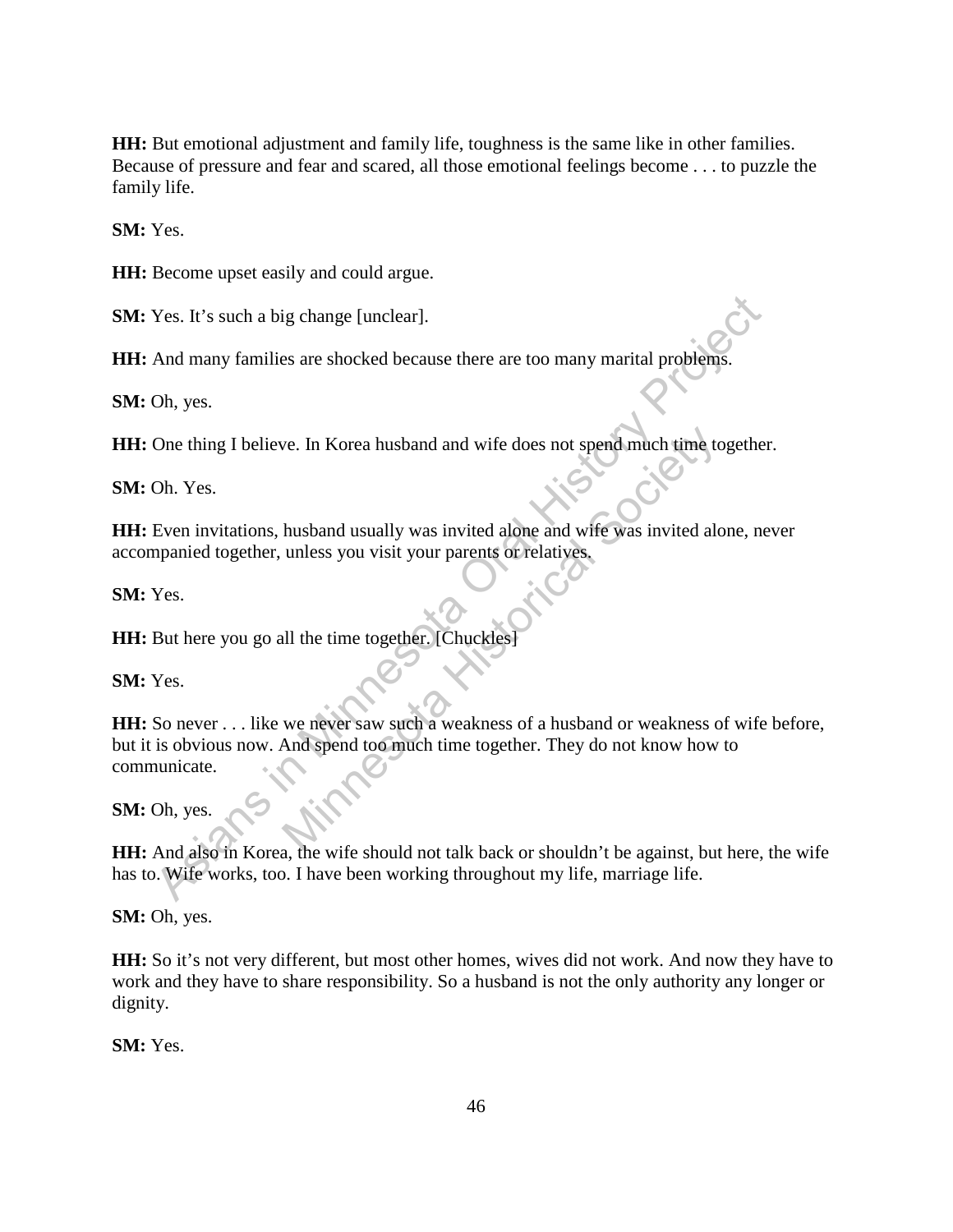**HH:** Which makes a lot of trouble.

**SM:** Yes, I can imagine. It's a big change.

**HH:** That could be the same for any Asian families.

**SM:** Sure. Right. Is there much inter-marriage at all? Or . . . it hasn't been . . . I mean, do most people come married already?

**HH:** Yes.

**SM:** Yes.

**HH:** That's right.

**SM:** Yes, most of the new immigrants would . . .

**HH:** Yes.

**SM:** Yes. What about the children? How do they adjust?

**HH:** Hmmm. They . . . the first six months they cried most days and they wanted to go back. And they missed so much about their relatives, friends, and house there. Yes.<br>
Yes.<br>
That's right.<br>
Yes, most of the new immigrants would ...<br>
Yes.<br>
Yes.<br>
Yes.<br>
Yes.<br>
Minnesota Asian about the children? How do they adjust?<br>
Himmm. They ... the first six months they crited most days and they wan He children? How do they adjust?<br>
the children? How do they adjust?<br>
the first six months they cried most days and they wanted<br>
conditions their relatives, friends, and house there.<br>
of a sudden, after six months, they cou

**SM:** Oh, yes.

**HH:** But they said, all of a sudden, after six months, they could listen to other people talking.

**SM:** Oh. [Chuckles]

**HH:** I mean, they could understand some English.

**SM:** Yes.

**HH:** And then they began to make friends. And after one year, they said America is better.

**SM:** [Chuckles]

**HH:** So after three and a half years, they are very Americanized in the sense of adjustment, I mean.

**SM:** Yes.

**HH:** But still, I believe they are under the conflict, too, because of . . . value systems and parent discipline.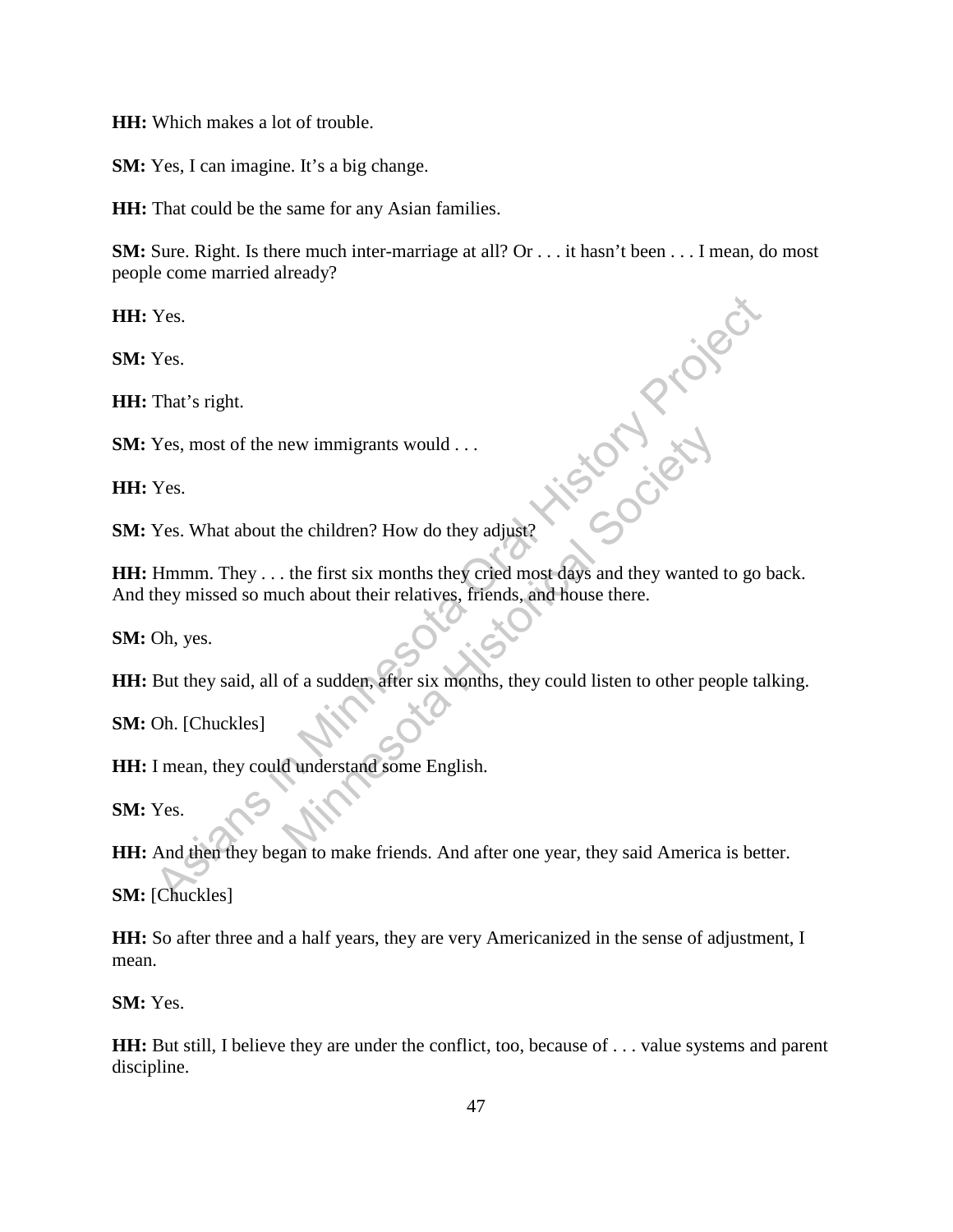**SM:** Yes.

**HH:** And all kinds of things.

**SM:** Yes.

**HH:** Like my daughter has straight As from school. But national test score shows she's still behind.

**SM:** Oh.

**HH:** I didn't see other American children's test scores.

**SM:** [Chuckles] Right.

**HH:** But her math was eighty percent, which was very high, wasn't it?

**SM:** Yes, that's very good.

**HH:** National test shows eighty. But English still shows under fifty or fifty. as<br>
As I didn't see other American children's test scores.<br>
IChuckles] Right.<br>
But her math was eighty percent, which was very high, wasn't it?<br>
Yes, that's very good.<br>
National test shows eighty. But English still shows u eighty percent, which was very high, wasn't it?<br>
cood.<br>
ws eighty. But English still shows under fifty or fifty.<br>
en here for three years, so it's not bad.<br>
it's very discouraging.<br>
it's very discouraging.<br>
ent.<br>
rely go u

**SM:** But she's only been here for three years, so it's not bad.

**HH:** But still, for her, it's very discouraging.

**SM:** Oh, yes.

**HH:** It's a disappointment.

**SM:** Yes. But she'll surely go

**HH:** And I did it, too.

**SM:** She had to catch up so much.

**HH:** I know . . . some [unclear], but not exactly.

**SM:** Yes.

**HH:** But so that . . . it's still okay in school,

**SM:** Sure.

**HH:** She is a very excellent student. She studies very hard.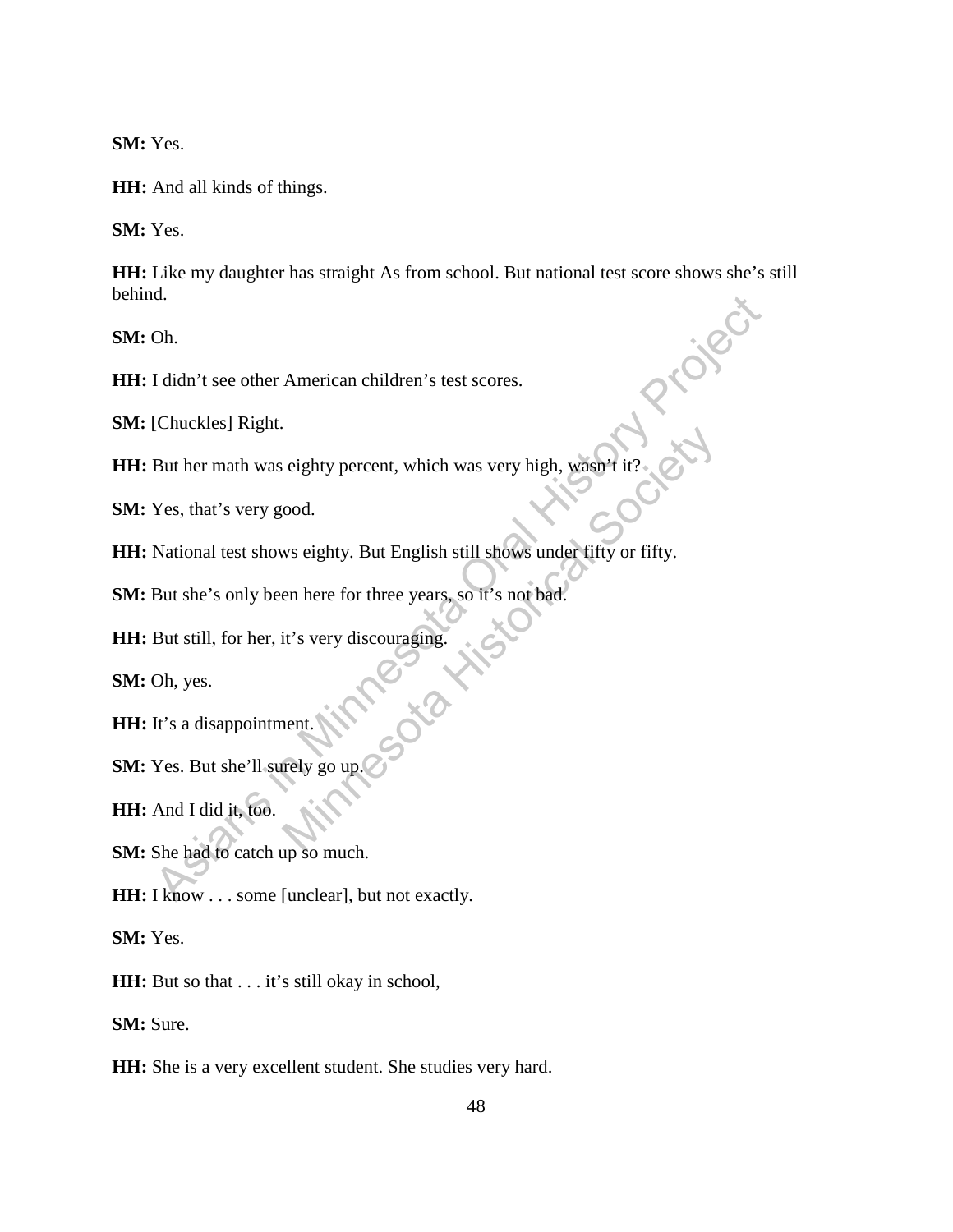**SM:** Oh, does she?

**HH:** And he does, too. So both are okay in school, and making friends. She only wants to make popular friends. She is popular.

**SM:** [Chuckles]

**HH:** So she wants to make popular friends, too.

**SM:** Yes.

**HH:** I have no idea why she wants to have only popular friends, but she does. [Chuckles]

**SM:** [Chuckles] Oh, that's interesting.

**HH:** Yes. Because I wanted to make friends who are sincere, when I was young, and still do.

**SM:** Oh, yes.

**HH:** Who were very honest, sincere, truthful.

**SM:** Oh, yes. So her . . . what she looks for in friends is different from you looked for.

**HH:** It's popularity. Yes. Popular.

**SM:** Oh, that's interesting.

**HH:** So I said . . . I asked her, why those children are popular in school? I don't know, but they have many friends. So she wants to make popular ments, too.<br>
Yes.<br>
Thave no idea why she wants to have only popular friends, but she does. Chuckles<br>
Chuckles] Oh, that's interesting.<br>
Yes. Because I wanted to make friends who are sincere, wh anted to make friends who are sincere, when I was young, and a sinceresing.<br>
onest, sincere, truthful.<br>
... what she looks for in friends is different from you looked<br>
es. Popular.<br>
ing.<br>
red her, why those children are po

**SM:** [Chuckles] They're more outgoing, probably.

HH: Yes. And I'm checking always their families.

**SM:** Yes.

**HH:** And what the fathers are doing and if mother is working or what is their grade in school.

**SM:** Yes.

**HH:** I certainly do not want if she makes all friends who are under grader. [Chuckles]

**SM:** Yes.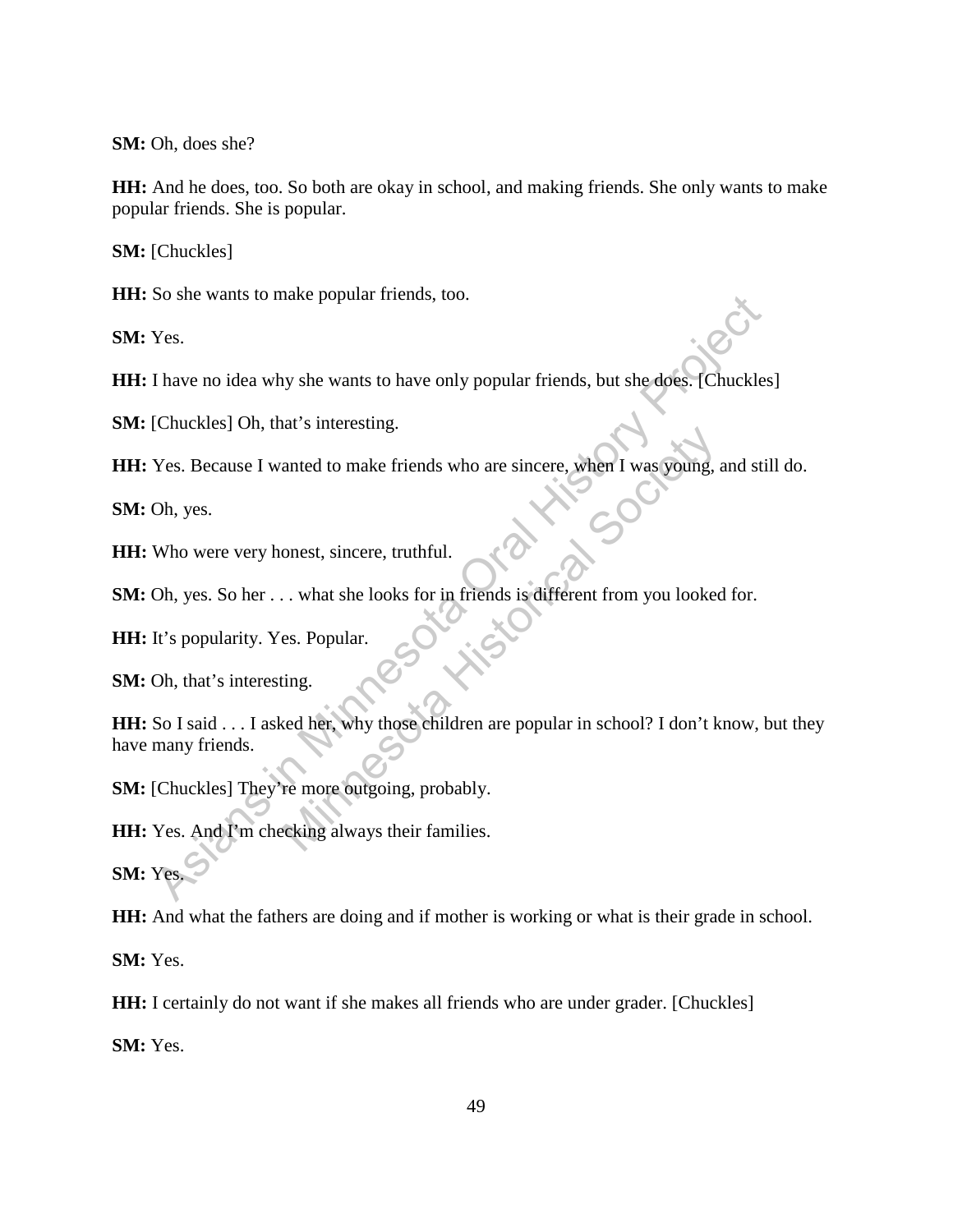**HH:** Than her. But most of those friends are earning good grades. According to her, I never check. [Chuckles]

**SM:** [Chuckles] It is a little hard to check that.

**HH:** But with another school . . . they just moved into a public school. They used to go to private school before. So at the other school I found out they were pretty okay children.

**SM:** Sure.

**HH:** And this school, I am checking if they are smoking.

**SM:** Oh, yes. She's in what . . .?

**HH:** And my daughter says they are *not* smoking.

**SM:** Yes.

**HH:** And I trust her.

**SM:** Yes.

**HH:** And my daughter has complained, mother, father, there's no . . . all the time too hard. Like she wants to go to a movie with her friends, and we usually check what kind of movies and say no. And she wants to go to overnight slumber parties so often, and we say no unless we know their family. And we seldom know her friend's family. Sure.<br>
And this school, I am checking if they are smoking.<br>
Oh, yes. She's in what ...?<br>
And my daughter says they are *not* smoking.<br>
Yes.<br>
And I trust her.<br>
Yes.<br>
And I trust her.<br>
Yes.<br>
And I trust here is no to a movie Minnesota Complained, mother, father, there's no ... all the time<br>view with her friends, and we usually check what kind of m<br>o to overnight slumber parties so often, and we say no unle<br>eldom know her friend's family.<br>no so

**SM:** Oh, yes. Yes.

**HH:** Because we have no social communication. So she just . . . I'm going to be independent when I become college, eighteen years old. That really bothers us.

**SM:** Hmmm. I can see how that would lead to certain tensions and so on.

**HH:** Yes. And she sometimes, many times, says why or no, which really is not the word we never used when we were young.

**SM:** [Chuckles]

**HH:** And my husband is upset often with the older one, because he doesn't like her attitudes many times.

**SM:** Oh, yes.

**HH:** Most times I understand except a couple of times a month. [Chuckles]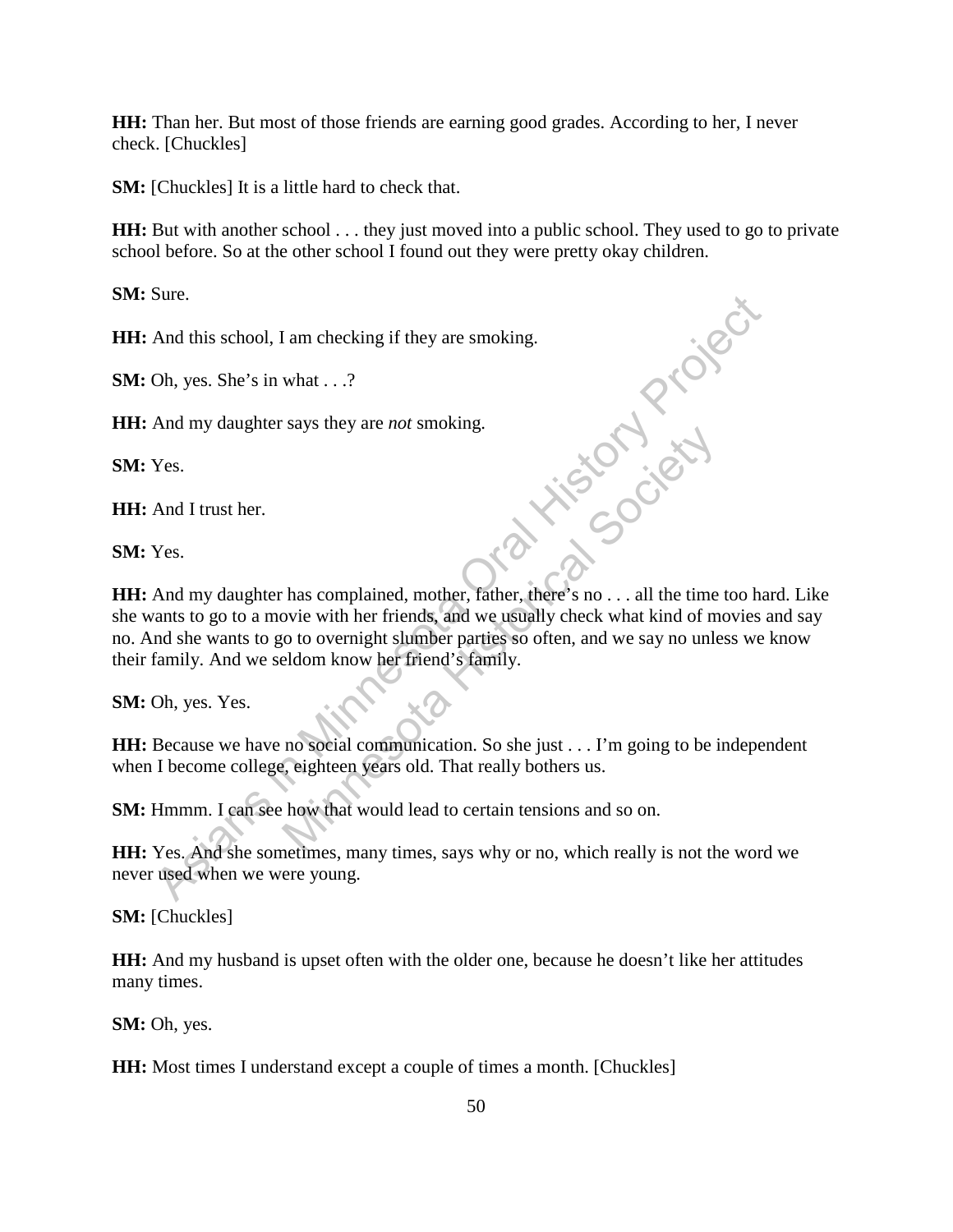**SM:** [Chuckles]

**HH:** But he is more upset.

**SM:** Well, she's at a difficult age, in any case.

**HH:** Yes. Yes, very difficult.

**SM:** How old did you say she was?

**HH:** Fifteen.

**SM:** Fifteen, oh, yes, she [unclear]. Especially between two cultures and so on.

**HH:** Yes. Yes. And how good English she speaks, she still has a lot of trouble understanding. How old did you say she was?<br>
Fifteen.<br>
Fifteen.<br>
Pifteen.<br>
And how good English she speaks, she still has a lot of trouble understan<br>
Yes.<br>
So she says why didn't we immigrate before, when she was younger.<br>
Chuckles!<br>
The We good English she speaks, she still has a lot of trouble undidn't we immigrate before, when she was younger.<br>
Southernly invite the friends home quite a lot?<br>
Next American friends.<br>
Next American friends.

**SM:** Yes.

**HH:** So she says why didn't we immigrate before, when she was younger.

**SM:** [Chuckles]

**HH:** Then it could be better.

**SM:** Hmmm. Does she invite her friends home quite a lot?

**HH:** Yes. She invites her American friends.

**SM:** She feels good about that then?

**HH:** Oh, yes. She's very, very popular.

**SM:** Yes.

**HH:** She is invited too often. [Chuckles] That's my complaining.

**SM:** [Chuckles] I see. Well, it sounds like she's doing pretty well.

**HH:** The children are doing all okay.

**SM:** Yes. Is it different for your son?

**HH:** My son is still young. The problem with my son, he is losing Korean and speaks more English.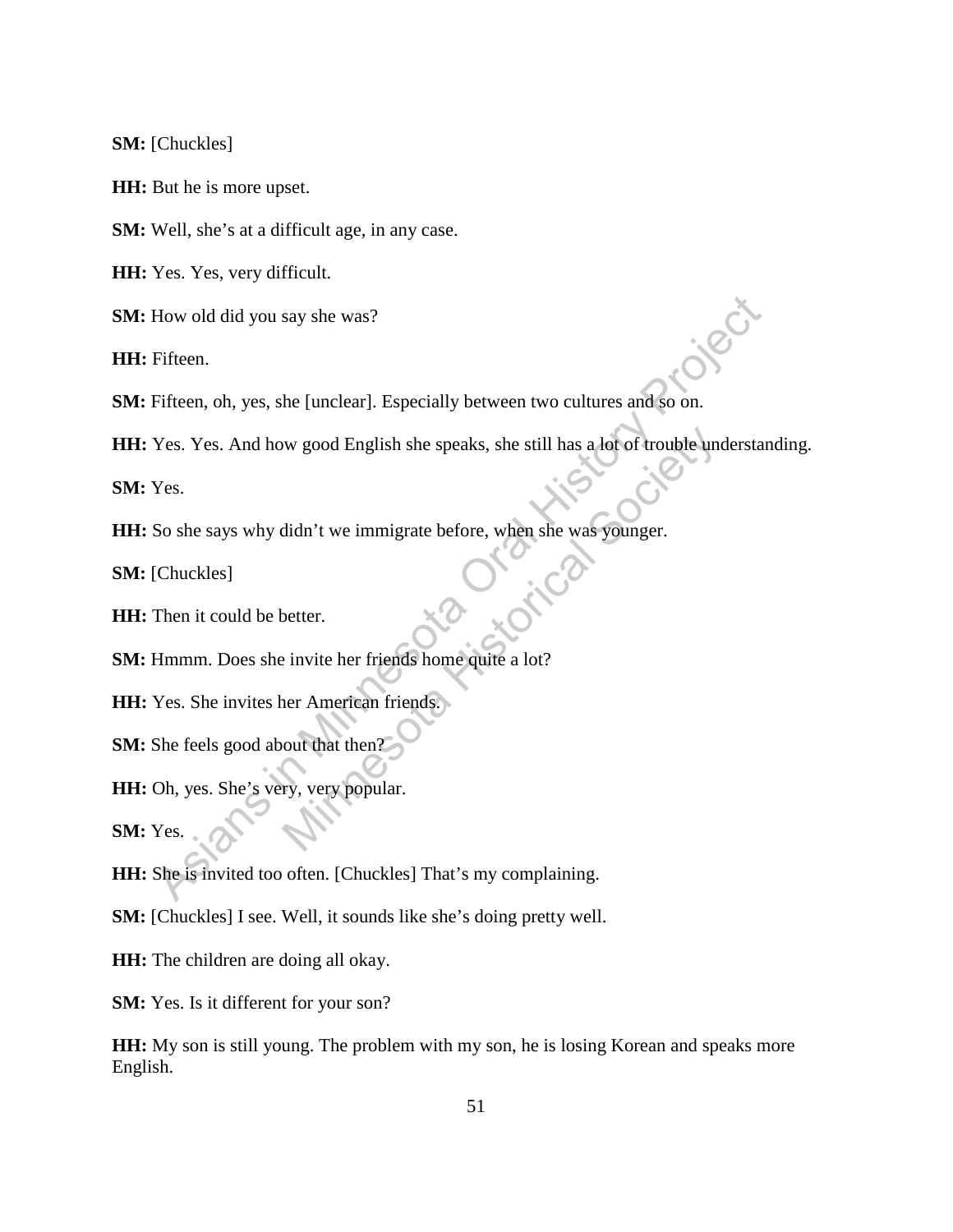**SM:** Oh, yes.

**HH:** That is a real problem. We try to . . . not to . . . we never speak English at home. But right now, to let him understand, we have to use words in English. [Chuckles]

**SM:** Yes.

**HH:** Because he does not understand.

**SM:** Oh, I see. But your daughter retains her Korean.

**HH:** Yes. Yes.

**SM:** Yes, because she was older.

**HH:** She is perfect. And she's writing back and forth with Korean friends.

**SM:** Oh, she still has contacts then.

**HH:** Oh, and also we go to Korean church, so she has a lot of Korean friends, too.

**SM:** Oh, yes. Yes. But your son doesn't have as many Korean friends or . . .?

**HH:** He goes to Korean church but at his age children speak English.

**SM:** Oh, yes. How old is he?

**HH:** He is eight.

**SM:** Oh, sure. But her friends in the Korean church speak Korean, is that right? Mas shace.<br>
In she's writing back and forth with Korean friends<br>
ontacts then.<br>
20 to Korean church, so she has a lot of Korean friends, too<br>
your son doesn't have as many Korean friends or . . .?<br>
11 church but at his age

**HH:** Yes. Yes.

**SM:** Oh, yes. So the older children are more tied in with the Korean culture then. Because ne does not understand.<br>
The secalist energy of the Washington Control Test of Control Test of Control Test Secalistic Secalistic Secalistic Secalistic Secalistic Secalistic Secalistic Secalistic Secalistic Secalis

**HH:** Yes.

**SM:** Oh, yes. That could be quite a difference. Your son speaks always English with his Korean friends?

**HH:** Mostly English.

**SM:** Oh. Is that something pretty disturbing to you and your husband? That you would like to have him retain the Korean language more or . . .?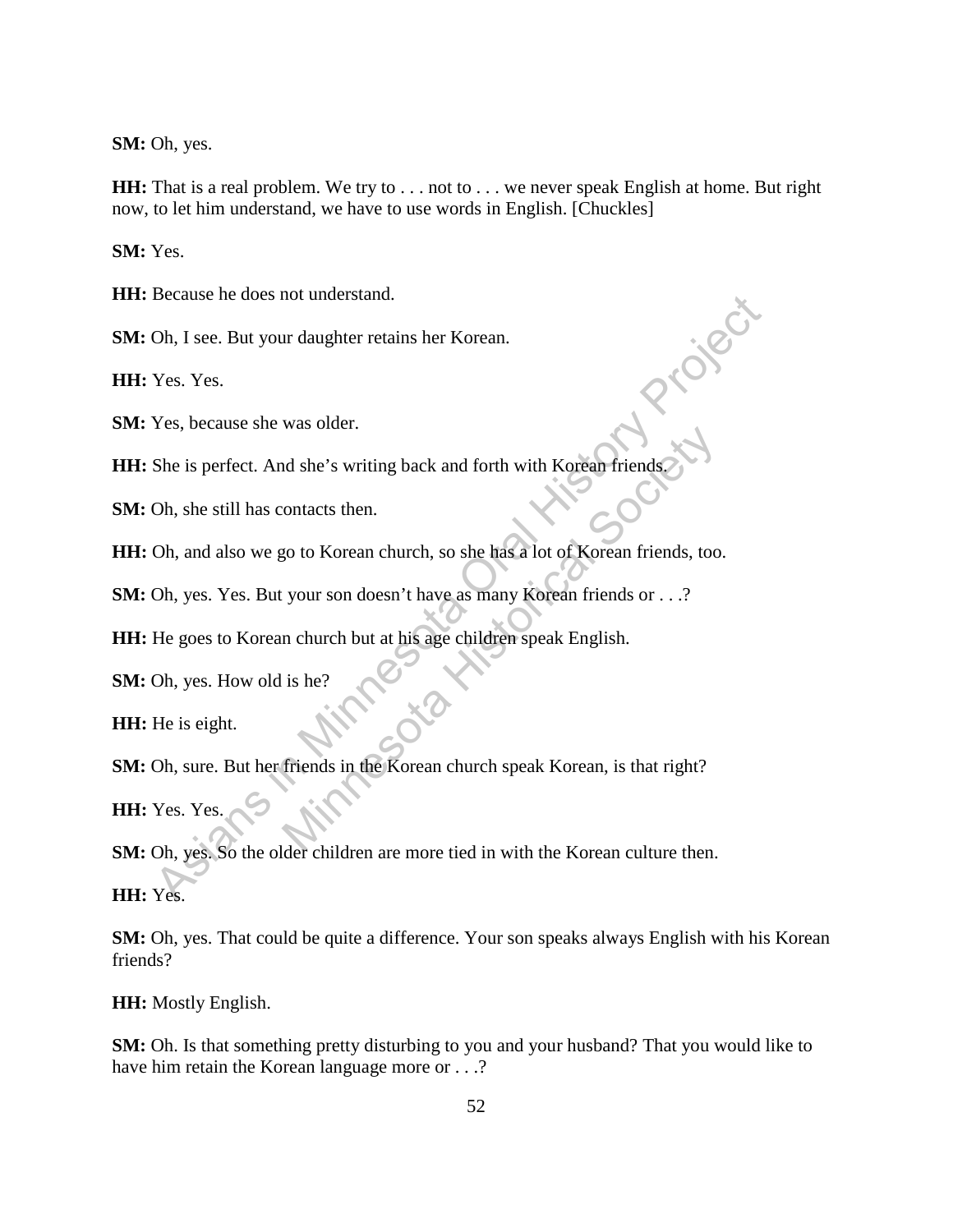**HH:** Yes, we believe as long as their parents are Korean, as long as they were born in Korea, they *have* to . . . it's better for them to keep.

**SM:** Sure.

**HH:** Because it will be difficult to learn later on.

**SM:** Right.

**HH:** And how they can communicate with the parents.

**SM:** Right. Do you take some trips back or anticipate taking some? [Unclear] children [unclear].

**HH:** I did. But we hope we can take them back sometime.

**SM:** Oh. Are conditions pretty stable now in Korea?

**HH:** In Korea, yes. Economically it is very, very highly developed right now. But inflation is just awful.

**SM:** Yes.

**HH:** And I feel if my son has to stay three to six months in Korea right now, he can pick up right away. And how they can communicate with the parents.<br>
Right. Do you take some trips back or anticipate taking some? [Unelear] children [t]<br>
Idid. But we hope we can take them back sometime.<br>
Oh. Are conditions pretty stable now Solid Society stable now in Korea?<br>
Solid Society stable now in Korea?<br>
Solid Society wery, very highly developed fight now. But<br>
something the society of the longest or even a month.<br>
Solid Society were platting as a comp

**SM:** Oh, yes.

**HH:** But how we can keep six months in Korea . . .

**SM:** That's a long time.

**HH:** And two months is going to be the longest or even a month.

**SM:** Right. So he would you visit your relatives or something.

**HH:** I do not want him to . . . yes, I don't want to leave him alone.

**SM:** No.

**HH:** Even with my parents.

**SM:** Right. Yes. That would be another big adjustment.

**HH:** Yes. It would be too much for him.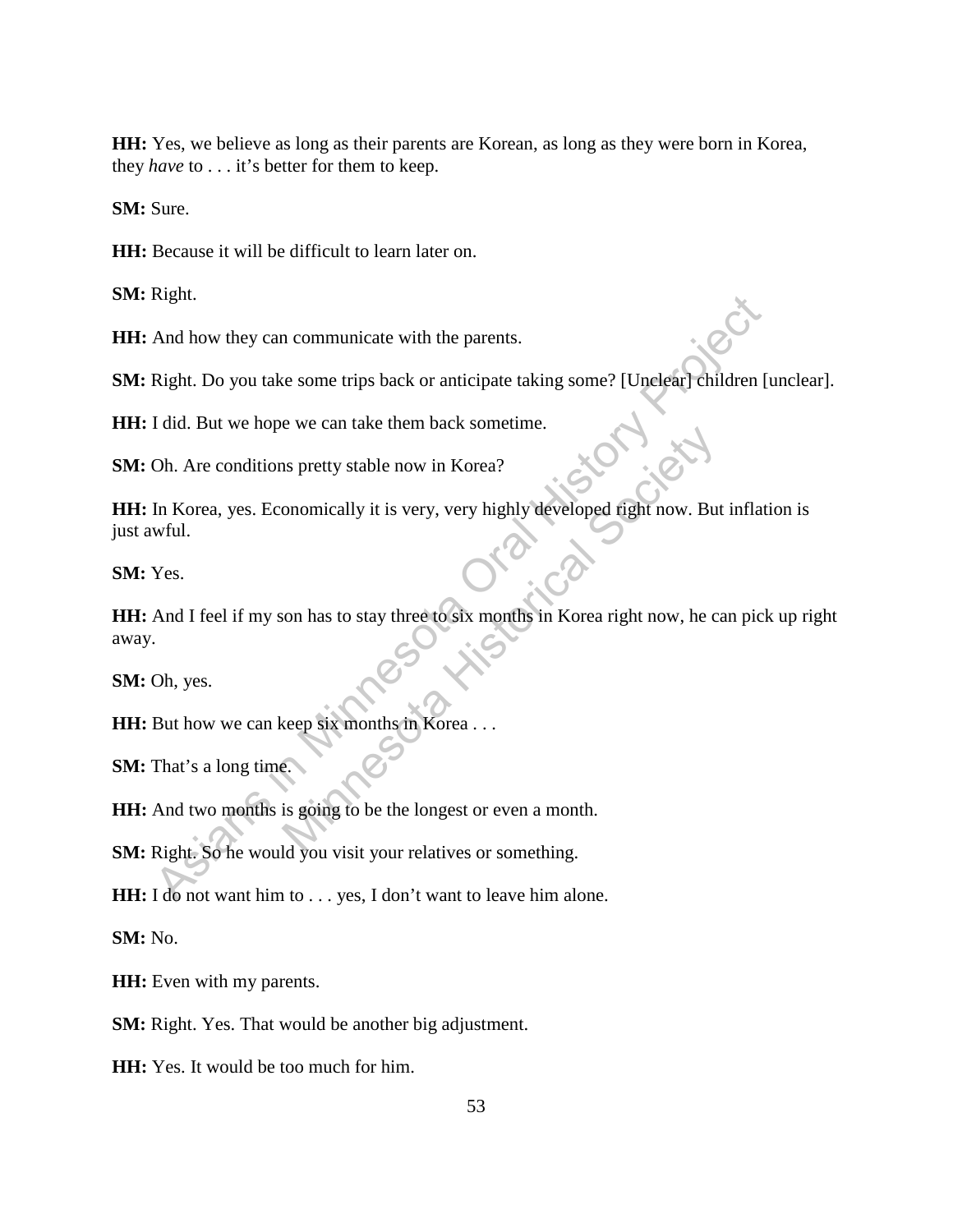**SM:** Right. Well, it sounds like they're doing well though.

**HH:** Yes.

**SM:** But with certain inevitable problems, I guess.

**HH:** Like they ... they are saying [unclear] if they should be adopted and could have a better life.

**SM:** [Laughter]

**HH:** Because discipline and values are very reasonable.

**SM:** Yes.

**HH:** Because discipline and values are very reasonable.<br> **SM:** Yes.<br> **HH:** They're thinking mother and father are not reasonable. [Chuckles]

**SM:** Yes.

**HH:** One day my son asked me, "Mom, can I go outside for . . .?" No. "Can I take my sled to school tomorrow?" I said no. "See, sister, she always says no."

**SM:** [Chuckles]

**HH:** They wanted to prove to each other, mother says no all the time. [Chuckles]

**SM:** Well, I could see it's an additional problem. First, American children have some of the same problem, but then added on to it is the cultural. [Laughter]<br>
Because discipline and values are very reasonable.<br>
Yes.<br>
They're thinking mother and father are not reasonable. [Chuckles]<br>
Yes.<br>
One day my son asked me, "Mom, can I go outside for all the community Projecti mother and father are not reasonable. [Chuckles]<br>
asked me, "Mom, can I go outside for ...?" No. "Can I take<br>
id no. "See, sister, she always says no."<br>
rove to each other, mother says no all the time. [Chuckles]<br>
it's an

**HH:** Added on. Yes.

**SM:** Generational things.

**HH:** And during summertime he wants to play with bare feet outside, and I always say no, have shoes and socks.

**SM:** [Chuckles]

**HH:** He's the only guy in the neighborhood who has to have socks and shoes outside. [Chuckles]

**SM:** I see.

**HH:** Because I worry he used to not to have bare feet so his feet are pretty soft.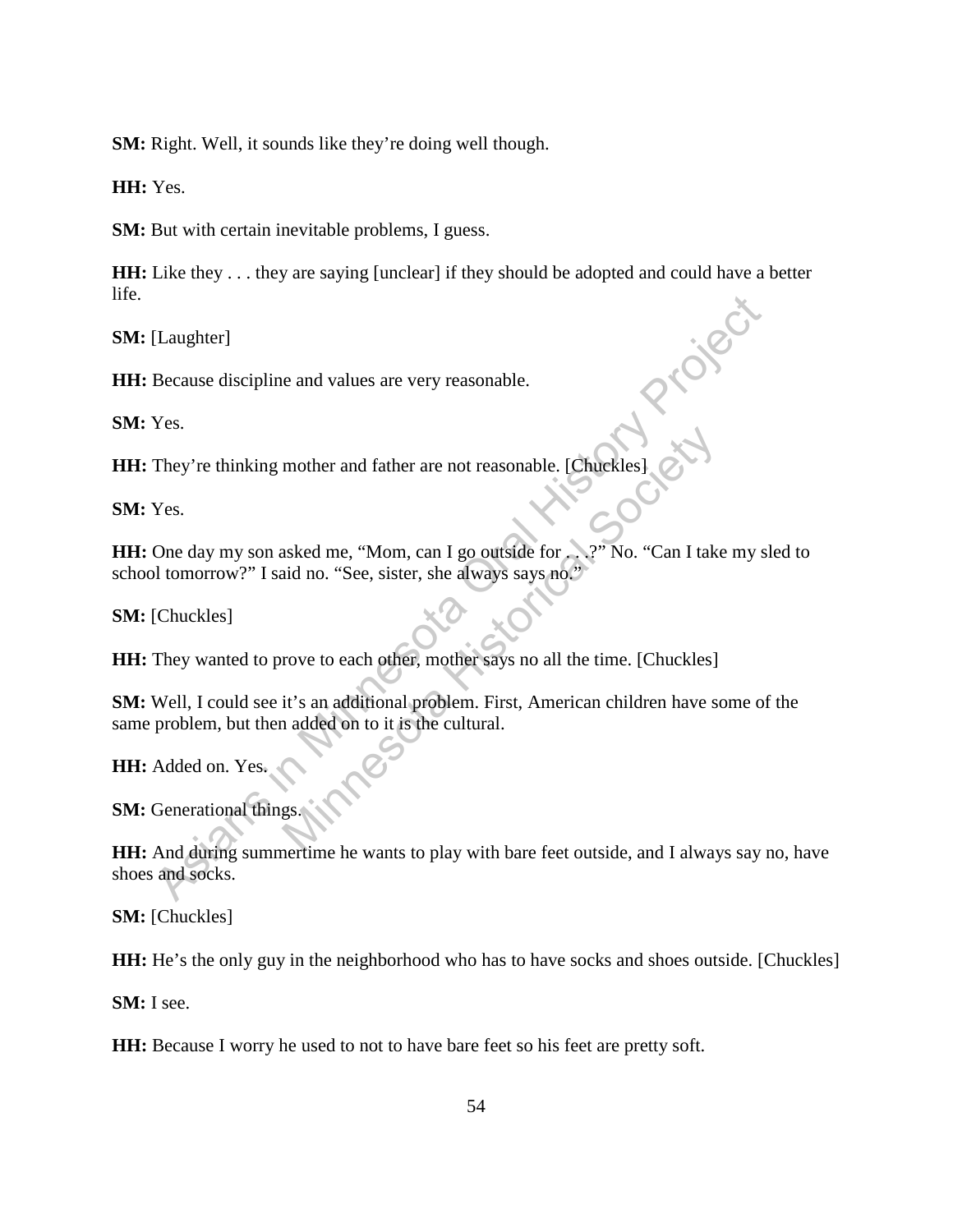**SM:** [Unclear].

**HH:** [Unclear] compared to American children.

**SM:** Yes. Yes.

**HH:** So if anything happens, that's not fair. So . . .

**SM:** Right.

**HH:** Yes, like beaches, it's okay. But . . .

**SM:** Yes, and the beach is different.

**HH:** Not just outside.

**SM:** Yes.

**HH:** All kinds of things outside.

**SM:** Yes.

**HH:** I mean, we are more protective. Protective.

**SM:** Yes. And that's characteristic, I think, of Asian parents.

**HH:** Yes. And we didn't have much outside sports or exercise before.

**SM:** I see. Yes.

**HH:** That's why we are afraid to send . . . I asked my husband if I could send my son and daughter for cross country skiing in the neighbor park, Highland Park. Nes, like beaches, it's okay. But ...<br>
Yes, and the beach is different.<br>
Not just outside.<br>
Yes.<br>
All kinds of things outside.<br>
Yes.<br>
All kinds of things outside.<br>
Yes.<br>
All kinds of things outside.<br>
Yes.<br>
And that's chara Societives outside.<br>
Society and the protective Protective Protective Contract Protective.<br>
The protective Asian parents.<br>
The partial to send . . . I asked my husband if I could send my<br>
Nature Society and the neighbor pa

**SM:** Yes.

**HH:** He said no, not this year.

**SM:** Oh. Yes.

**HH:** So we are very narrow minded about sending for the [unclear] activities.

**SM:** Right. What about if you went with them? Or you don't enjoy outdoor sports?

**HH:** I never did. So I do not enjoy that.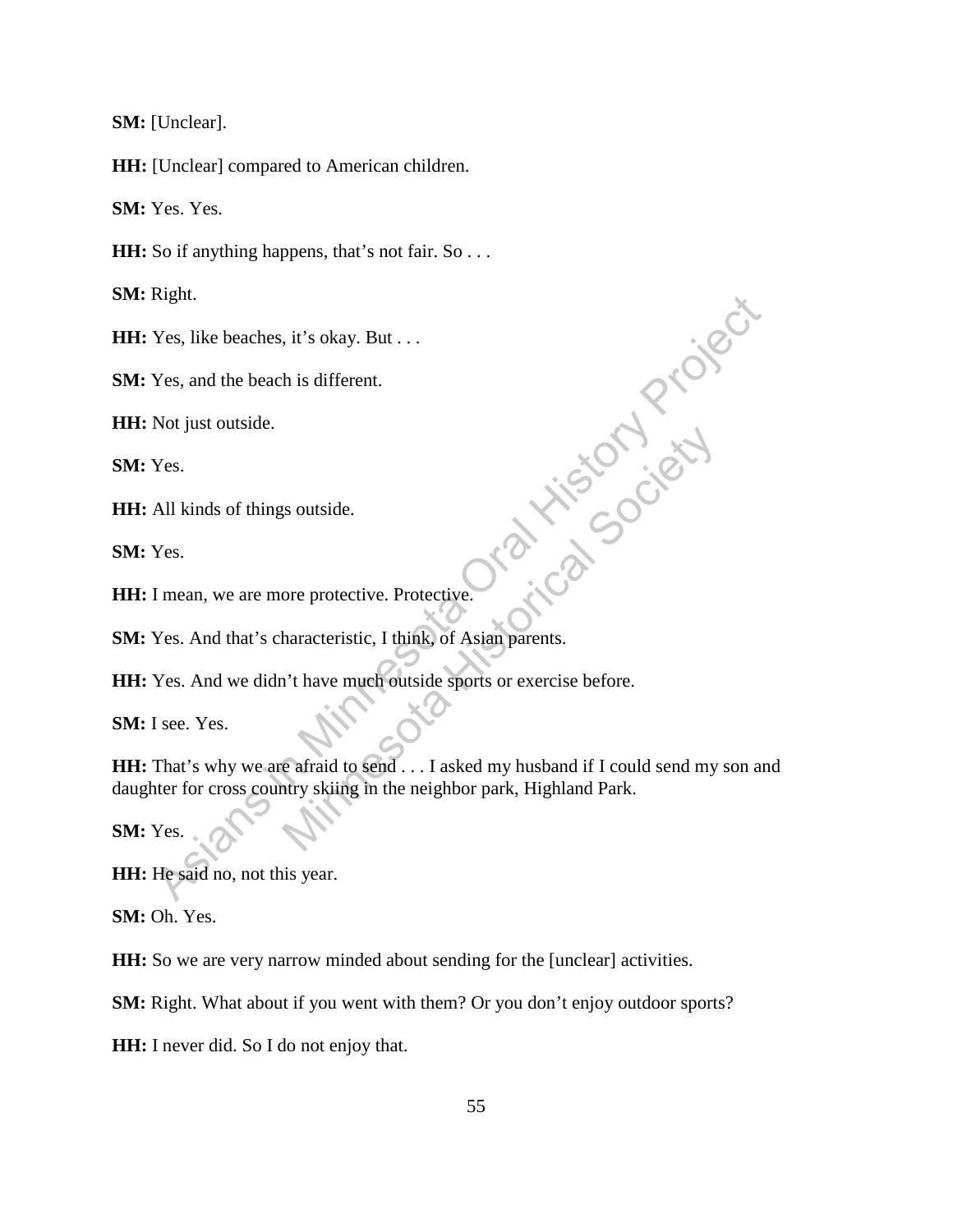**SM:** Yes. And Minnesotans are *very* enthusiastic. [Chuckles]

**HH:** Yes. Yes. Unless they cannot enjoy to live in Minnesota.

**SM:** Yes.

**HH:** So they have to learn all those. We sent my daughter for ski training.

**SM:** Oh, did you?

**HH:** She already went two or three times.

**SM:** Oh, in the park, was it?

**HH:** Oh, no. It's Afton View, it's a school program.

**SM:** I see. Yes. I see, oh, the school takes children out for that.

**HH:** Yes. Yes. It's pretty expensive but we decided she's old enough and . . .

**SM:** Sure. Yes.

**HH:** And her first experience, she said, can I postpone the next time? I said, no, you have to go. She already went two or three times.<br>
Oh, in the park, was it?<br>
Oh, no. It's Afton View, it's a school program.<br>
Tsee. Yes. If 's pretty expensive but we decided she's old enough and ...<br>
Sure. Yes.<br>
And her first experie Minnesota Historical Society

**SM:** Oh.

**HH:** Because she . . .

**SM:** A little afraid to ski?

**HH:** Yes, was a little afraid.

**SM:** Yes. You should come and visit us in the country. [Chuckles]

**HH:** [Chuckles]

**SM:** For your children to ski. [Chuckles] They're going to be Minnesotans. [Chuckles]

**HH:** [Chuckles] Yes. Yes. My son didn't want to go cross country skiing, but I saidyou're your life is in Minnesota, you have to enjoy living here, and then you have to go cross country skiing. And he said . . . he agreed yes.

**SM:** Oh, your son didn't want to do skiing.

**HH:** He does not. He does not.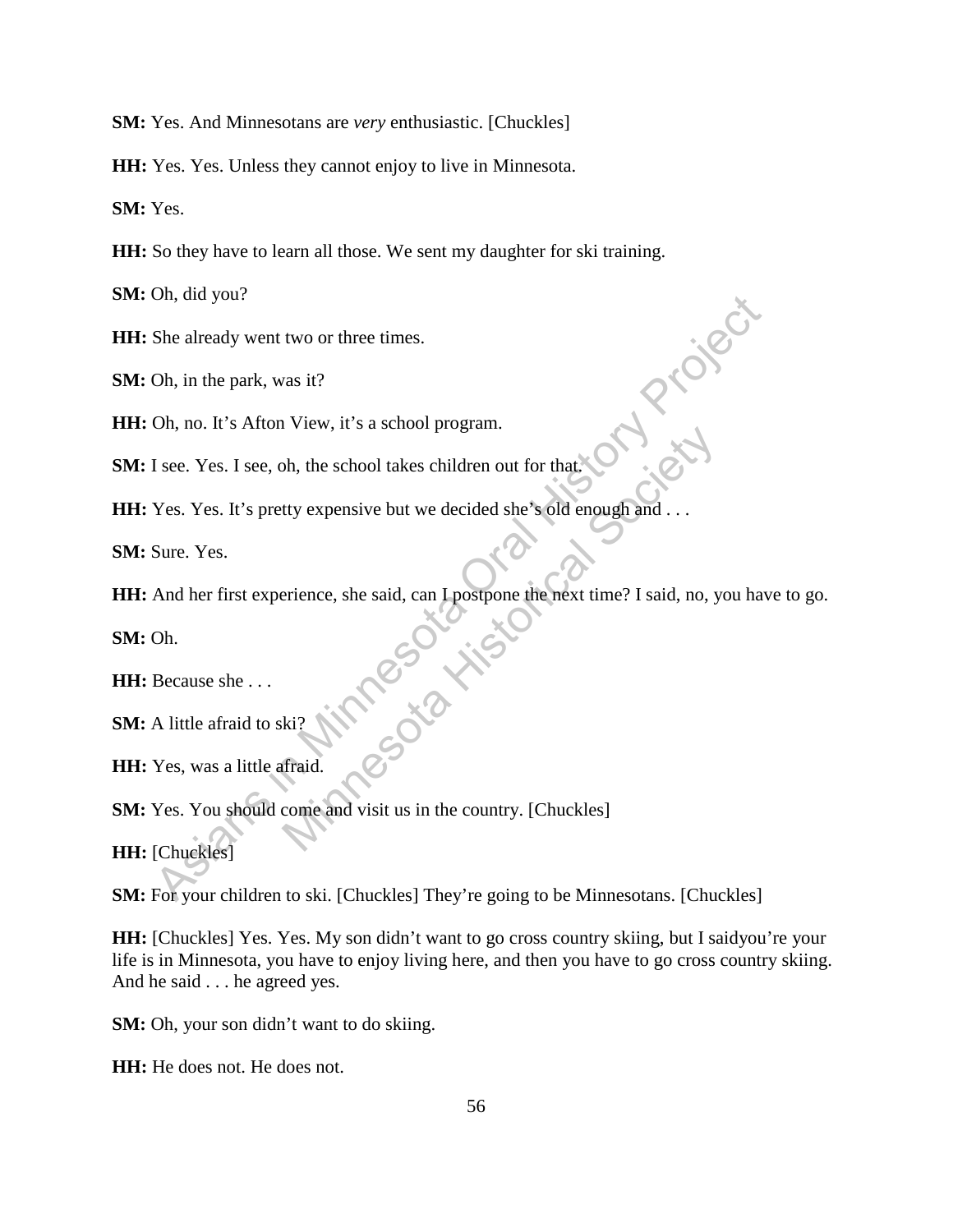**SM:** I see.

**HH:** He is not a very sporty child.

**SM:** Yes. I see. Yes, some are and some aren't. But he might change, too.

**HH:** Yes.

**SM:** Well, maybe we could just talk a little bit about the Korean community.

**HH:** Yes.

**SM:** And how you see yourselves in relation . . .

**HH:** Oh, can I say . . . can I say how Minnesotans welcomed us?

**SM:** Yes. Please.

**HH:** When we first came over, of course, Children's Home people including directors and supervisors and social workers . . .

**SM:** Yes.

**HH:** Were very, very kind. They and my host mother, host family, they were the main people who helped us to settle down. Well, maybe we could just talk a little bit about the Korean community.<br>
Yes.<br>
And how you see yourselves in relation ...<br>
Oh, can I say ... can I say how Minnesotans welcomed us?<br>
Yes. Please.<br>
When we first came over, of can I say how Minnesotans welcomed us?<br>
The over, of course, Children's Home people including direct<br>
workers ...<br>
Mind. They and my host mother, host family, they were the<br>
down.<br>
His family, whole family came to help put

**SM:** Yes.

**HH:** Like my director. His family, whole family came to help put and moved all those luggages to the apartment.

**SM:** Oh. Oh, my.

**HH:** And my host mother rented an apartment for us. And bought the food in the refrigerator and brought all those plastic or paper dishes for us so we could eat the first night.

**SM:** Oh, that was a help.

**HH:** And like that host mother took us one week to buy the car.

**SM:** Oh.

**HH:** And my director and his wife visited with us every Saturday, how we are doing.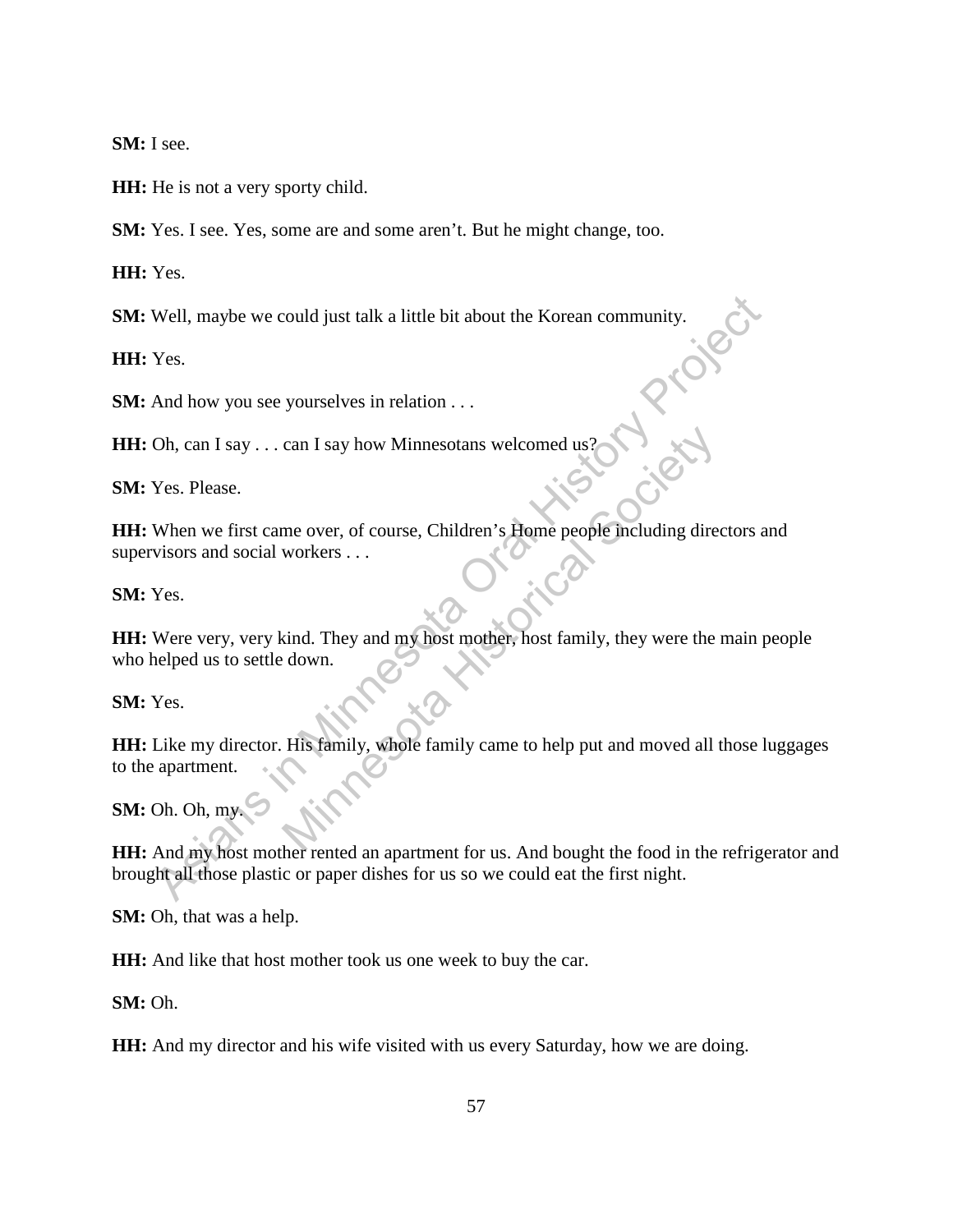**SM:** Oh.

**HH:** And they invited us every weekend.

**SM:** Oh, that's nice.

**HH:** So we were very busy and happy for the first six months.

**SM:** Oh, yes.

**HH:** And I started . . . we decided to stay home at least for two weeks.

**SM:** [Chuckles]

**HH:** So we didn't work for two weeks, then after two weeks I started to work

**SM:** Yes.

**HH:** And my husband started to work also. And for the first six months we really didn't have any . . . [unclear] sometimes with American friends. They were very, very kind. on, yes.<br>
And I started . . . we decided to stay home at least for two weeks.<br>
Chuckles]<br>
So we didn't work for two weeks, then after two weeks I started to work<br>
Yes.<br>
And my husband started to work also. And for the firs Started to work also. And for the first six months we really<br>times with American friends. They were very, very kind.<br>Wers. So I never bought dishes or bowls and those things in<br>st of those. And after three months we bought

**SM:** Yes.

**HH:** And gave us showers. So I never bought dishes or bowls and those things in the kitchen.

**SM:** [Chuckles] Yes.

**HH:** They brought most of those. And after three months we bought the house.

**SM:** Oh.

**HH:** We only stayed three months in an apartment.

**SM:** I see.

**HH:** Because we were well-off people in Korea, we could have down payment right away.

**SM:** Oh, yes. So that was a help then to have house.

**HH:** That was a big help because that year the house was not in good sale, nobody . . . not many people bought a house in 1975.

**SM:** Oh.

[Unclear – both speaking at once]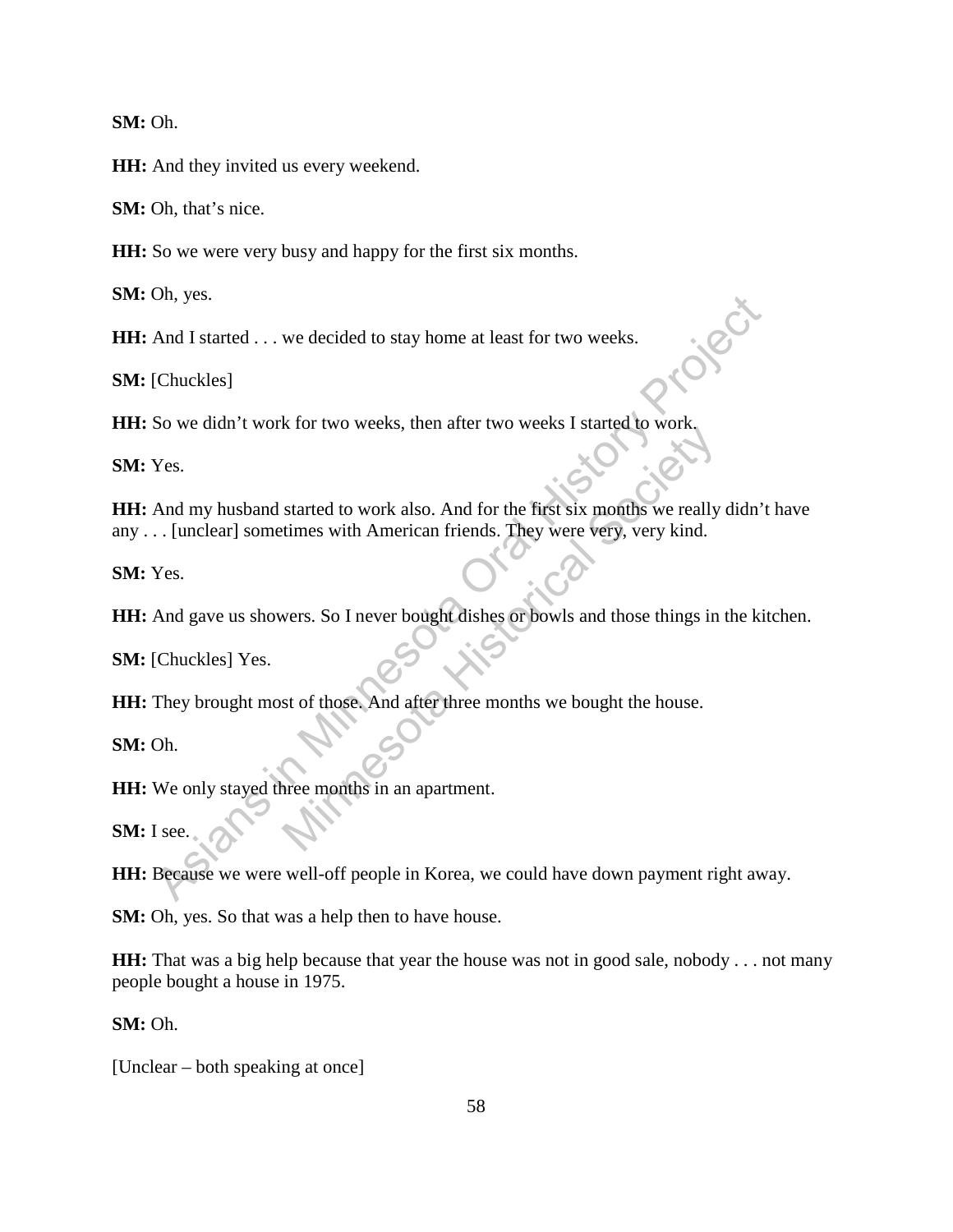**HH:** [Chuckles]

**SM:** Yes.

**HH:** Very good year.

**SM:** Now it's different. [Chuckles]

**HH:** [Chuckles] Even next year, 1976, 1977 was awful.

**SM:** I see.

**HH:** So we moved into Highland Park and after 1977 we became to be acquainted with the Korean community. Through the churches . . .

**SM:** Oh. At first you weren't in touch with it as much. More of the

**HH:** Well, we went to church but, no, we didn't have real close friends.

**SM:** I see.

**HH:** So we had to make friends.

**SM:** Yes.

HH: So from 1977, after two years, we . . . my husband has a very nice friends groups.

**SM:** Yes.

**HH:** Became very close, eight, nine families get together once a month, regularly, and talk and eat and share. Chuckles] Even next year, 1976, 1977 was awful.<br>
I see.<br>
So we moved into Highland Park and after 1977 we became to be acquainted with in community. Through the churchs ...<br>
Oh. At first you weren't in touch with it as muc Weren't in touch with it as much. More of the ... and the church but, no, we didn't have real close friends.

**SM:** Yes.

**HH:** And from 1978 my husband became a very dedicated worker at the church.

**SM:** Oh.

**HH:** So church has become a very important part of our family life. Our faith was not growing but I feel it is worth going. [Chuckles]

**SM:** It serves as a real purpose [unclear]. Were you part of a church in Korea? Or this was after you came?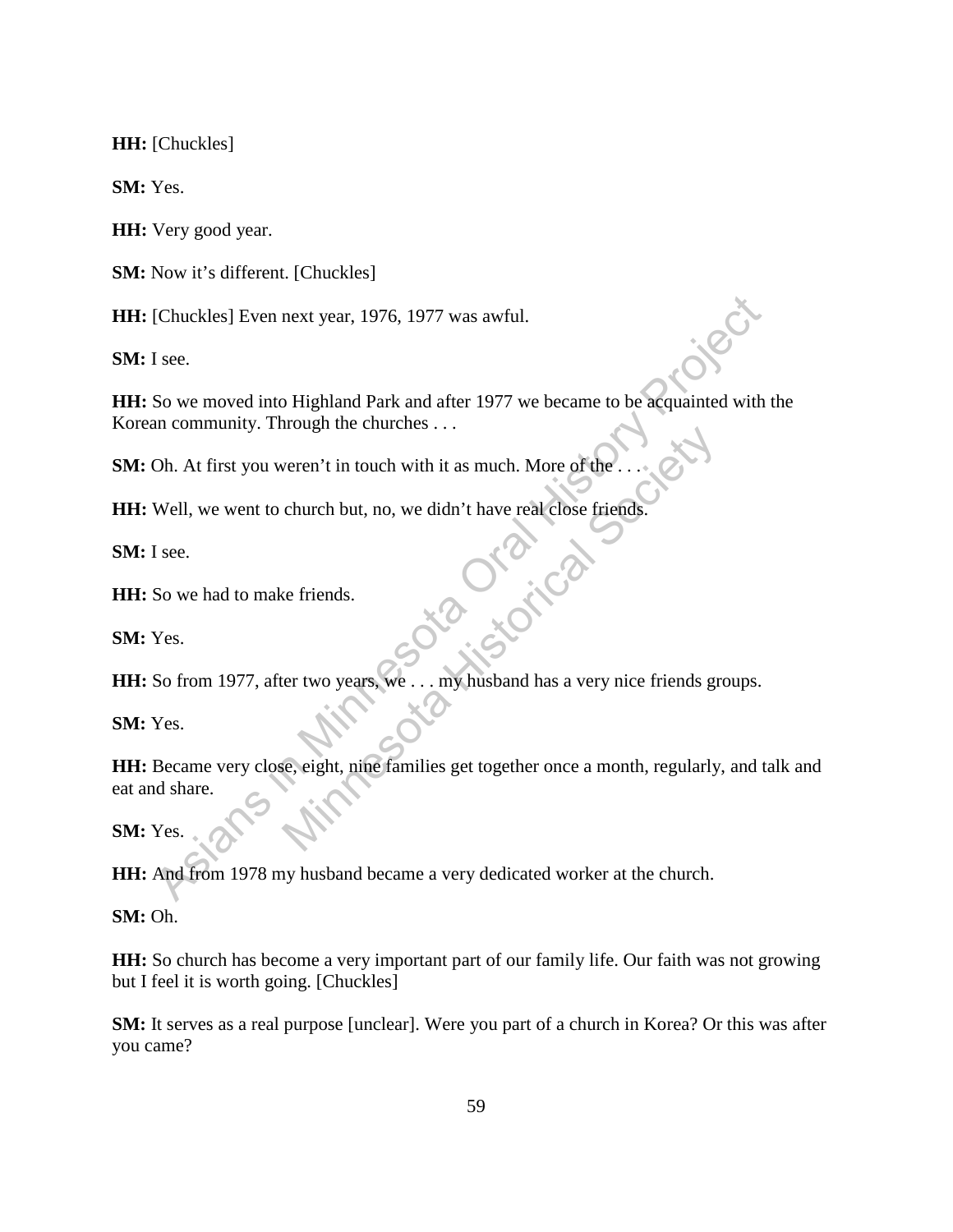**HH:** I was, but not he was.

**SM:** You were. I see.

**HH:** And then just for matching I have less contact with American friends except these agency people.

**SM:** Oh.

**HH:** Like I do not have time to invite American friends over to my home often.

**SM:** Yes.

**HH:** And the most social workers or agency people from Korea are visiting with children all over Minnesota, come stay in my home. Like I do not have time to invite American friends over to my home often.<br>
Yes.<br>
And the most social workers or agency people from Korea are visiting with childre<br>
Minnesota, come stay in my home.<br>
Oh, and these are Korean in Society

**SM:** Oh, and these are Koreans?

**HH:** Yes. Those are all Koreans.

**SM:** Sure.

**HH:** Agency directors, agency supervisors from Korea, or social workers from Korea or some other kind of people from Korea are coming to Minnesota for . . .

**SM:** Yes.

**HH:** Who just knew our names . . . even they do not know our names, it is really our friends.

**SM:** [Laughter] Just because you're Korean. So that takes a lot of your energy.

**HH:** Oh, and money, too.

**SM:** And money. [Chuckles] Yes [unclear].

**HH:** One year at least forty people sleep over.

**SM:** That's a lot.

**HH:** [Unclear] three months. [Chuckles]

**SM:** Especially when you're working, too.

**HH:** And that's why we cannot invite many friends over.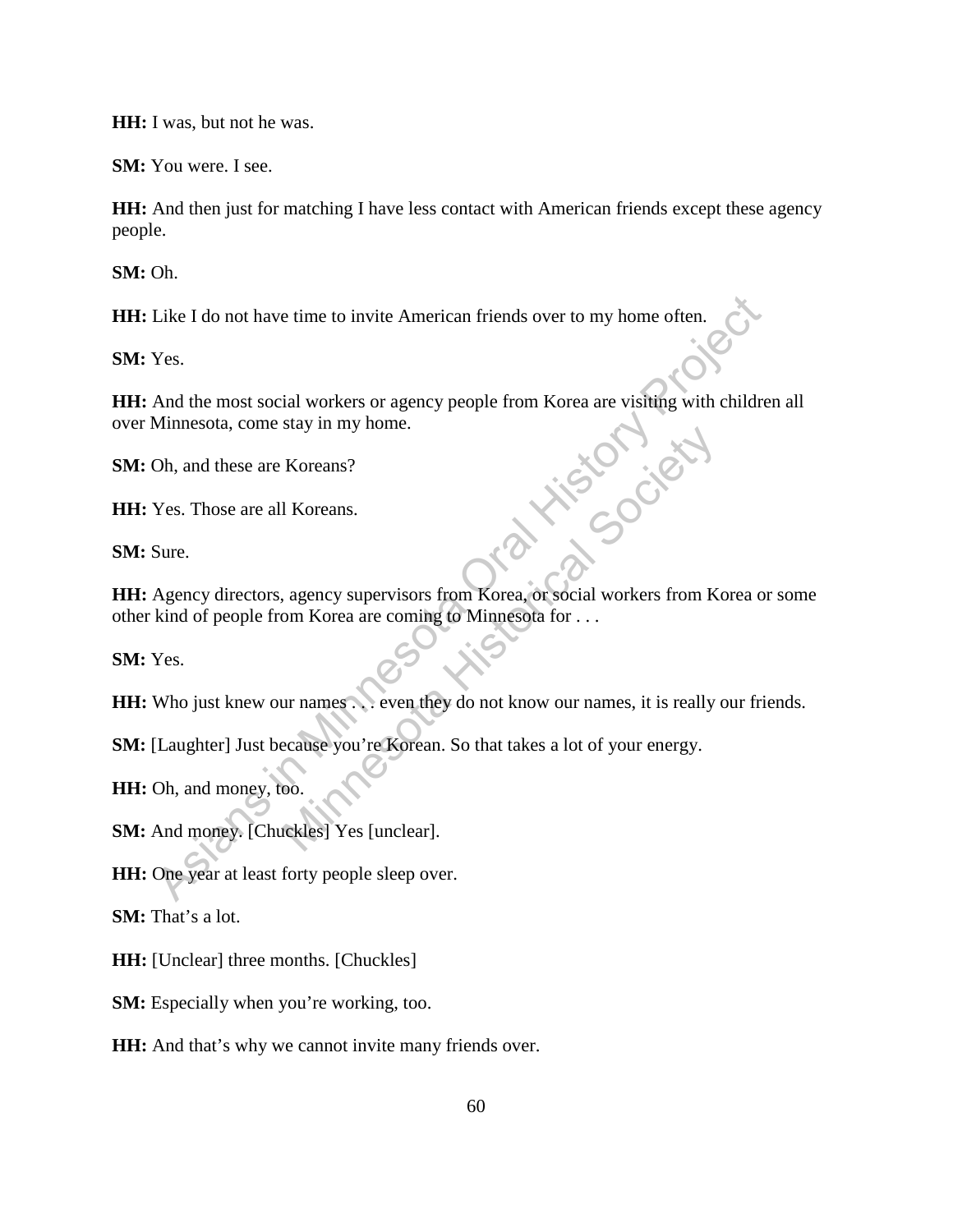**SM:** Yes.

**HH:** But we still invite a lot of Korean friends plus newcomers.

**SM:** Oh. Yes.

**HH:** So we still invite a lot of people.

**SM:** Sure.

**HH:** But more Koreans, less Americans. Very sad. I'd like to invite . . . because American friends really like to taste Korean food. But more Koreans, less Americans. Very sad. I'd like to invite . . . because America<br>
Si really like to taste Korean food.<br>
Sure.<br>
But just impossible, physically . . .<br>
It's a limit to what you can do.<br>
Physically impossi

**SM:** Sure.

**HH:** But just impossible, physically . . .

**SM:** It's a limit to what you can do.

**HH:** Physically impossible.

**SM:** Yes.

**HH:** I almost invite every weekend, so I do not have the time. le, physically ...<br>
at you can do.<br>
sible.<br>
ery weekend, so I do not have the time.<br>
s very exhausting.<br>
<br>
physical Society of the newcomers, I'm sure.

**SM:** Oh. [Sighs] That's very exhausting.

**HH:** Sure.

**SM:** Yes. But that is important for the newcomers, I'm sure.

**HH:** Yes. Yes.

SM: But it's hard to .

**HH:** Not only me, I think many people are doing the same thing.

**SM:** Yes.

**HH:** But because of my work, I have more. [Chuckles]

**SM:** Yes, more contacts with them.

**HH:** Yes.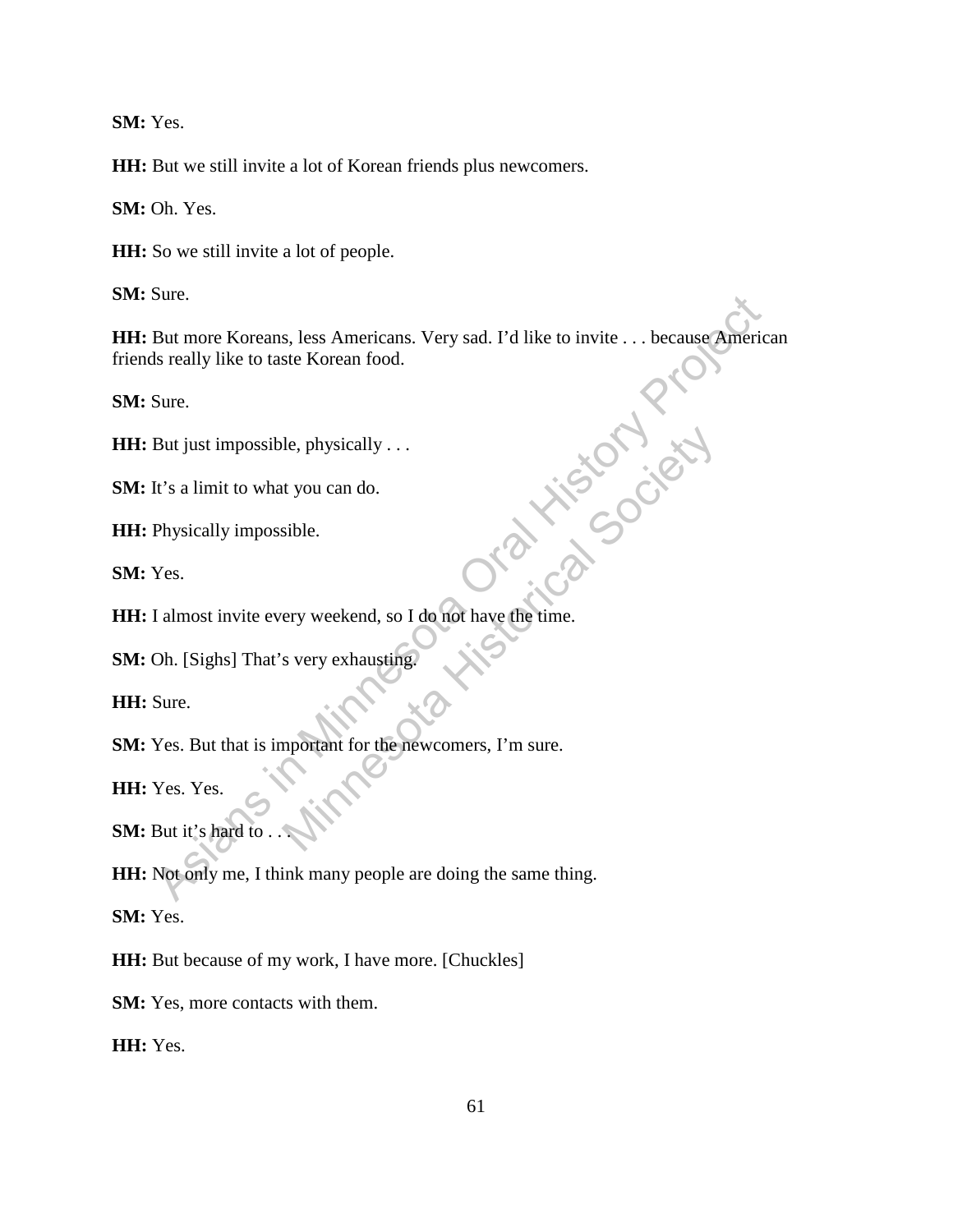**SM:** Right.

**HH:** Yes.

**SM:** So gradually then you've had less relations with the American community.

**HH:** Ah . . .

**SM:** Not really so little, you've had work and so on, but . . .

**HH:** Yes, but . . . yes, I feel so.

**SM:** Yes.

**HH:** I should cut down one side. [Chuckles] Because one person cannot have double time. Not reality so ntile, you ve had work and so on, but...<br>
Yes, but... yes, I feel so.<br>
Yes.<br>
I should cut down one side. [Chuckles] Because one person cannot have double tin<br>
Right. And is this true of your husband, too, th

**SM:** Right. And is this true of your husband, too, then?

**HH:** Yes. It's true.

**SM:** Yes.

**HH:** And he has less American friends than me, because of his work. usband, too, then?<br>
than me, because of his work.

**SM:** Oh.

**HH:** Because of my work.

**SM:** Does he work with Koreans

**HH:** No, no. It's manufacturing.

**SM:** I see. Yes.

**HH:** It's just for social . . . [Chuckles]

**SM:** Yes, you have more friends.

**HH:** Contact.

**SM:** Yes. Right. Yes. Well, do you take part in a lot of the Korean organizations, too, besides the church's? Or mainly in the church? I mean, what about Korean Association . . .?

**HH:** Oh, my husband is a Korean Association board member.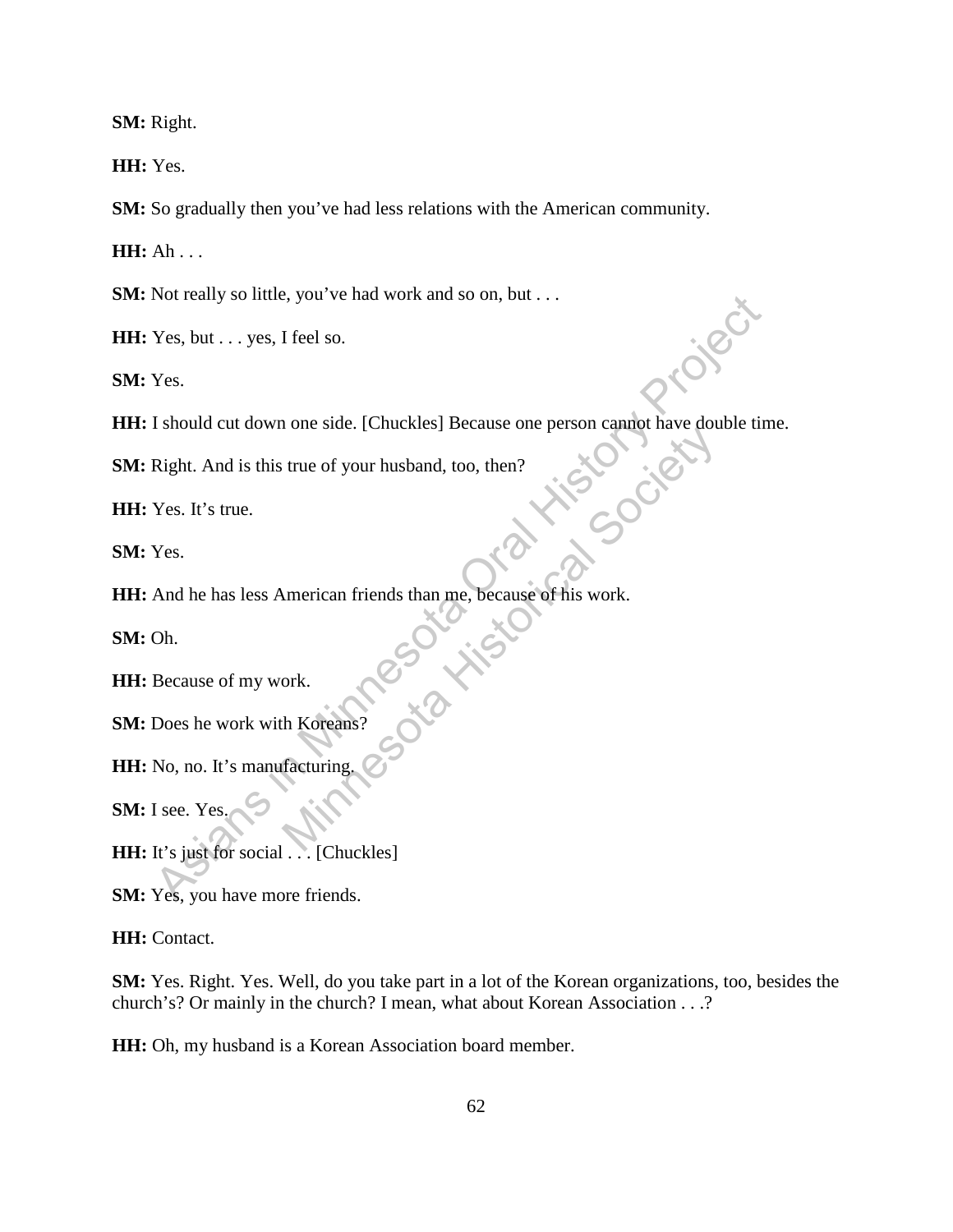**SM:** Oh, I see.

**HH:** Board member of Korean Association. Yes, there are not organized activities in the Twin Cities.

**SM:** There aren't a lot?

**HH:** Except Korean Association and churches, there are not.

**SM:** Oh, there are not. Right. Yes.

HH: Yes, like students have their own organization but I am not a student so I'm not . . .

**SM:** Yes. Well, what does the Korean Association do? Do they have social activities?

**HH:** Yes, some social activities. But mainly . . .

**SM:** Yes. But not every weekend or something.

HH: No, no. Mainly friendly relationship between Koreans. Like for Korea's Independence Day we have a celebration and [unclear].

**SM:** I see.

**HH:** And Christmas time or New Year's Day we have a big celebration together and fundraising for the Korean school. Oh, there are not. Right. Yes.<br>
Yes, like students have their own organization but I am not a student so Km not . .<br>
Yes. Well, what does the Korean Association do? Do they have sootal activities?<br>
Yes, some social activit activities. But mainly . . .<br>
y weekend or something.<br>
iendly relationship between Koreans. Like for Korea's Indianal [unclear].<br>
me or New Year's Day we have a big celebration together a<br>
that . . .?<br>
e list books are mad

**SM:** Oh, yes. Okay. Is that ...

**HH:** And our telephone list books are made by them. There's a lot of activities.

**SM:** Sure. I see. And is there a Korean New Year's? Or is that the Western one?

**HH:** Yes. Yes.

**SM:** Oh. Is that the same as Chinese New Year's?

**HH:** Like Chinese and Japanese, yes, same.

**SM:** Oh, yes.

**HH:** This year is 28<sup>th</sup>.

**SM:** 28<sup>th</sup> of January.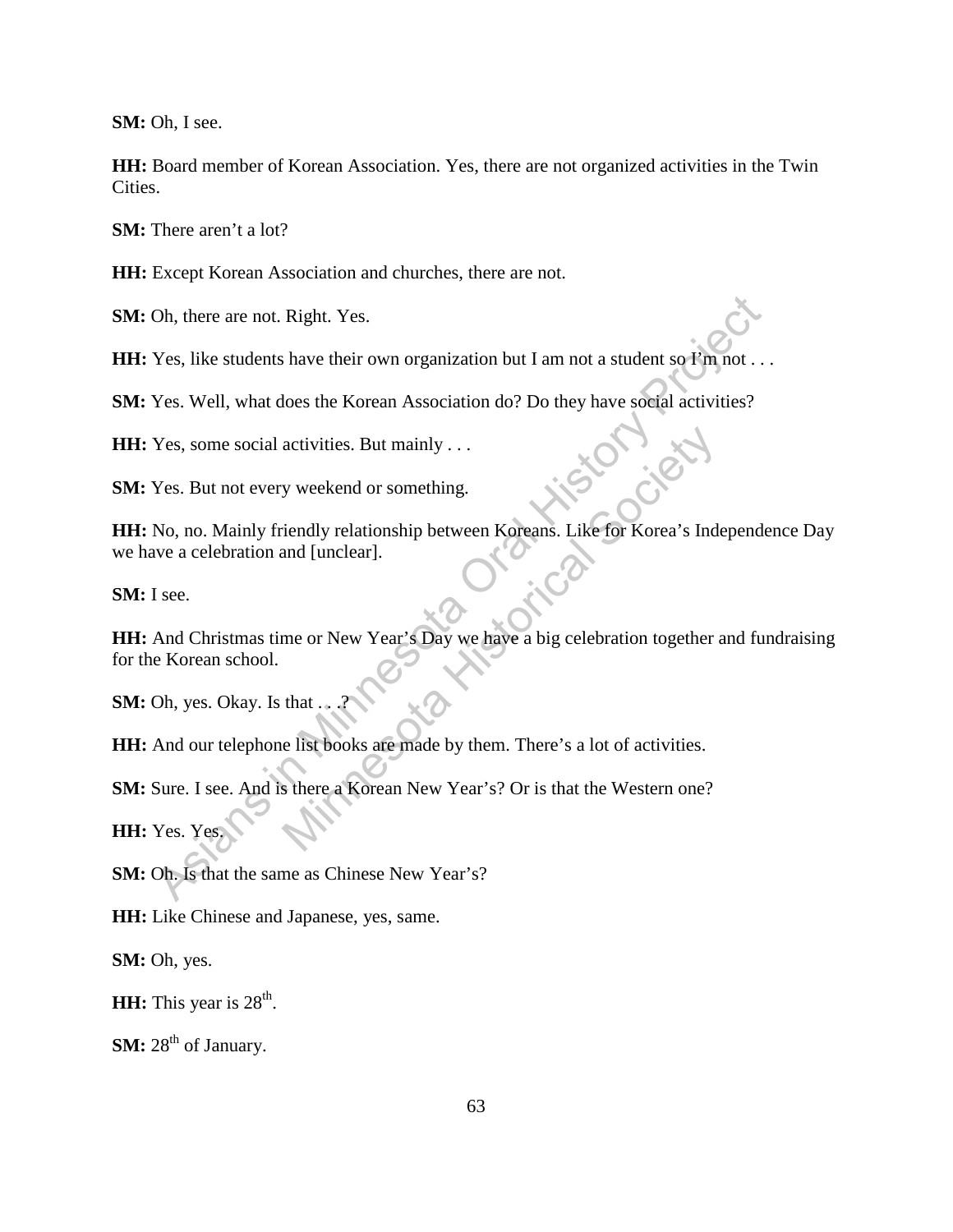**HH:** Yes.

**SM:** I see. And then the doctors have one of their own. Is that for social purpose or more professional?

**HH:** What?

**SM:** The ... is there a Korean doctors' medical association?

**HH:** Yes. Yes. Medical doctors' association and a children's association . . .

**SM:** Yes. They don't have separate social affairs, do they?

**HH:** They should have.

**SM:** They do.

**HH:** Oh, yes.

**SM:** Oh, yes. I see.

**HH:** But for whole Korean is Korean Association.

**SM:** Yes. I see.

**HH:** The whole community.

**SM:** Yes. Are there organizations for the elderly or separate groups like that? Yes. Yes. Medical doctors' association and a children's association ...<br>
Yes. They don't have separate social affairs, do they?<br>
They should have.<br>
They do.<br>
Oh, yes.<br>
The whole Korean is Korean Association.<br>
Yes. I see.<br> Frean is Korean Association.<br>
The elderly or separate groups like that?<br>
a [unelear] organization.<br>
a know the name of that?<br>
Korean Elders Group.

**HH:** Yes. Yes, there is a [unclear] organization.

**SM:** Is there . . . do you know the name of that?

**HH:** Sure. Minnesota Korean Elders Group.

**SM:** I see. Minnesota Korean Elders Group.

**HH:** Yes.

**SM:** Yes. Is that pretty active?

**HH:** Ah . . . yes. They just began last year.

**SM:** Oh.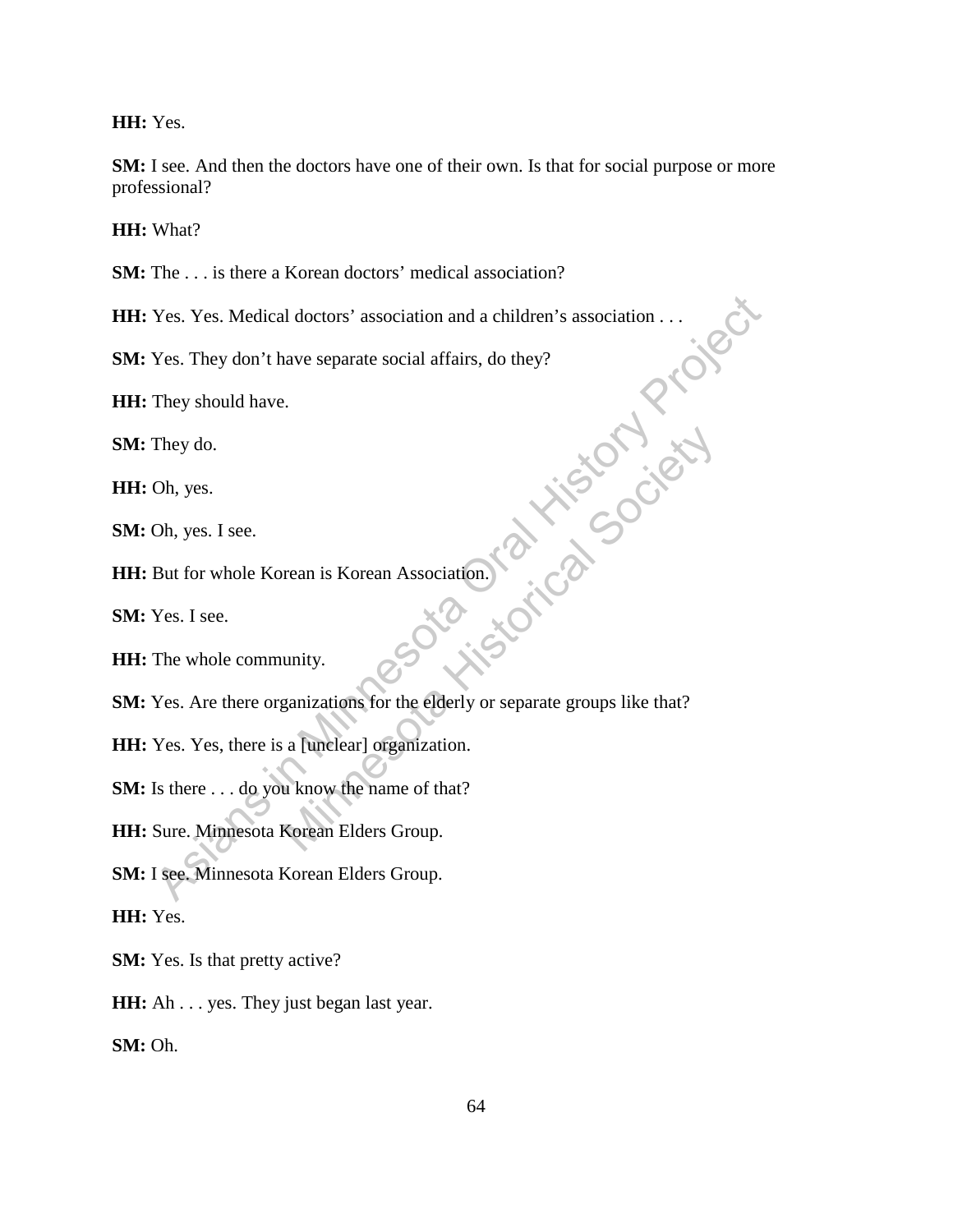**HH:** And over sixty years old, ladies and gentlemen, grandparents, get together.

**SM:** Yes.

**HH:** And all those young people are inviting them often.

**SM:** Oh, to their homes?

**HH:** To their homes, to their activities and for lunch and then dinner.

**SM:** Yes.

**HH:** Quite often.

**SM:** Does that help then? Because I imagine they might be the most lonely if they come here.

**HH:** Yes. Yes. That helps, yes.

**SM:** And if they don't work and so on.

**HH:** Yes.

**SM:** But this helps with them.

**HH:** Yes.

**SM:** Do some of these organizations have any sort of mutual aid provisions or is that only on like a personal basis? For their nomes, to their activities and for their and then dinner.<br>
Yes.<br>
Quite often.<br>
Does that help then? Because I imagine they might be the most lonely if they come<br>
Yes. Yes. That helps, yes.<br>
And if they don't work Minnesota Historical Society Angles<br>
Minnesota Andrea Society<br>
Minnesota Angles<br>
Minnesota Historical Society<br>
Minnesota Historical Society<br>
Minnesota Historical Society<br>
Minnesota Historical Society<br>
Minnesota Historical

**HH:** I think that Korean Association.

**SM:** It does, like if one family were in emergency or something they would raise some money for them or . . .?

**HH:** Yes. Yes. Usually, the pastor takes of their own church members.

**SM:** Oh, the pastor. I see.

**HH:** But if they are not church members then Korean Association, if anyone reports.

**SM:** I see. So the church takes on the responsibility for welfare and ...

**HH:** A *lot* of. Oh, lots. Yes, even funerals, weddings, and newcomers' job arrangements.

**SM:** Oh. Oh.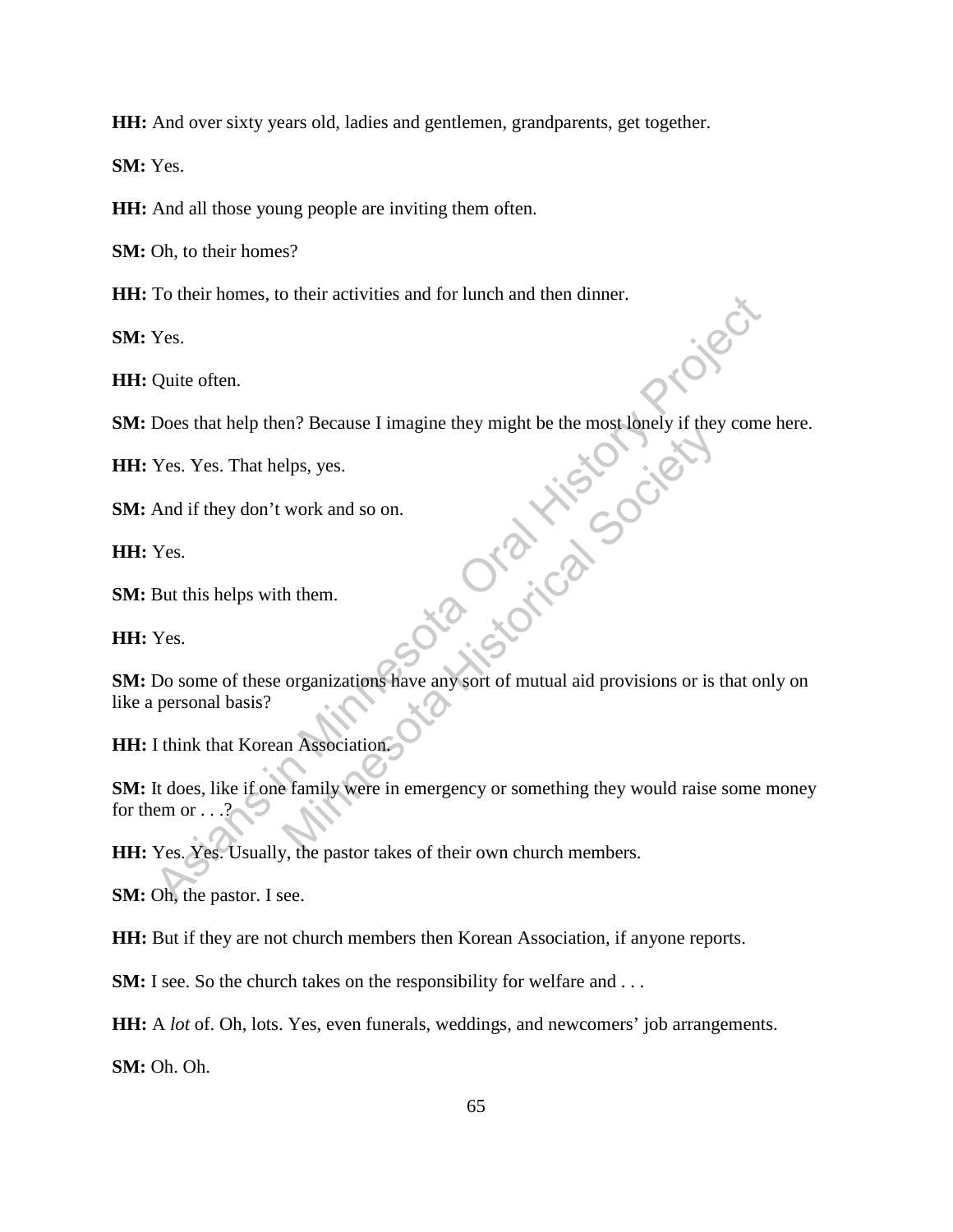**HH:** Pastors are doing a lot.

**SM:** Employment and housing and . . .

**HH:** Yes. Our pastor speaks English but it's not very fluent, if [unclear] can be together than it could be better translation.

**SM:** I see. So the church is really sort of the ...

**HH:** Oh, yes.

**SM:** A real pastoral role then.

**HH:** Oh, yes. Immigrant pastoral role is really, really difficult.

**SM:** I see. Yes. Well, is there something in the church that's distinctly Korean or is it simply a Christian . . .? Solar Fore Society, Fearly annuality.<br>
Solar Fore Society Reference is the Solar Control of the Service itself or ...?<br>
Korean.<br>
The Society Control of the Service itself or ...?<br>
Korean.<br>
IChuckles Control of the Service

**HH:** Distinctly Korean.

**SM:** Yes, so the theology and so on is adapted a little or the service itself or . . .?

**HH:** Just everything is Korean.

**SM:** Everything is Korean. [Chuckles]

**HH:** Oh, yes. Oh, yes.

**SM:** But it is a Christian . . . thing.

**HH:** Yes. That's the same.

**SM:** Hmmm. Let's see what else I was going to ask you that I will regret forgetting. [Chuckles] **HH:** [Chuckles] See. So the entrent is really sort of the ...<br>
A real pastoral role then.<br>
Oh, yes. Immigrant pastoral role is really, really difficult.<br>
Sols. There is much that's distinctly Korean or is it sites<br>
The see. Yes. Well, is

**SM:** Oh! The war brides. Do they have their own organization?

**HH:** I do not think they have any organization.

**SM:** They don't.

**HH:** But they are very close together.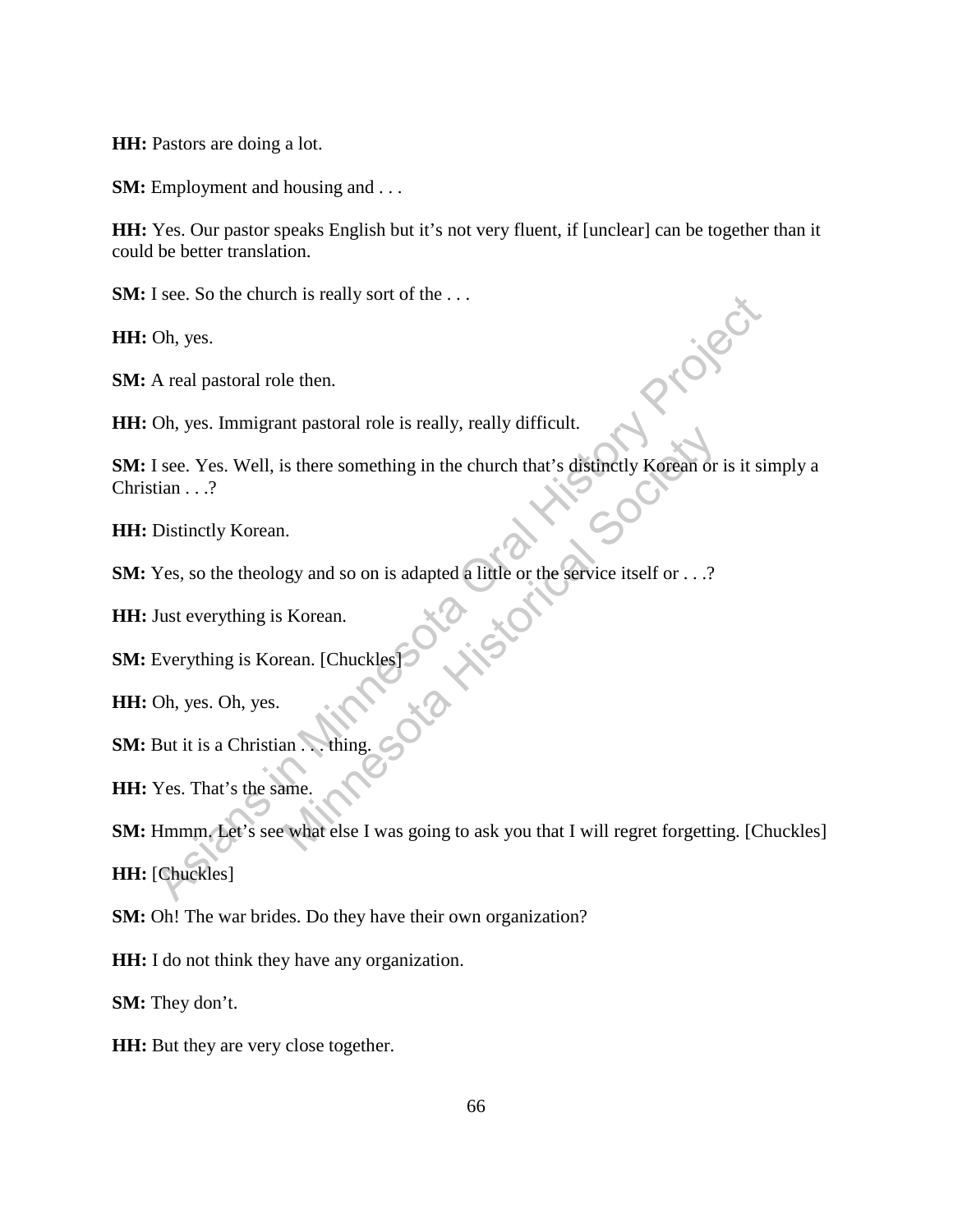**SM:** Oh, they are close to each other.

**HH:** Yes.

**SM:** Are they more integrated into American mainstream or less?

**HH:** I . . . don't know. But many of these immigrants came because of those war brides.

**SM:** Oh. So they brought relatives.

**HH:** Many, many.

**SM:** Yes. I see. Were they able to become citizens faster as war brides?

**HH:** Yes. Yes. Three years.

**SM:** Oh, yes. Three years.

**HH:** Three years after marriage, yes.

**SM:** I see. So they brought many of their relatives.

HH: Yes. We have to be here five years, but they are shorter.

**SM:** I see. Hmmm. So you think they brought more relatives maybe, or quicker anyway. Many, many.<br>
Many, many.<br>
Yes. I see. Were they able to become citizens faster as war brides?<br>
Yes. Yes. Three years.<br>
Three years after marriage, yes.<br>
I see. So they brought many of their relatives.<br>
Yes. We have to be h Art marriage, yes.<br>
want many of their relatives.<br>
be here five years, but they are shorter.<br>
you think they brought more relatives maybe, or quicker a<br>
sociation for the Korean Association get-togethers or . . .?<br>
lead un

**HH:** Yes.

**SM:** Do they work mainly?

**HH:** Yes.

**SM:** But do they take part in these Korean Association get-togethers or . . .?

**HH:** Some of them. Like [unclear] is active in the Korean community.

**SM:** Yes. Yes, she [unclear].

**HH:** American . . . they are not war brides though.

**SM:** No, no. They're just intermarriage.

**HH:** Yes. [Unclear] not very active.

**SM:** Not very active.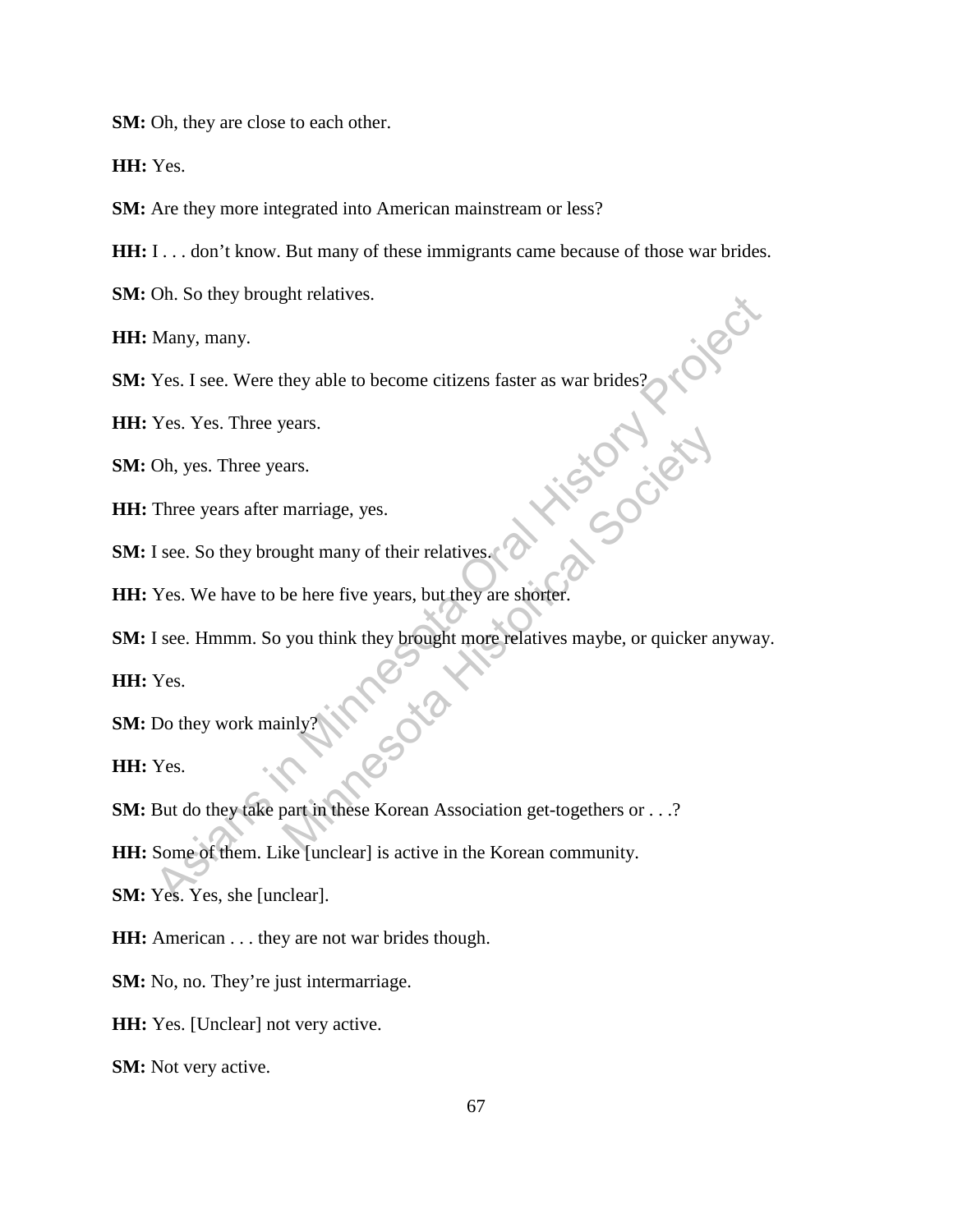**HH:** Like they came . . . many of them, I think almost eight of them came to my church.

**SM:** Oh.

**HH:** And after a few months they just quit.

**SM:** They didn't feel too much at home.

**HH:** No. I don't know why. [Chuckles] But they all didn't come back.

**SM:** Oh, yes. Well, I suppose they're tied in with their husband's associations or something. Would that be part of it or . . .?

**HH:** I do not think so. The main thing could be cultural gaps.

**SM:** Oh, yes.

**HH:** If they . . . feel they could be treated differently. We'd never treat them a different way, but they might feel that way.

**SM:** Oh, yes.

HH: I don't know. I didn't hear directly.

**SM:** So it might be their own internal worry about it.

**HH:** Yes. Yes.

**SM:** I see. Well, what about would their husbands ever come? Would they be accepted?

**HH:** Sometimes, yes. They would all be accepted, but mainly because of conversation, the language barriers. No. I don't know why. [Chuckles] But they all didn't come back.<br>
Oh, yes. Well, I suppose they're tied in with their husband's associations or someth<br>
d that be part of it or . . .?<br>
I do not think so. The main thing could The main ding colla be trated differently. We'd never treat them a differently.<br>
Let you could be treated differently. We'd never treat them a different<br>
of the society.<br>
The word of the society of the society of the socie

**SM:** Oh, they can't speak, yes.

**HH:** Yes, so it's not fun.

**SM:** So the general language in the church is Korean.

**HH:** Yes, it's Korean.

**SM:** Yes. And the preaching and singing is in Korean.

**HH:** Korean. Sure, everything is in Korean.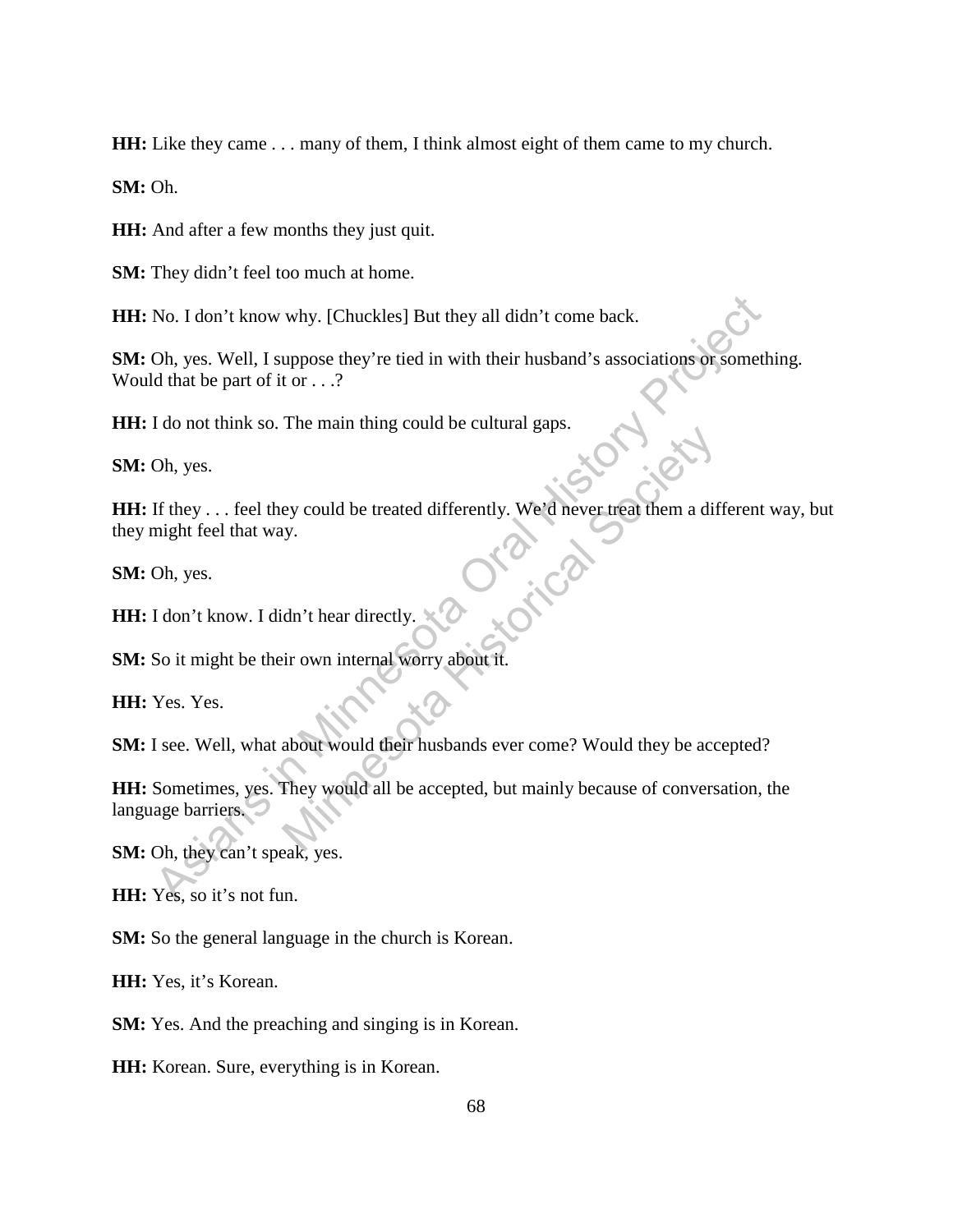**SM:** So the church is really an important cultural organization.

**HH:** Yes, it is. Yes.

**SM:** Are you [unclear]?

**HH:** No, I have to leave five minutes before twelve.

**SM:** And what time is it now?

HH: It's twenty before. We still have more.

SM: Oh. Okay. Let's see. Oh, what about, are there . . . there are quite a few Korean businesses, right? And what time is it now?<br>
It's twenty before. We still have more.<br>
Oh. Okay. Let's see. Oh, what about, are there ... there are quite a few Korean bus<br>
Yes. Yes.<br>
Would these have been people that came in the 1950s or very

**HH:** Yes. Yes.

**SM:** Would these have been people that came in the 1950s or very recent?<br> **HH:** Oh, no. No, recently.<br> **SM:** Very recent.

**HH:** Oh, no. No, recently.

**SM:** Very recent.

**HH:** Yes.

**SM:** So they evidently then brought some capital with them to do it?

**HH:** Yes.

**SM:** And are these mainly in partnerships or individuals?

**HH:** No, no, their own. There are three Oriental groceries, Korean groceries. Motocompoorted that came in the 1950s or very recent?<br>
Minutes Alternative Contract Contract Contract Contract Contract Contract Contract Contract Contract Contract Contract Contract Contract Contract Contract Contract Con

**SM:** Yes. Are there restaurants?

**HH:** Oh, one restaurant.

**SM:** One restaurant. Are there some gift shops?

**HH:** Many gift shops. Many. I do not know how many. [Chuckles]

**SM:** Oh.

**HH:** Many alteration shops.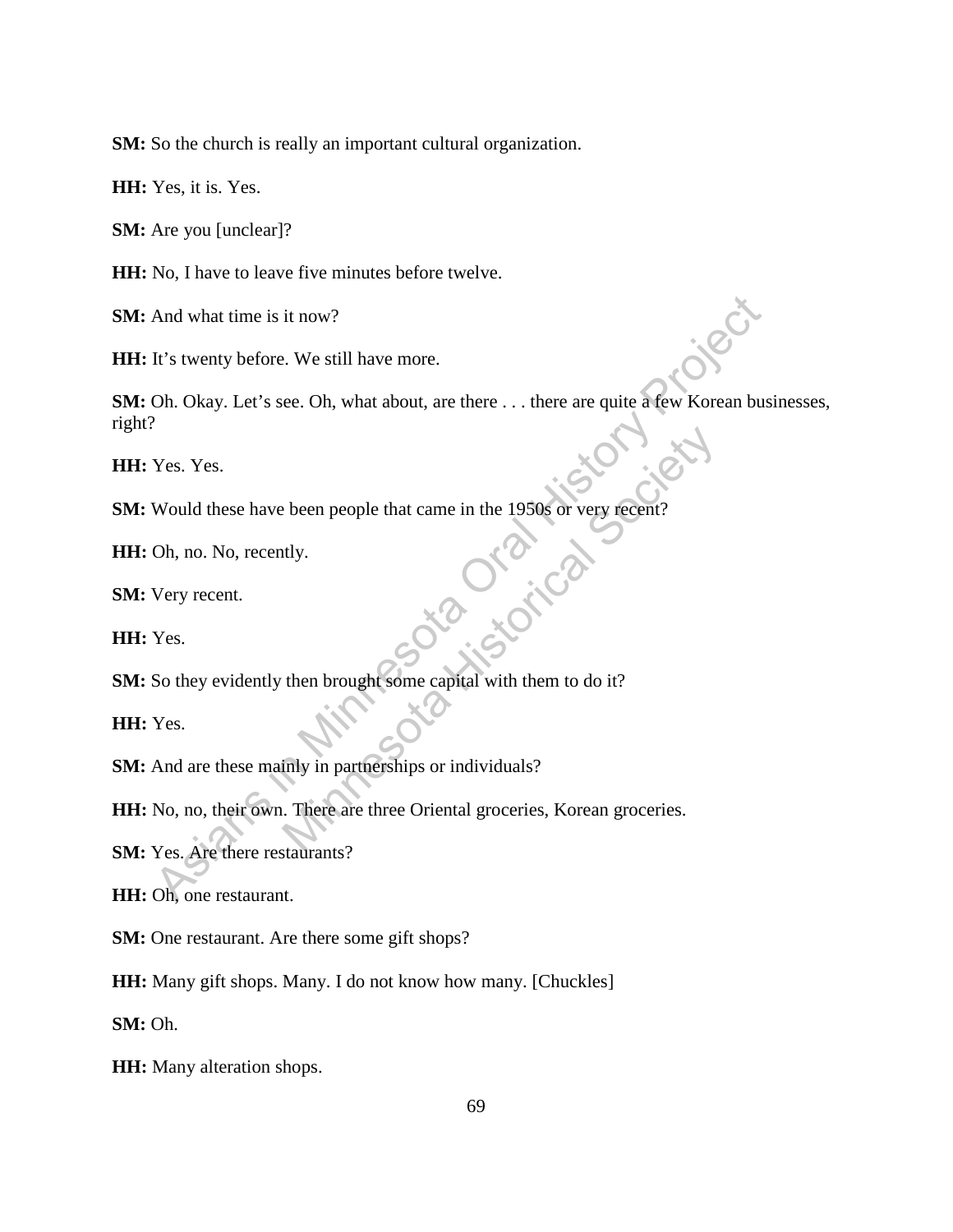**SM:** Alterations?

**HH:** Yes, that is a good job, makes good money.

**SM:** Oh. Yes. I see.

**HH:** And wig shop. Not many. Wig.

**SM:** Oh, wig shops. Oh.

**HH:** Compared to another . . . like a city, Chicago, L.A., and New York . . .

**SM:** Yes.

**HH:** Less business.

**SM:** Right, because it's just a smaller city.

**HH:** Yes, it's small.

**SM:** Yes. So these cater to both Koreans and Americans mostly, is that right? I mean, their customers aren't mainly Koreans? Oh, wig shops. Oh.<br>
Compared to another . . . like a city, Chicago, L.A., and New York . . . . . . . . . . .<br>
Yes.<br>
Less business.<br>
Right, because it's just a smaller city.<br>
Yes, it's small.<br>
Yes. So these cater to both Ko Society<br>
Society<br>
Society<br>
Society<br>
Society<br>
Society<br>
Society<br>
Minnesota History<br>
Society<br>
Society<br>
Society<br>
Society<br>
Society<br>
Society<br>
Society<br>
Society<br>
Society<br>
Society<br>
Society<br>
Society<br>
Society<br>
Society<br>
Society<br>
Socie

**HH:** No. No.

**SM:** Except maybe the grocery store? Or do they sell everything?

**HH:** Them, too. Even groceries

**SM:** Yes.

**HH:** Groceries, many Americans also are coming.

**SM:** I see. So they . . . would they buy any . . . would the older ones maybe use traditional Korean business methods like credit systems or something or do they use all Western . . .?

**HH:** All Western.

**SM:** Yes. Do they sell stock certificates and so on when they . . .? They just have the capital and then they do it on their own.

**HH:** Yes.

**SM:** Okay. Well, the Koreans have been very successful in their businesses.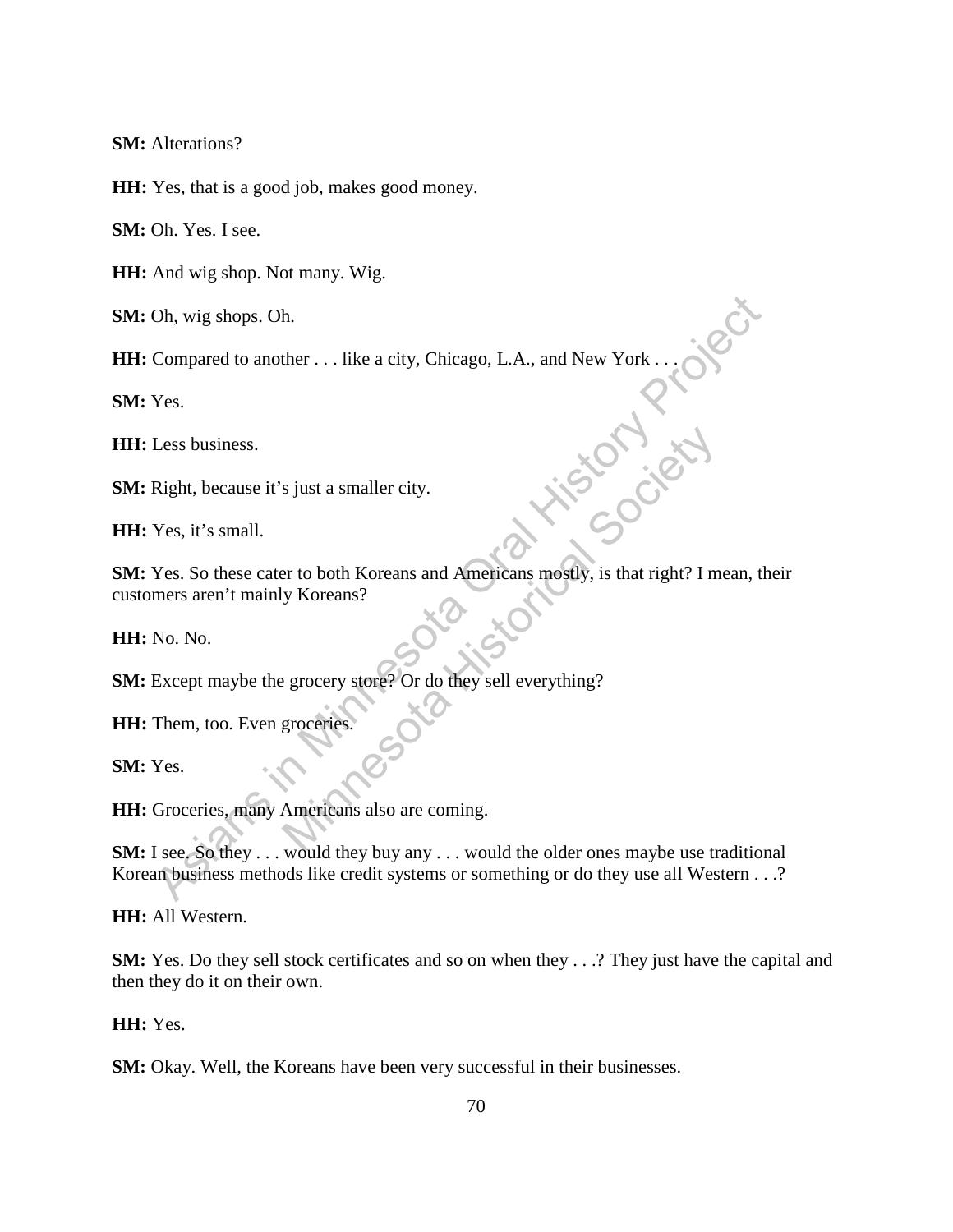**HH:** Very successful. They work very, very hard.

**SM:** Yes.

**HH:** And like to send their children to good schools.

**SM:** Oh.

**HH:** Like Carleton College. [Chuckles]

**SM:** Oh, yes. Are there quite a few Korean students there?

**HH:** Yes. Yes, at Carleton.

**SM:** Hmmm.

**HH:** Many are at UM, and Macalester, and even Northwestern.

**SM:** In . . .?

**HH:** In Chicago, yes. They work very hard to support the children's education.

**SM:** Oh, yes.

**HH:** Oh, and they are very bright.

**SM:** Oh, yes.

**HH:** They could have some scholarships. Many times.

**SM:** Yes. Well, are the business people more anxious for their children to get an education than say the professionals? Or it's about equal? Like Carleton College. [Chuckles]<br>
Oh, yes. Are there quite a few Korean students there?<br>
Yes. Yes, at Carleton.<br>
Hmmm.<br>
Many are at UM, and Macalester, and even Northwestern<br>
In ...?<br>
In Chicago, yes. They work very hard and Macalester, and even Northwestern<br>
They work very hard to support the children's education.<br>
Very bright.<br>
Society of the children's education.<br>
Society bright.<br>
Society of the children's education.<br>
Society bright.<br>
S

**HH:** No, no. Even blue collar, same, same thing.

**SM:** Everybody.

**HH:** Oh, everybody.

**SM:** Yes. So they all have this value of education.

**HH:** Yes. We believe that. We still believe that. [Chuckles]

**SM:** Yes. And they are one of the very highest educated groups of minorities.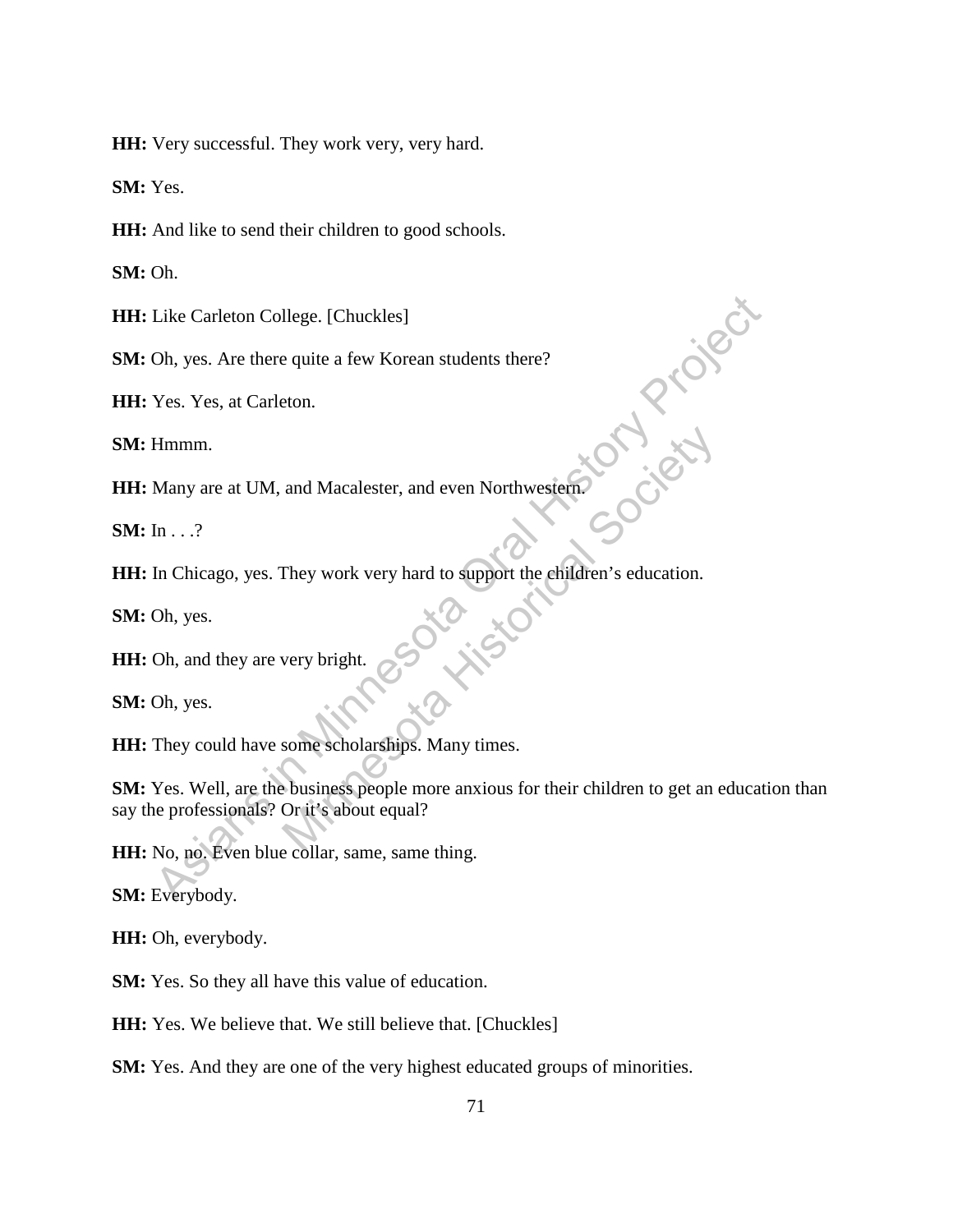**HH:** Yes. Yes. Yes, even total population of Koreans in Korea, are very highly educated.

**SM:** Yes. Right. That's [unclear].

**HH:** Percentage-wise.

**SM:** Yes. In Korea and here.

**HH:** It's . . . Japanese is number one and Korea is the second.

**SM:** Oh, I see.

**HH:** You know, Japanese are even higher then and compared to other countries.

**SM:** Yes. They're very high.

**HH:** So Korea has very many educated people.

**SM:** Right. That is part of the Confucian idea, too, isn't it?

**HH:** Oh, could be, yes.

**SM:** Or not only that maybe, but that fosters it.

**HH:** No, it is. It is.

**SM:** Yes. Right. I see. Let's see, what am I forgetting . . . [Chuckles] We talked about most of these things already. Do you have an idea of the percentage of professionals? It's ... Japanese is number one and Korea is the second.<br>
Oh, I see.<br>
You know, Japanese are even higher then and compared to other countries.<br>
Yes. They're very high.<br>
So Korea has very many educated people.<br>
Right. That w many educated people.<br>
t of the Confucian idea, too, isn't it?<br>
.<br>
haybe, but that fosters it.<br>
Let's see, what am I forgetting . . . [Chuckles] We talked a<br>
o you have an idea of the percentage of professionals?<br>
tim w

**HH:** No. Maybe Mr. Kim will know.

**SM:** Yes, he probably would.

**HH:** Yes.

**SM:** But the medical profession is quite high in the ...

**HH:** Oh, very high.

**SM:** Would that be comparable like to the Filipinos? They also have many doctors and nurses.

**HH:** No, I don't know. Yes, it's very high. It's very many.

**SM:** Very many then.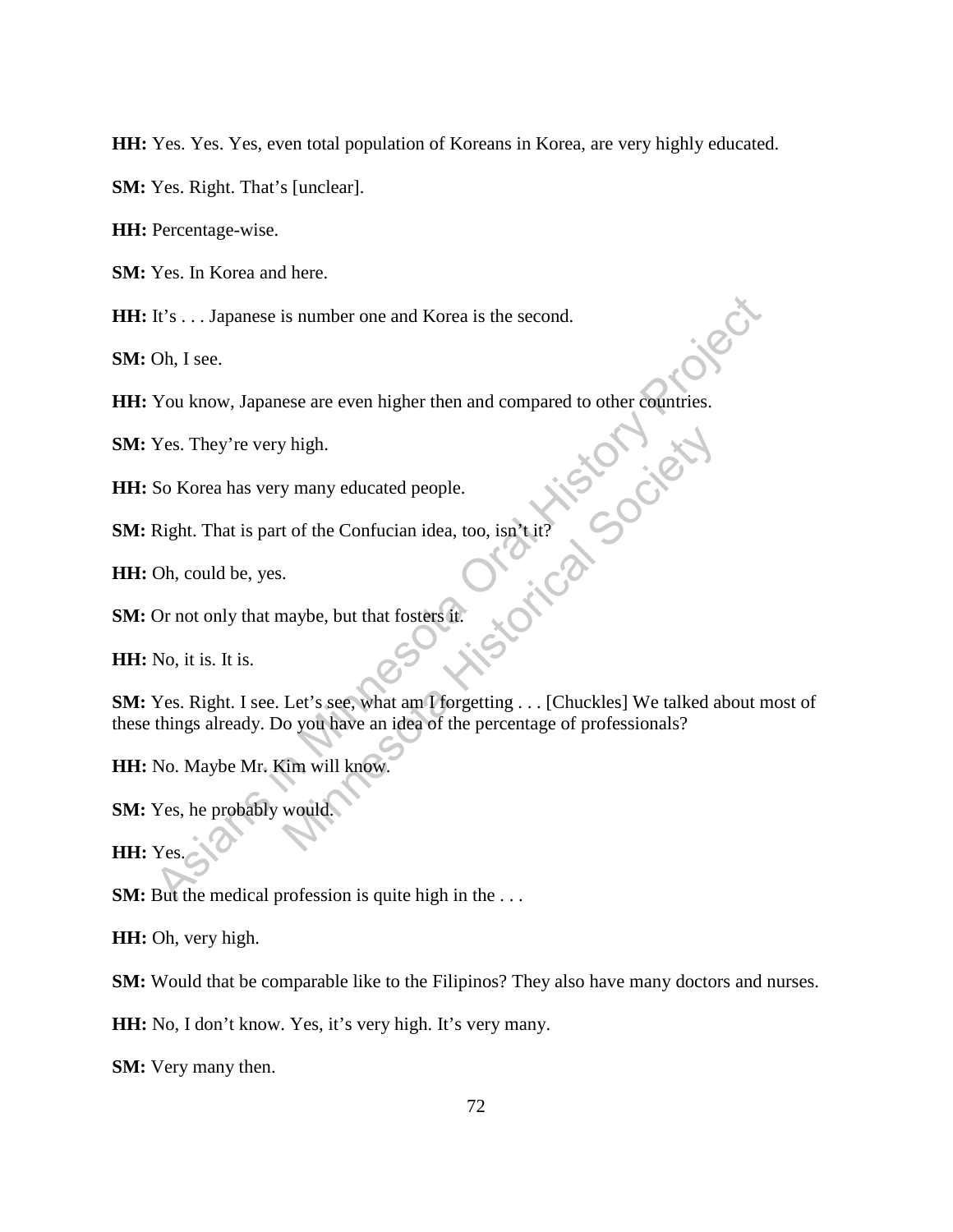**HH:** Yes.

**SM:** I'm really curious why there are a very high percentage of Asians in medical professions. Whether there is anything in the culture that fosters that or . . .

**HH:** See, no, look at this like parents want to make their children very professional.

**SM:** Yes. Okay.

**HH:** That's why many Ph.D.'s and M.D.'s.

**SM:** Yes. You think it's about equal or are there more doctors and nurses?

**HH:** When compare you mean immigrants?

**SM:** I mean, I know they want their children to be professionals, but would they like them especially to be doctors?

**HH:** Yes, because it makes money. [Chuckles]

**SM:** [Chuckles] [Unclear] that's one point. But is there any other reason?

**HH:** No, but . . . No, no. But those M.D.'s, present M.D.'s are not . . . here the children when they came over. They were doctors already. That's why many Ph.D.'s and M.D.'s.<br>
That's why many Ph.D.'s and M.D.'s.<br>
Yes. You think it's about equal or are there more doctors and nurses?<br>
When compare you mean immigrants?<br>
When compare you mean immigrants?<br>
The con ey want their children to be professionals, but would they 1<br>
s?<br>
akes money. [Chuckles]<br>
ear] that's one point. But is there any other reason?<br>
o. But those M.D.'s, present M.D.'s are not . . . here the ch<br>
were doctors a

**SM:** Right.

**HH:** So those are not. But present immigrants want to make their children become M.D.'s if possible.

**SM:** Be doctors or . . . yes. That's like the first choice maybe or not especially?

**HH:** Oh, yes.

**SM:** It is.

**HH:** If their children are smart enough. [Chuckles]

**SM:** Yes. If their parents can afford it. Yes. Well, is there any tradition of being lawyers?

**HH:** Yes.

**SM:** And lawyers, too.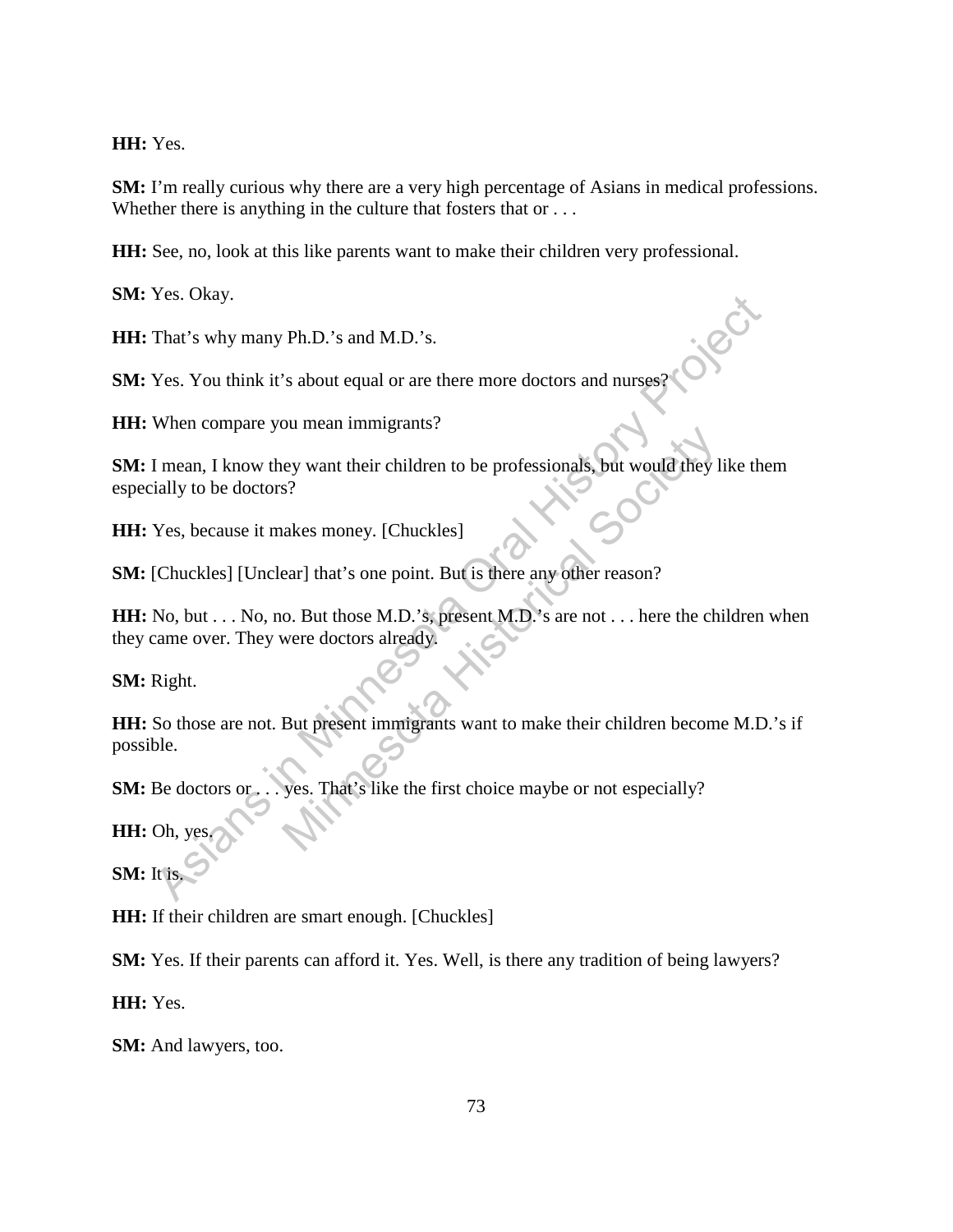**HH:** But they do not believe lawyers are going to be desirable with our background.

**SM:** Oh, they think it would be harder for a lawyer to be successful?

**HH:** Yes. So more engineering or ...

**SM:** Oh, yes. I guess it's too early, but have . . . do you think that Koreans will be into politics or be elected as officials in this state and so on?

**HH:** In the future, sure, we should do that. [Chuckles]

**SM:** Certainly, I can't see why they wouldn't.

**HH:** Oh, yes.

**SM:** Has it begun at all or . . .?

**HH:** No.

**SM:** It's too soon, I guess. Because first . . .

**HH:** Yes. Chicago and L.A. have some.

**SM:** Ah. Yes.

**HH:** But not in Minnesota yet. [Chuckles]

**SM:** It's too soon.

**HH:** Oh, yes. Vice president of a national . . . of a bank. In the future, sure, we should do that. [Chuckles]<br>
Certainly, I can't see why they wouldn't.<br>
Oh, yes.<br>
Has it begun at all or ...?<br>
No.<br>
It's too soon, I guess. Because first<br>
The S. Chicago and L.A. have some.<br>
Ah. Yes Recause first<br>
E.A. have some.<br>
Minnesota yet. [Chuckles]<br>
Socia yet. [Chuckles]<br>
Society of a national . . . of a bank.

**SM:** Oh, yes.

**HH:** Is Korean.

**SM:** Yes. Vice president of a national bank.

**HH:** Dr. Sohn. [She is referring to Dr. Sung Won Sohn.]

**SM:** Is that . . .?

**HH:** It's in Minneapolis. What is . . .?

**SM:** Is it called a Minneapolis . . .?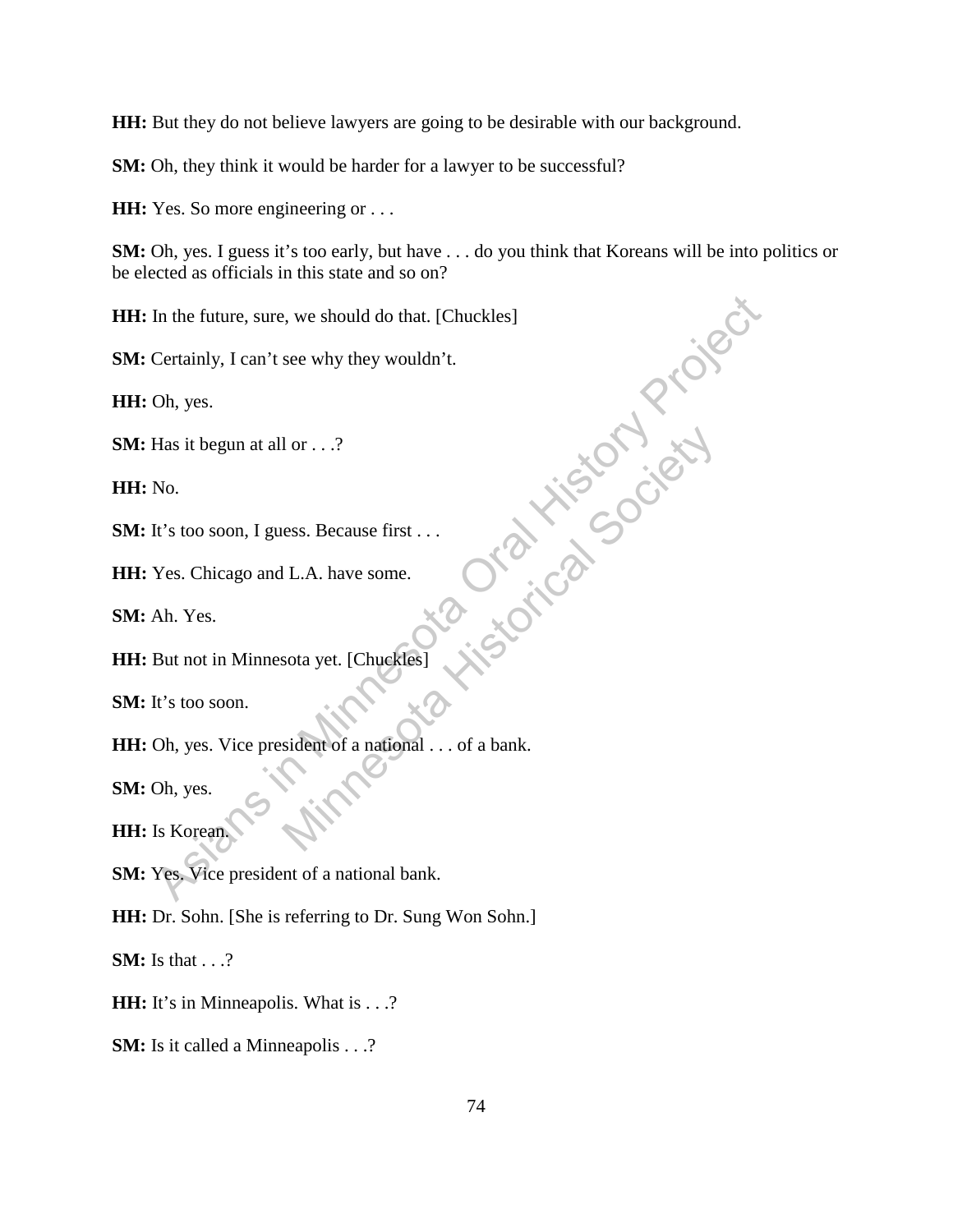**HH:** He was the chief economy consultant for Nixon, wasn't he?

**SM:** Oh, I think I've seen him on television, in fact.

**HH:** Yes. Yes. Sure.

**SM:** Yes. But it's the National Bank?

**HH:** No. I cannot remember . . . is it National Bank or . . .?

**SM:** Maybe it has some fuller name. I can probably find that out.

**HH:** Yes. You can find it. Dr. Sohn.

**SM:** Yes, but his name is Dr. Sohn.

**HH:** Yes.

**SM:** I thought he was Chinese. He's Korean.

**HH:** Oh, he's Korean.

**SM:** [Chuckles] I made a big mistake.

**HH:** [Chuckles]

**SM:** Well, do think of anything that . . .? What are some of your ideas about the future for the adopted children? Will they feel Korean or will they be totally assimilated . . .? Naybe it has some fuller name. I can probably find that out.<br>
Maybe it has some fuller name. I can probably find that out.<br>
Yes. You can find it. Dr. Sohn.<br>
Yes. but his name is Dr. Sohn.<br>
Yes.<br>
It hought he was Chinese. H Chinese. He's Korean.<br>
e a big mistake.<br>
anything that  $\therefore$  ? What are some of your ideas about the f<br>
they feel Korean or will they be totally assimilated . . .?<br>
an but Korean background. Korean ethnic.<br>
The same succee

**HH:** They are American but Korean background. Korean ethnic.

**SM:** Yes. Will their parents succeed in making them proud or identify with the Korean?

**HH:** I hope so, yes. That is . . .

**SM:** They seem to be trying.

**HH:** Yes.

**SM:** But it's difficult.

**HH:** That is one of my roles, how to help those.

**SM:** Oh, I see. You do counseling on that, too.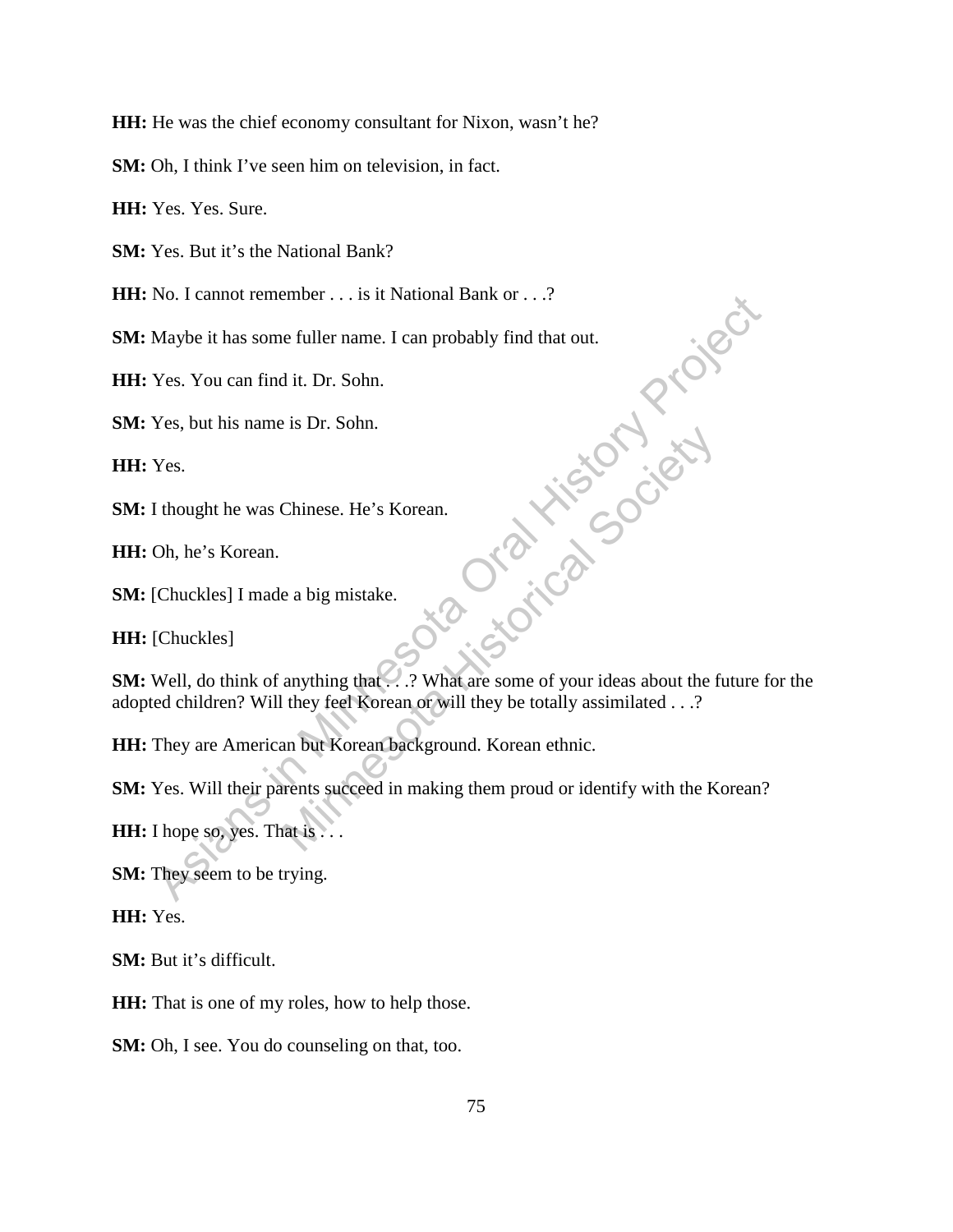**HH:** Yes.

**SM:** Yes, it will be very interesting, I think, to see how . . . what role they play in Minnesota.

**HH:** Yes.

**SM:** Because they are a very large number.

**HH:** Yes.

**SM:** And whether they'll identify with the Korean community.

**HH:** Yes, in the future. [Chuckles]

**SM:** Yes. Since they make friends at the school, I assume.

**HH:** Yes.

**SM:** But they are very scattered, aren't they, into the ...

**HH:** Yes, but Twin Cities has the most.

**SM:** It still has the most.

**HH:** Yes.

**SM:** Do . . . are many Koreans involved in rural work? Society of the state of the state History and the state history of the state has the most.

**HH:** No.

**SM:** It's mostly urban.

**HH:** Yes.

**SM:** I suppose some of the adopted children are in rural . . . are any gone to farm families or small towns? Thes.<br>
And whether they'll identify with the Korean community.<br>
Yes, in the future. [Chuckles]<br>
Yes. Since they make friends at the school, I assume.<br>
Yes.<br>
But they are very scattered, aren't they, into the ...<br>
Yes, but

**HH:** Yes. Yes. Many. Many of them.

**SM:** Yes. Well, I mustn't keep you any longer.

**HH:** Now if you have any leftover . . . just don't hesitate in calling me and ask for another time. Okay.

**SM:** Alright. Okay. Thank you very much.